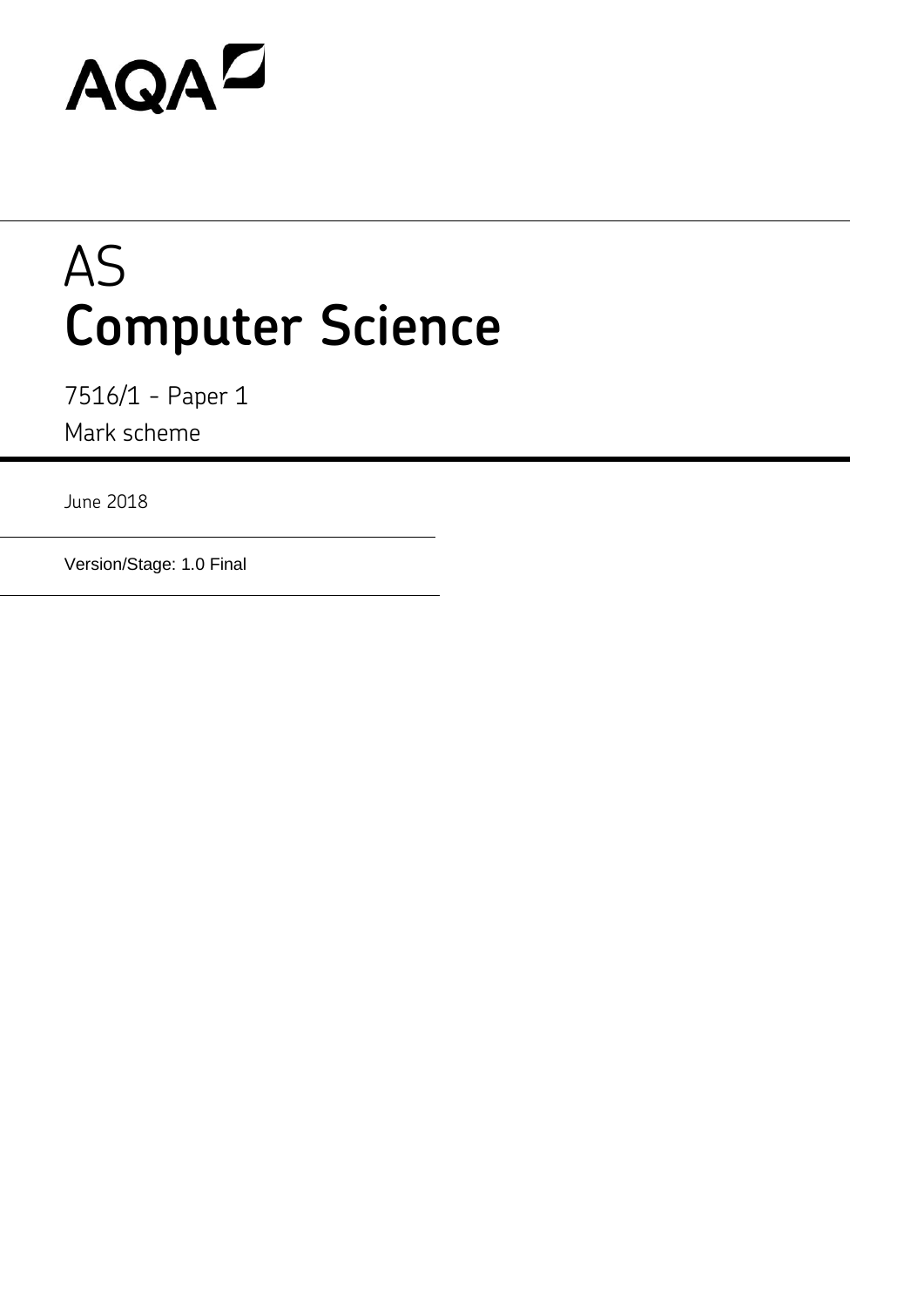Mark schemes are prepared by the Lead Assessment Writer and considered, together with the relevant questions, by a panel of subject teachers. This mark scheme includes any amendments made at the standardisation events which all associates participate in and is the scheme which was used by them in this examination. The standardisation process ensures that the mark scheme covers the students' responses to questions and that every associate understands and applies it in the same correct way. As preparation for standardisation each associate analyses a number of students' scripts. Alternative answers not already covered by the mark scheme are discussed and legislated for. If, after the standardisation process, associates encounter unusual answers which have not been raised they are required to refer these to the Lead Assessment Writer.

It must be stressed that a mark scheme is a working document, in many cases further developed and expanded on the basis of students' reactions to a particular paper. Assumptions about future mark schemes on the basis of one year's document should be avoided; whilst the guiding principles of assessment remain constant, details will change, depending on the content of a particular examination paper.

Further copies of this mark scheme are available from aqa.org.uk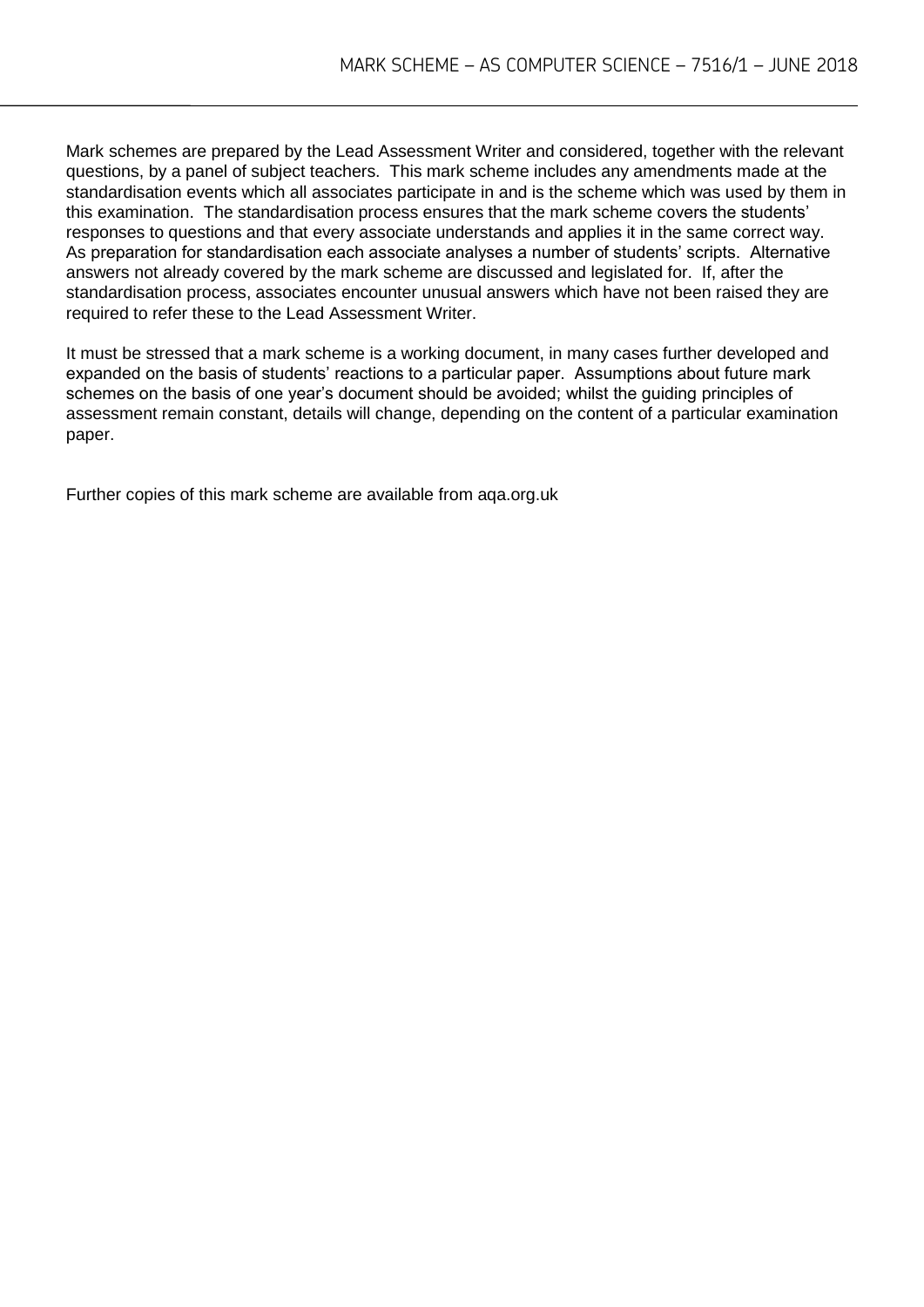The following annotation is used in the mark scheme:

- **;** means a single mark<br>**//** means alternative res
- **//** means alternative response
- **/**  means an alternative word or sub-phrase
- **A** means acceptable creditworthy answer
- **R** means reject answer as not creditworthy
- **NE** means not enough
- **I** means ignore
- **DPT** means "Don't penalise twice". In some questions a specific error made by a candidate, if repeated, could result in the loss of more than one mark. The **DPT** label indicates that this mistake should only result in a candidate losing one mark, on the first occasion that the error is made. Provided that the answer remains understandable, subsequent marks should be awarded as if the error was not being repeated.

Pages 5 to 14 contain the generic mark scheme.

Pages 15 to 48 contain the 'Program Source Codes' specific to the programming languages for questions 03, 11, 12, 13 and 14;

pages 20 to 29 – VB.NET pages 30 to 36 – PYTHON 2 pages 37 to 43 – PYTHON 3 pages 44 to 50 – PASCAL/Delphi pages 51 to  $61 - C#$ pages 62 to 69 – JAVA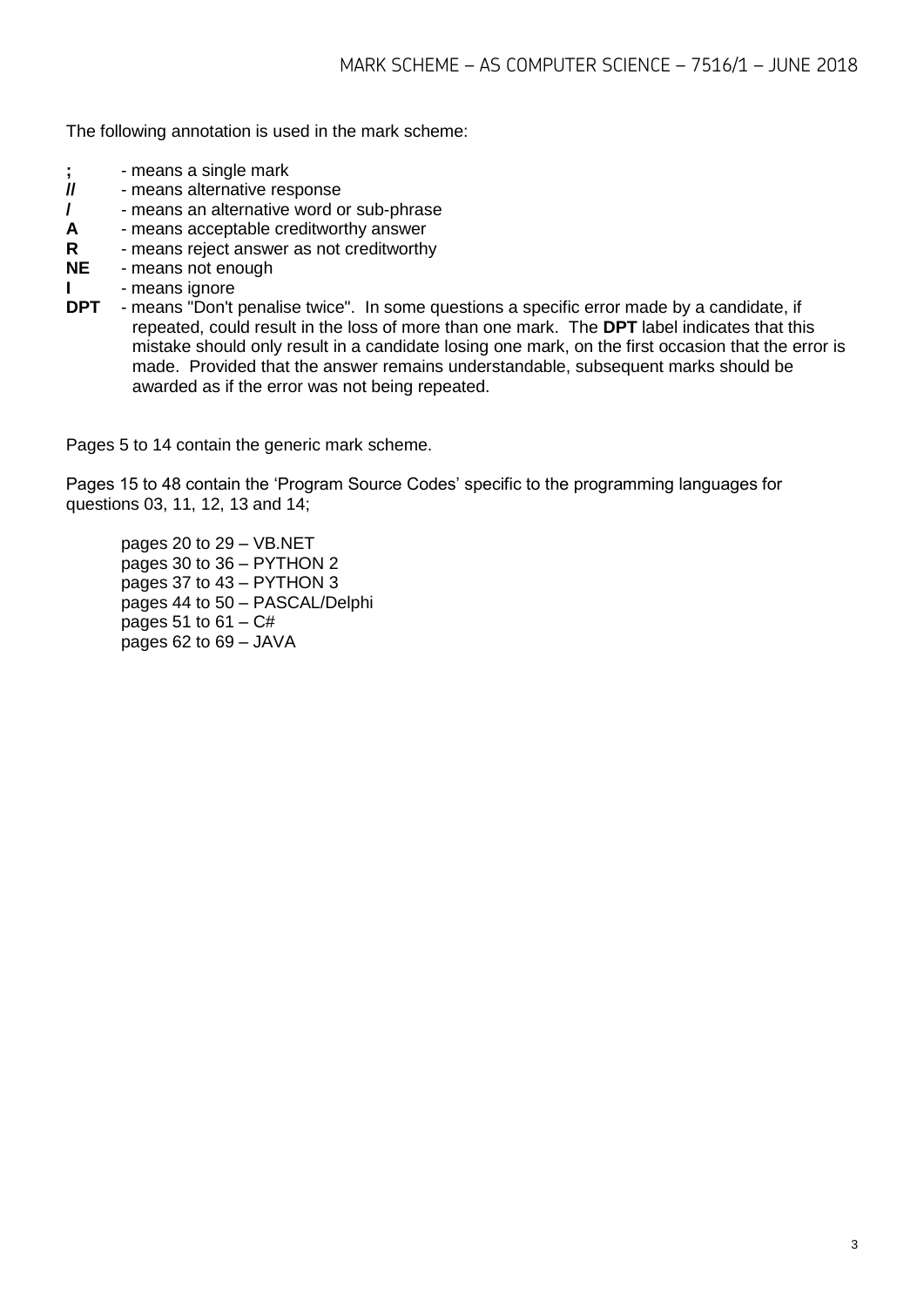### **Level of response marking instructions**

Level of response mark schemes are broken down into levels, each of which has a descriptor. The descriptor for the level shows the average performance for the level. There are marks in each level.

Before you apply the mark scheme to a student's answer read through the answer and annotate it (as instructed) to show the qualities that are being looked for. You can then apply the mark scheme.

#### **Step 1 Determine a level**

Start at the lowest level of the mark scheme and use it as a ladder to see whether the answer meets the descriptor for that level. The descriptor for the level indicates the different qualities that might be seen in the student's answer for that level. If it meets the lowest level then go to the next one and decide if it meets this level, and so on, until you have a match between the level descriptor and the answer. With practice and familiarity you will find that for better answers you will be able to quickly skip through the lower levels of the mark scheme.

When assigning a level you should look at the overall quality of the answer and not look to pick holes in small and specific parts of the answer where the student has not performed quite as well as the rest. If the answer covers different aspects of different levels of the mark scheme you should use a best fit approach for defining the level and then use the variability of the response to help decide the mark within the level, ie if the response is predominantly level 3 with a small amount of level 4 material it would be placed in level 3 but be awarded a mark near the top of the level because of the level 4 content.

#### **Step 2 Determine a mark**

Once you have assigned a level you need to decide on the mark. The descriptors on how to allocate marks can help with this. The exemplar materials used during standardisation will help. There will be an answer in the standardising materials which will correspond with each level of the mark scheme. This answer will have been awarded a mark by the Lead Examiner. You can compare the student's answer with the example to determine if it is the same standard, better or worse than the example. You can then use this to allocate a mark for the answer based on the Lead Examiner's mark on the example.

You may well need to read back through the answer as you apply the mark scheme to clarify points and assure yourself that the level and the mark are appropriate.

Indicative content in the mark scheme is provided as a guide for examiners. It is not intended to be exhaustive and you must credit other valid points. Students do not have to cover all of the points mentioned in the Indicative content to reach the highest level of the mark scheme.

An answer which contains nothing of relevance to the question must be awarded no marks.

Examiners are required to assign each of the candidates' responses to the most appropriate level according to **its overall quality**, then allocate a single mark within the level. When deciding upon a mark in a level examiners should bear in mind the relative weightings of the assessment objectives

#### $e<sub>0</sub>$

In question **11.1**, the marks available for the AO3 elements are as follows:

#### AO3 (design) – 3 marks

AO3 (programming) – 9 marks

Where a candidate's answer only reflects one element of the AO, the maximum mark they can receive will be restricted accordingly.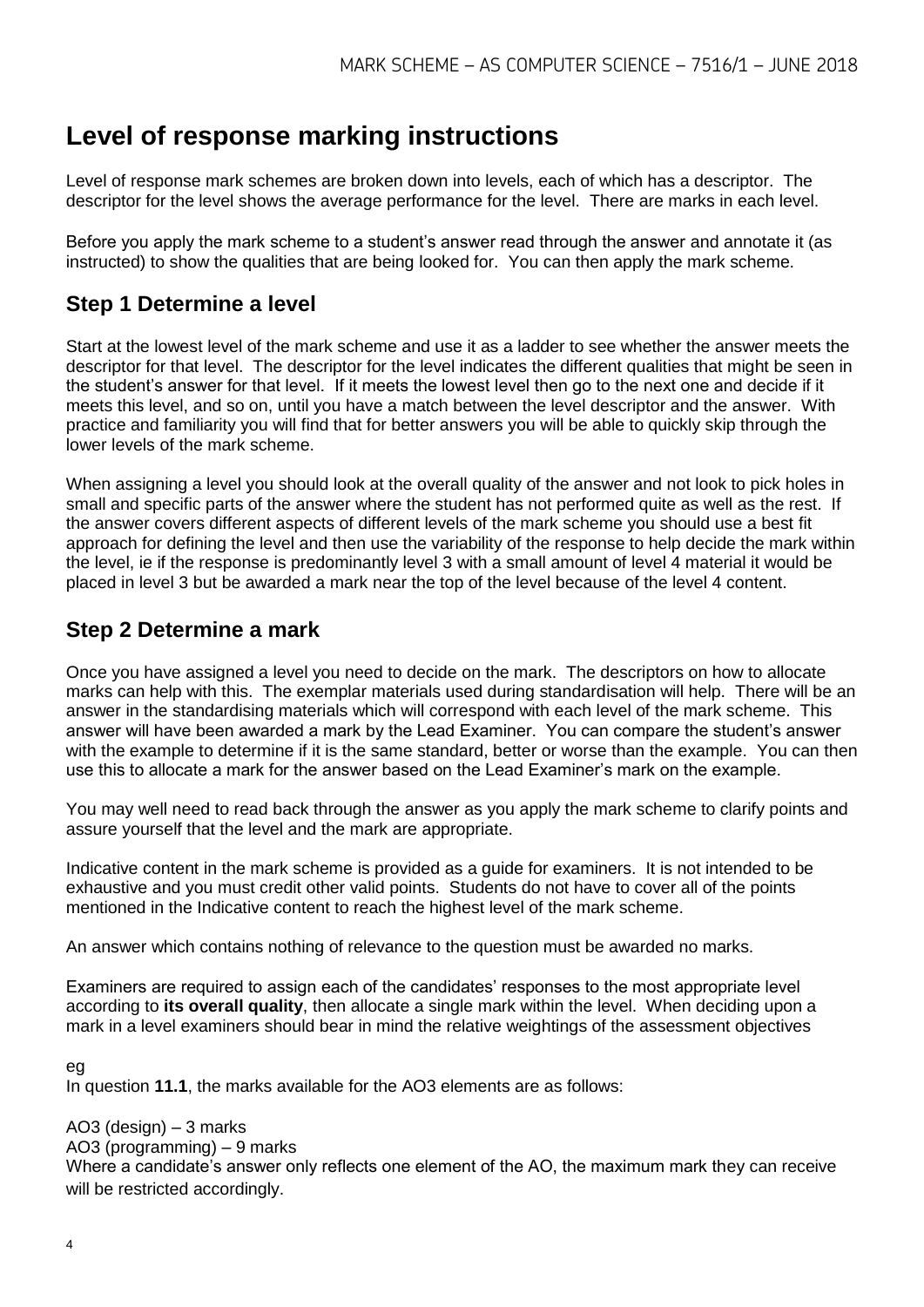| Qu |             | <b>Marks</b> |                                                                                                                                                               |   |  |   |  |  |  |
|----|-------------|--------------|---------------------------------------------------------------------------------------------------------------------------------------------------------------|---|--|---|--|--|--|
| 01 | $\mathbf 1$ |              | All marks for AO1 (knowledge)                                                                                                                                 |   |  | 4 |  |  |  |
|    |             |              | Breaking a problem into a number of sub-problems                                                                                                              | F |  |   |  |  |  |
|    |             |              | Models are put into action to solve problems                                                                                                                  | Н |  |   |  |  |  |
|    |             |              | Combining procedures into compound procedures                                                                                                                 | G |  |   |  |  |  |
|    |             |              | Details are removed until the problem is represented in a way<br>that is possible to solve because the problem reduces to one<br>that has already been solved | E |  |   |  |  |  |
|    |             |              | 1 mark per correct label                                                                                                                                      |   |  |   |  |  |  |
|    |             |              | Note: each label must only be used once (if given more than once, ignore all<br>occurrences)<br>A. handwritten answers<br>A. lower case                       |   |  |   |  |  |  |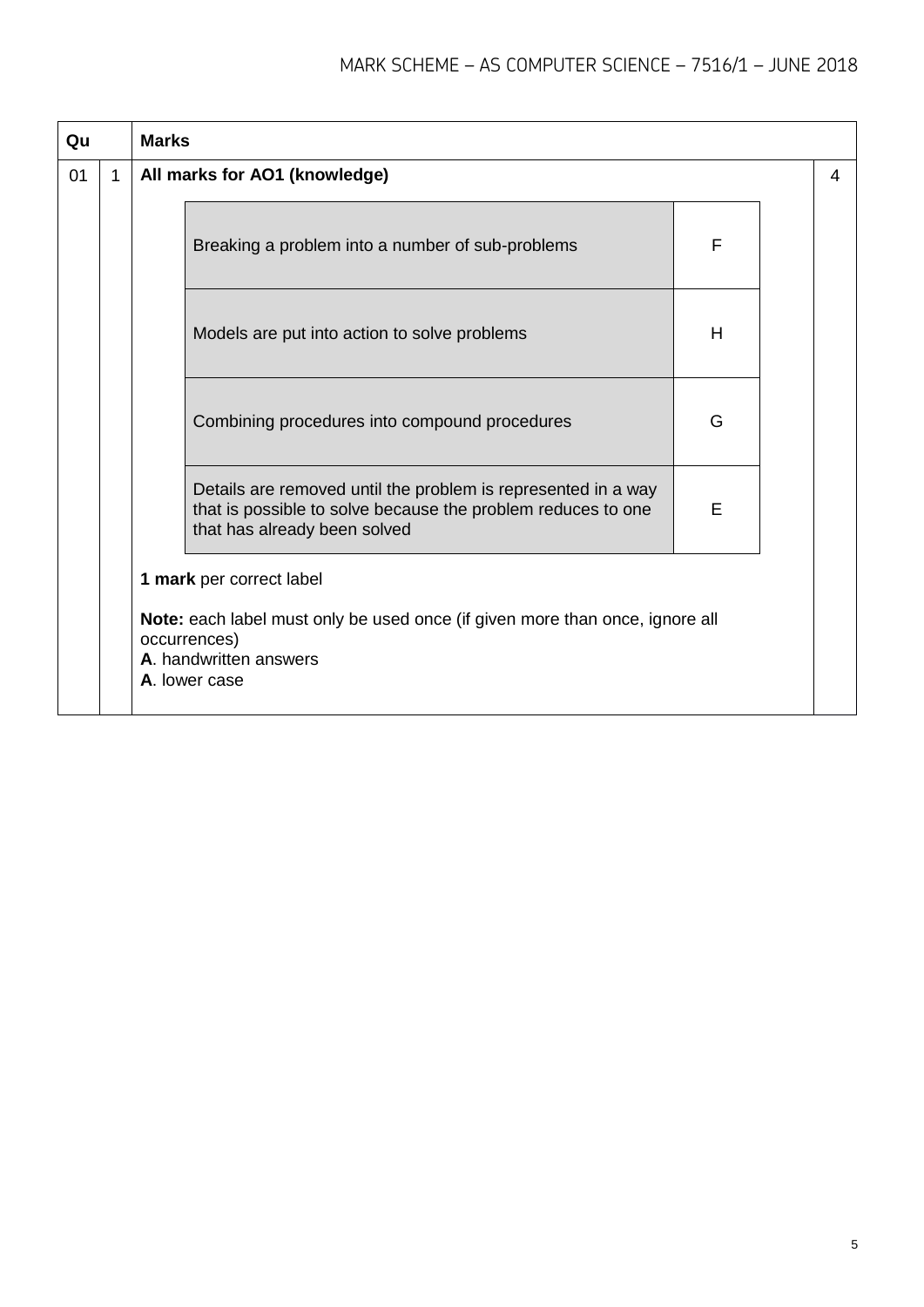| Qu |              | <b>Marks</b>                                                                                                                                            |      |             |                                                                                                                                                                                                   |                |        |  |   |
|----|--------------|---------------------------------------------------------------------------------------------------------------------------------------------------------|------|-------------|---------------------------------------------------------------------------------------------------------------------------------------------------------------------------------------------------|----------------|--------|--|---|
| 02 | $\mathbf{1}$ | All marks for A02 (apply)                                                                                                                               |      |             |                                                                                                                                                                                                   |                |        |  | 3 |
|    |              | Number                                                                                                                                                  | Root | $\mathbf d$ | FactorFound                                                                                                                                                                                       | $\mathbf r$    | Output |  |   |
|    |              | 5                                                                                                                                                       | 1    |             |                                                                                                                                                                                                   |                |        |  |   |
|    |              |                                                                                                                                                         | 2    |             |                                                                                                                                                                                                   |                |        |  |   |
|    |              |                                                                                                                                                         | 3    |             |                                                                                                                                                                                                   |                |        |  |   |
|    |              |                                                                                                                                                         |      | 2           | FALSE                                                                                                                                                                                             | $\mathbf 1$    |        |  |   |
|    |              |                                                                                                                                                         |      | 3           |                                                                                                                                                                                                   | $\overline{2}$ |        |  |   |
|    |              |                                                                                                                                                         |      | 4           |                                                                                                                                                                                                   |                | Prime  |  |   |
|    |              | 1 mark for correct column $r$<br>I. Annotation indicating 'no value'<br>I. Indication of repeating values<br>I. Quotes<br>A. T, F instead of True False |      |             | 1 mark for correct columns Root and d<br>1 mark for correct columns FactorFound and Output<br>Max 2 marks if any incorrect values written in table<br>I. Case & spelling for FactorFound & Output | 3              |        |  |   |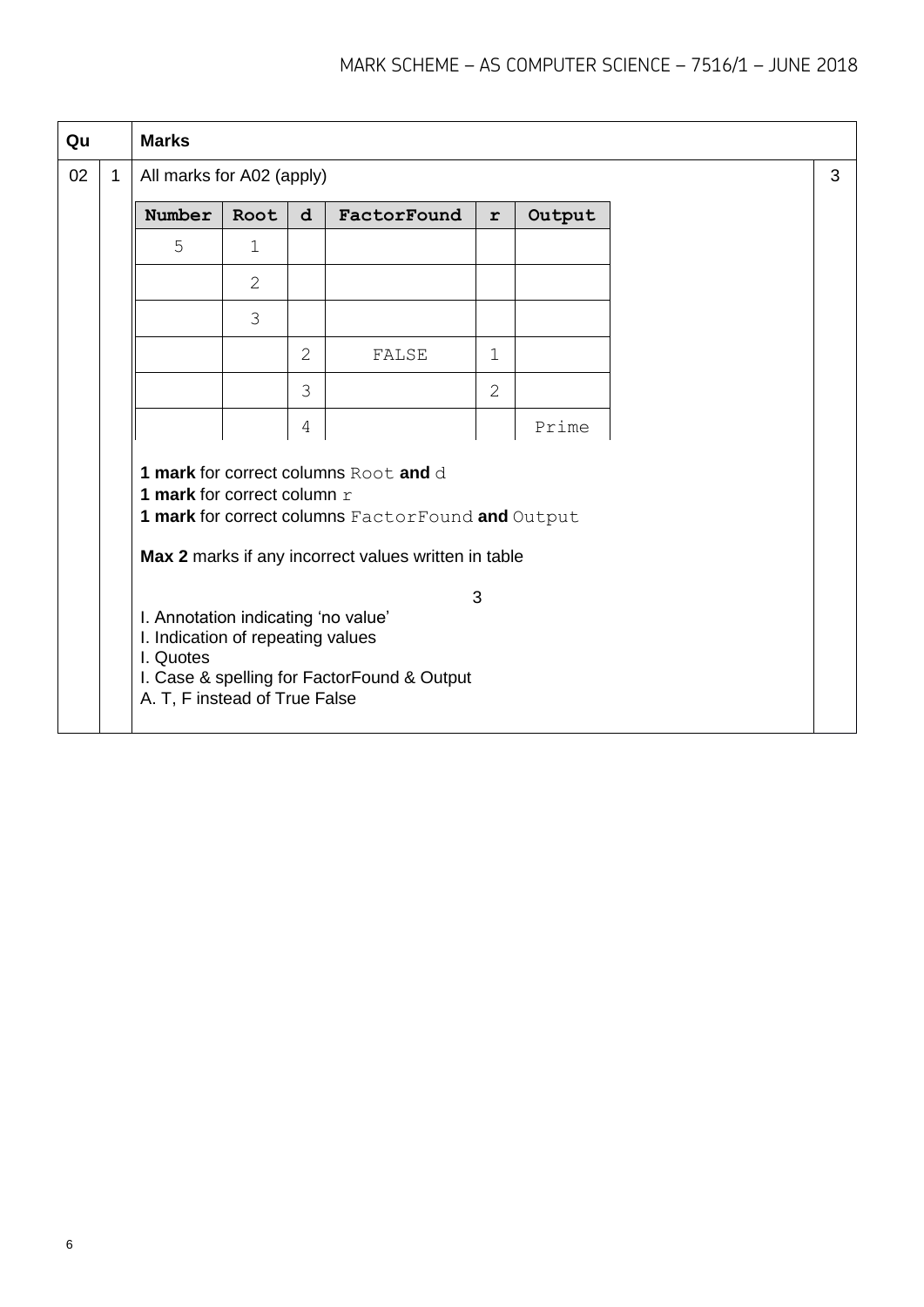| Qu |                | <b>Marks</b> |                                                                      |                |                |              |                                                                                                           |                |              |  |   |
|----|----------------|--------------|----------------------------------------------------------------------|----------------|----------------|--------------|-----------------------------------------------------------------------------------------------------------|----------------|--------------|--|---|
| 02 | $\overline{2}$ |              | All marks for A02 (apply)                                            |                |                |              |                                                                                                           |                |              |  | 3 |
|    |                |              | Number                                                               | Root           |                | $\mathbf{d}$ | FactorFound                                                                                               | $\mathbf{r}$   | Output       |  |   |
|    |                |              | 25                                                                   | $\mathbf 1$    |                |              |                                                                                                           |                |              |  |   |
|    |                |              |                                                                      | $\overline{2}$ |                |              |                                                                                                           |                |              |  |   |
|    |                |              |                                                                      | 3              |                |              |                                                                                                           |                |              |  |   |
|    |                |              |                                                                      | $\overline{4}$ |                |              |                                                                                                           |                |              |  |   |
|    |                |              |                                                                      | 5              | $\overline{2}$ |              | False                                                                                                     | $\mathbf 1$    |              |  |   |
|    |                |              |                                                                      |                | 3              |              |                                                                                                           | $\mathbf 1$    |              |  |   |
|    |                |              |                                                                      |                | 4              |              |                                                                                                           | $\mathbf 1$    |              |  |   |
|    |                |              |                                                                      |                | 5              |              |                                                                                                           | $\overline{0}$ |              |  |   |
|    |                |              |                                                                      |                |                |              | True                                                                                                      |                |              |  |   |
|    |                |              |                                                                      |                | 6              |              |                                                                                                           |                | Not<br>prime |  |   |
|    |                |              | 1 mark for correct columns Root and d<br>1 mark for correct column r |                |                |              | 1 mark for correct columns FactorFound and Output<br>Max 2 marks if any incorrect values written in table |                |              |  |   |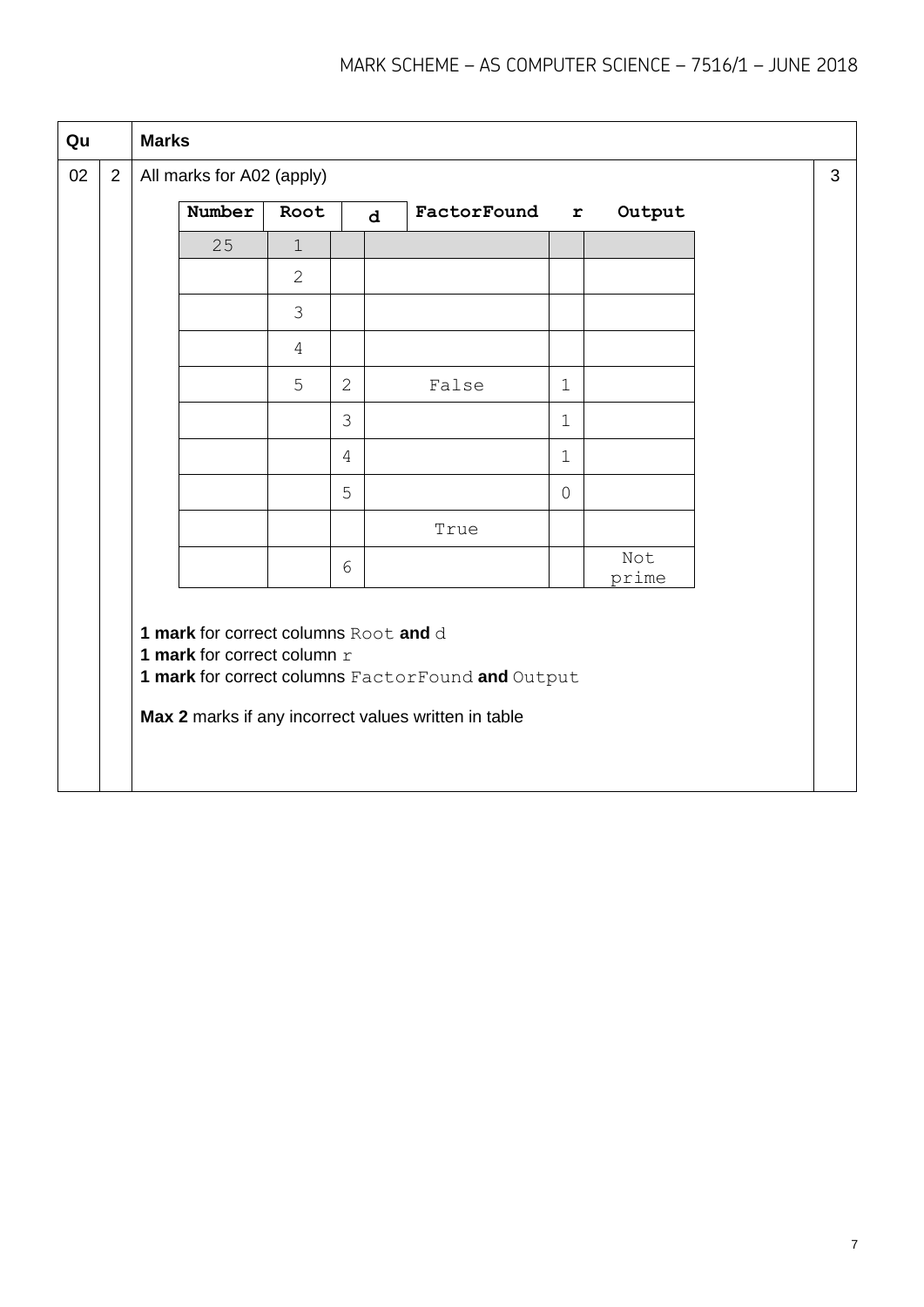| 03 | 1 | All marks for AO3 (programming)                                                                                                                                                                                                                                              |
|----|---|------------------------------------------------------------------------------------------------------------------------------------------------------------------------------------------------------------------------------------------------------------------------------|
|    |   | <b>Mark as follows:</b><br>1) Correct variable declarations for Number, c, $k$ ;                                                                                                                                                                                             |
|    |   | <b>Note to examiners</b><br>If a language allows variables to be used without explicit declaration (eg)<br>Python) then this mark should be awarded if the correct variables exist in the<br>program code and the first value they are assigned is of the correct data type. |
|    |   | 2) WHILE loop with syntax allowed by the programming language and one correct<br>condition for termination of the loop;                                                                                                                                                      |
|    |   | 3) Second correct condition for while loop;                                                                                                                                                                                                                                  |
|    |   | 4) Correct prompt "Enter a positive whole number: " and Number<br>assigned value entered by user;                                                                                                                                                                            |
|    |   | 5) Correct syntax for the $IF$ statements inside attempt at loop;<br>A. IF  ELSEIF;                                                                                                                                                                                          |
|    |   | 6) correct contents in $IF$ statements;                                                                                                                                                                                                                                      |
|    |   | 7) FOR loop with syntax allowed by the programming language over correct range;                                                                                                                                                                                              |
|    |   | 8) Correct assignment to c inside FOR loop;                                                                                                                                                                                                                                  |
|    |   | 9) Output statement giving correct output; A. accept without spaces                                                                                                                                                                                                          |
|    |   | I. Ignore minor differences in case and spelling<br><b>R.</b> real Number                                                                                                                                                                                                    |
|    |   | Max 8 if code does not function correctly                                                                                                                                                                                                                                    |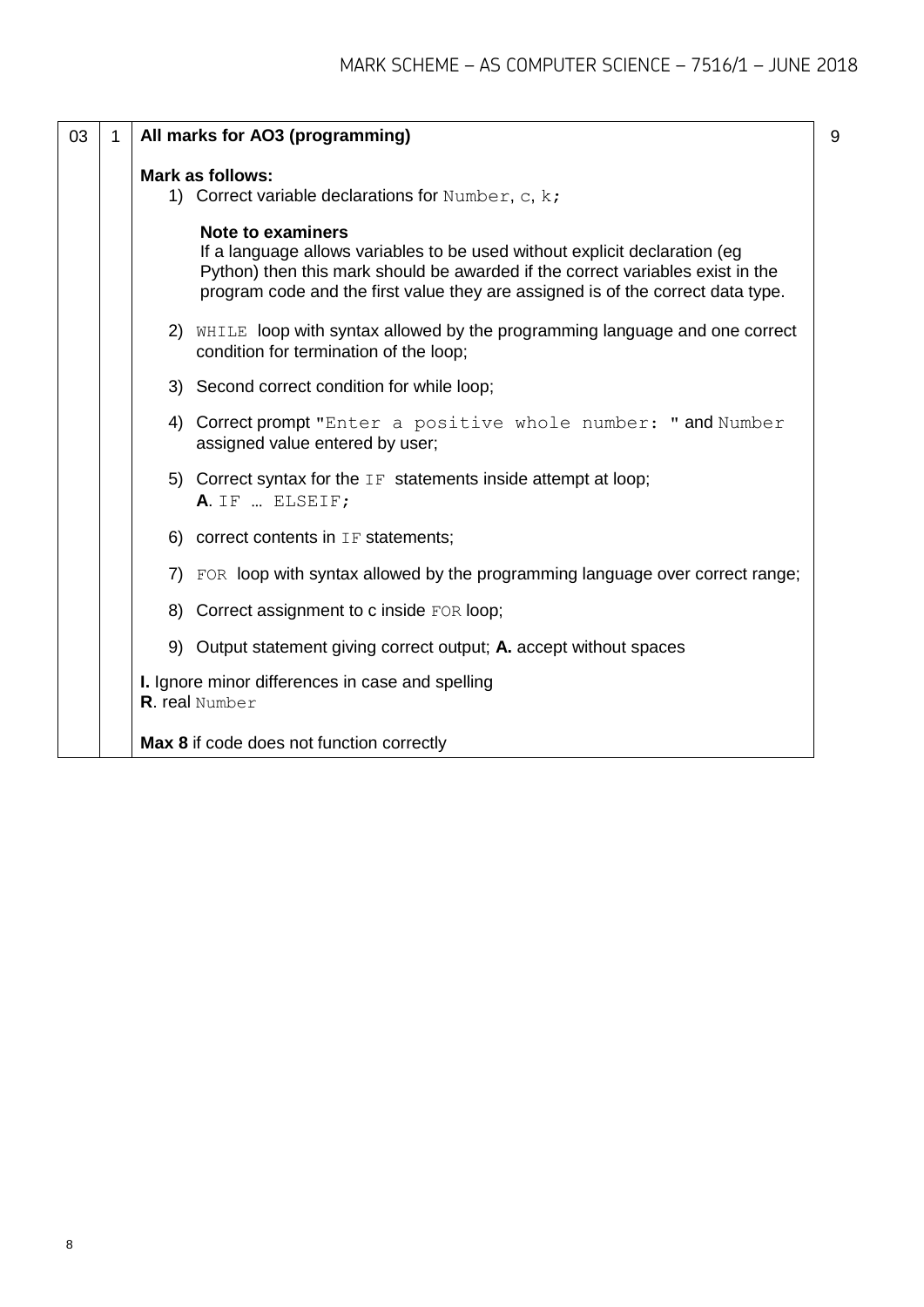```
03 2 Mark is for AO3 (evaluate)
       **** SCREEN CAPTURE ****
       Must match code from 03.1, including prompts on screen capture matching those in 
       code.
       Code for 03.1 must be sensible.
       Screen capture showing:
       '-3' being entered and the message 'Not a positive number.' displayed
       '11' being entered and the message 'Number too large.' displayed
       '10' being entered and line of numbers displayed
       Enter a positive whole number: -3
       Not a positive number.
       Enter a positive whole number: 11
       Number too large.
       Enter a positive whole number: 10
          1 9 36 84 126 126 84 36 9 1
       \geqA. Alternative layout :
       Enter a positive whole number: -3
       Not a positive number.
       Enter a positive whole number: 11
       Number too large.
       Enter a positive whole number: 10
       1
       9
       36
       84
       126
       126
       84
       36
       9
       1
       \geqA. input on new line
                                                                                  1
```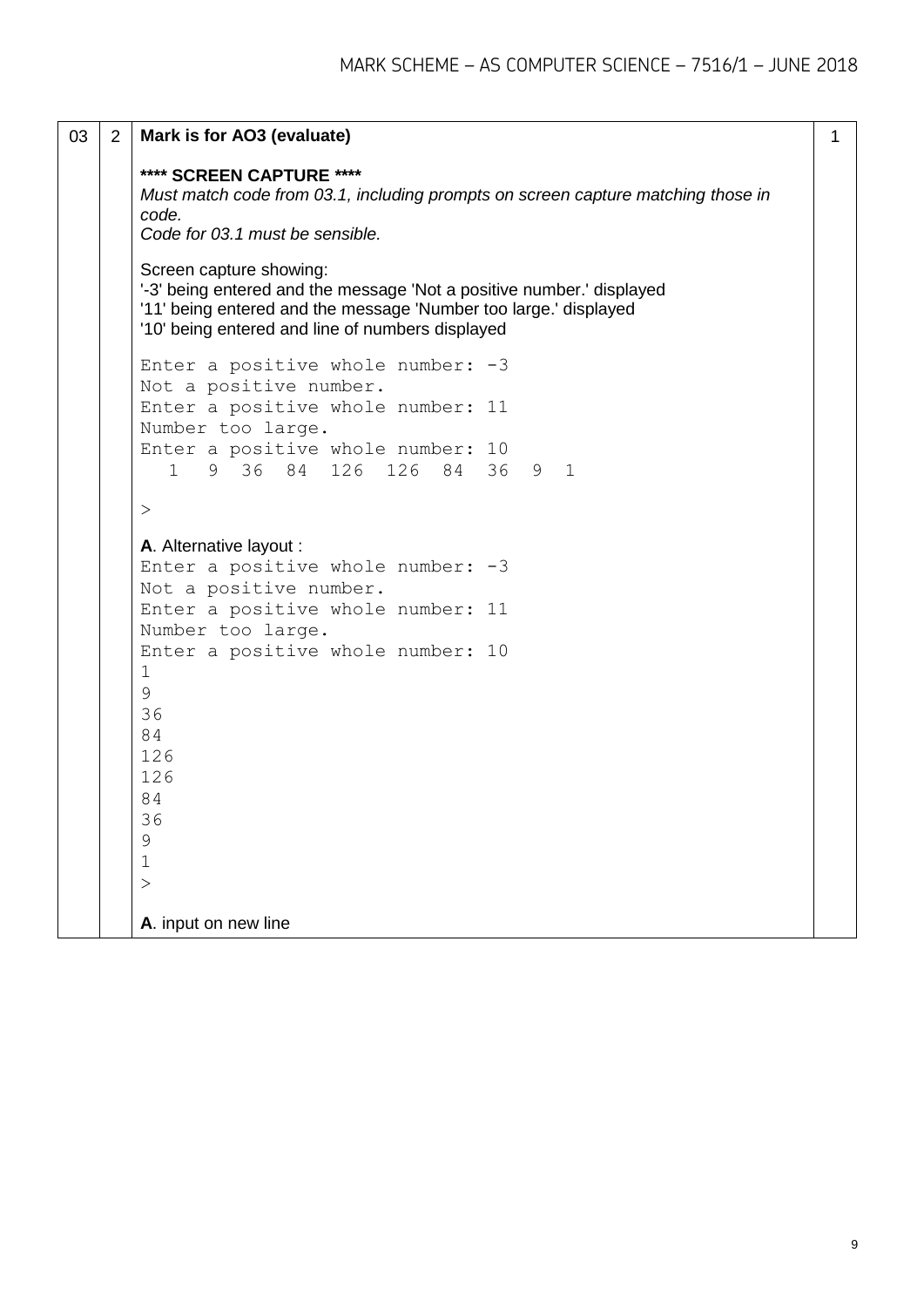| 04 | Mark is for AO1 (understanding)                                                         |  |
|----|-----------------------------------------------------------------------------------------|--|
|    | LetterEnd // ProgramEnd ;                                                               |  |
|    | <b>R.</b> if any additional code<br><b>R.</b> if spelt incorrectly<br>I. case & spacing |  |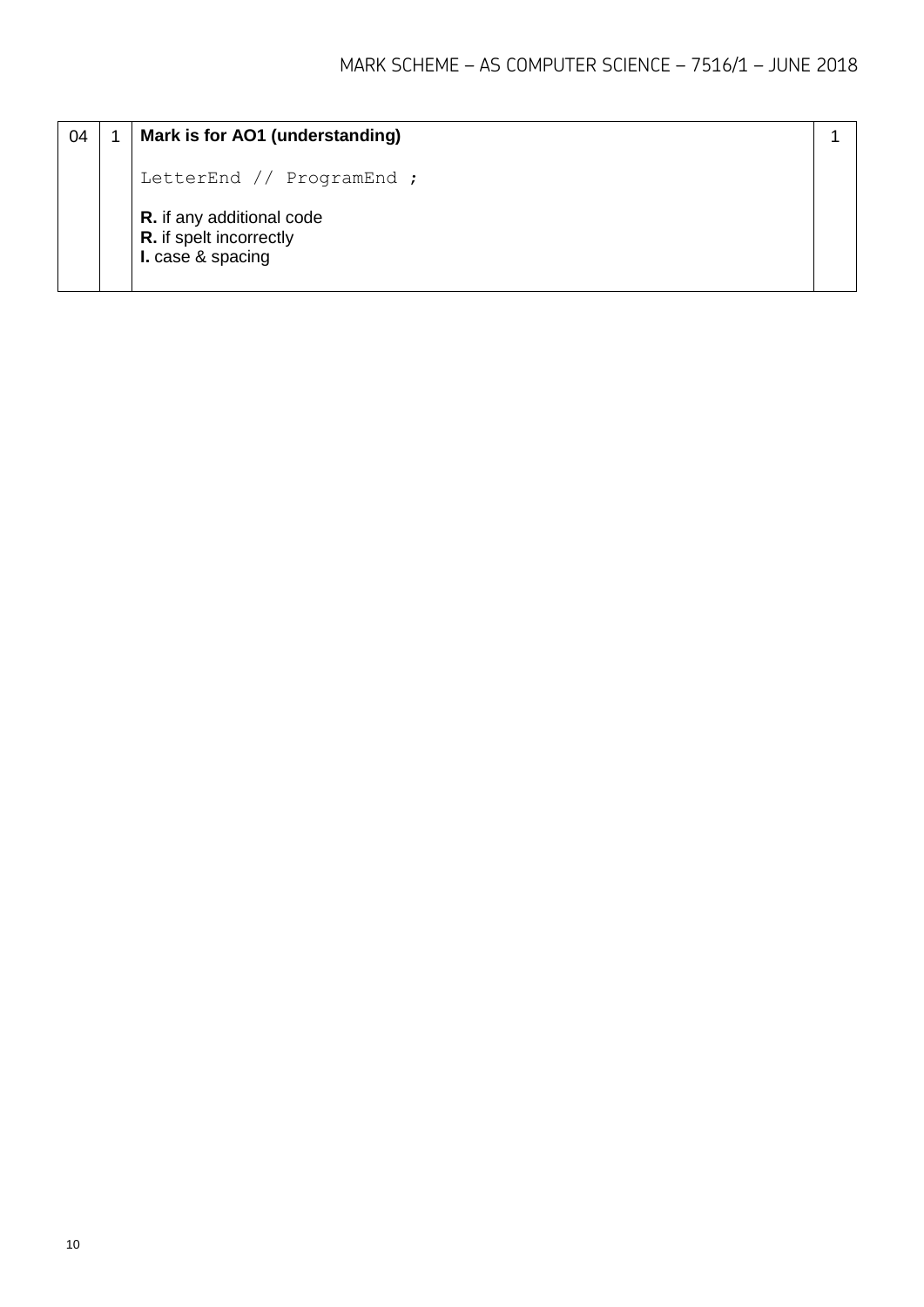| 04 | 2 | Mark is for AO1 (understanding)                                                                                                                                                                                 |                                                 | 1 |  |  |  |  |  |
|----|---|-----------------------------------------------------------------------------------------------------------------------------------------------------------------------------------------------------------------|-------------------------------------------------|---|--|--|--|--|--|
|    |   |                                                                                                                                                                                                                 | GetMenuOption // Decode ; A. GetNextSymbol      |   |  |  |  |  |  |
|    |   | R. if any additional code<br>R. if spelt incorrectly<br>I. case & spacing                                                                                                                                       |                                                 |   |  |  |  |  |  |
| 05 |   | All marks for AO1 (understanding)                                                                                                                                                                               |                                                 |   |  |  |  |  |  |
|    |   | <b>Identifier</b>                                                                                                                                                                                               | <b>Description</b>                              |   |  |  |  |  |  |
|    |   | PlainTextLetter                                                                                                                                                                                                 | uncoded letter, part of PlainText               |   |  |  |  |  |  |
|    |   | Signal                                                                                                                                                                                                          | single unit of Transmission (= or SPACE or EOL) |   |  |  |  |  |  |
|    |   | FirstSignal                                                                                                                                                                                                     | first character in Transmission                 |   |  |  |  |  |  |
|    |   | Symbol                                                                                                                                                                                                          | used to build SymbolString $( . or - )$         |   |  |  |  |  |  |
|    |   | R. if any additional code<br>R. if spelt incorrectly<br>I. case & spacing<br>1 mark per correct identifier<br>Note: each identifier must only be used once (if given more than once, ignore all<br>occurrences) |                                                 |   |  |  |  |  |  |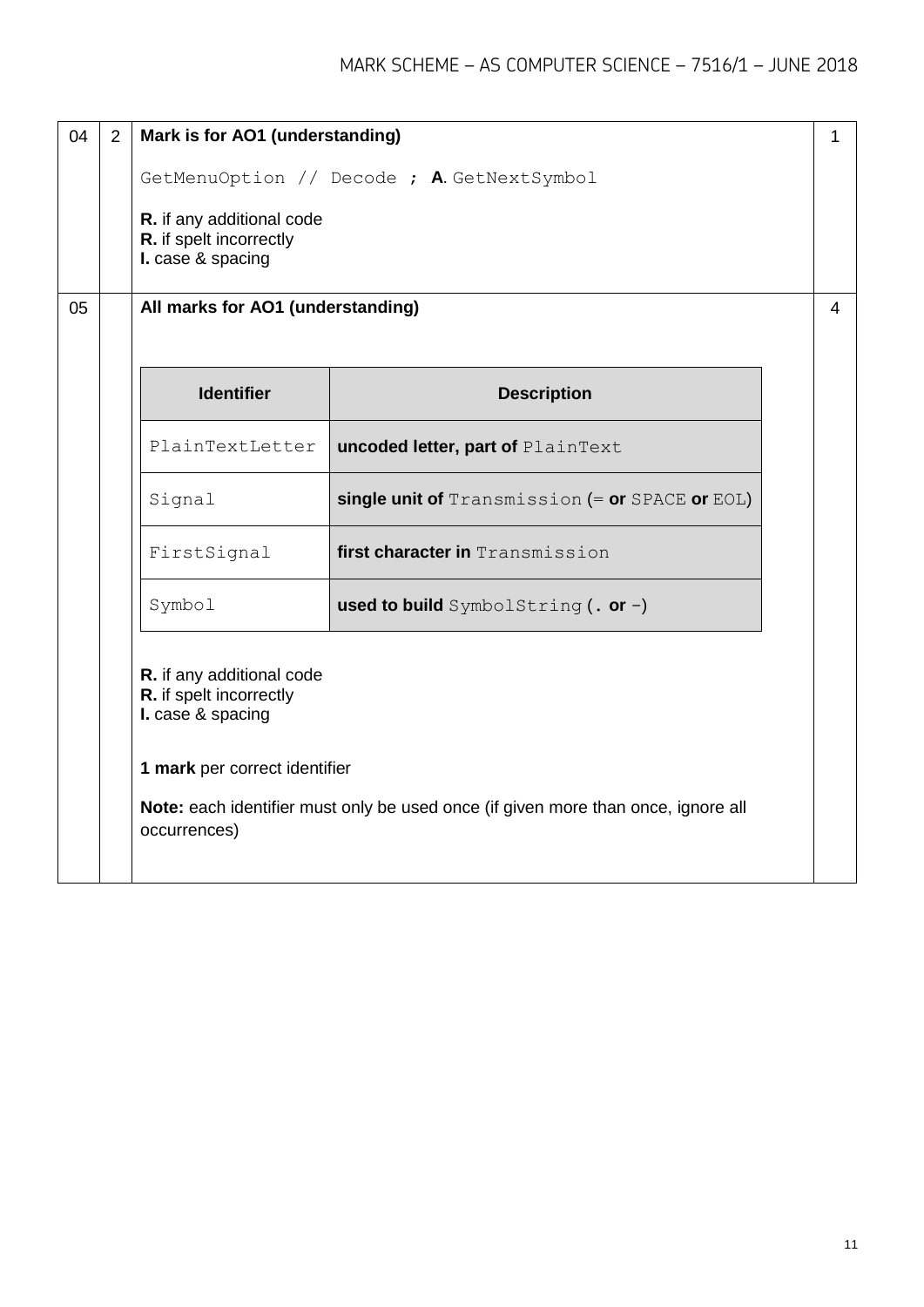| 06 |                | Mark is for AO1 (understanding)                                                                                                                                                                                                                                                                                                                                                                                                                        | 1 |
|----|----------------|--------------------------------------------------------------------------------------------------------------------------------------------------------------------------------------------------------------------------------------------------------------------------------------------------------------------------------------------------------------------------------------------------------------------------------------------------------|---|
|    |                | 1) makes a subroutine self-contained;<br>2) releases storage when subroutine terminates;<br>3) able to test/debug subroutine independently;<br>4) easier to re-use subroutine in another program;<br>5) local variable values cannot be inadvertently/accidentally altered by a subroutine<br>call from the subroutine;                                                                                                                                |   |
|    |                | Max 1                                                                                                                                                                                                                                                                                                                                                                                                                                                  |   |
| 07 | $\mathbf{1}$   | All marks for AO2 (analyse)                                                                                                                                                                                                                                                                                                                                                                                                                            | 2 |
|    |                | the variable is used as the index of /pointer to / iterator for / place value;                                                                                                                                                                                                                                                                                                                                                                         |   |
|    |                | the current character/symbol/signal in the transmission string;                                                                                                                                                                                                                                                                                                                                                                                        |   |
| 07 | $\overline{2}$ | All marks for AO2 (analyse)                                                                                                                                                                                                                                                                                                                                                                                                                            | 5 |
|    |                | 1) empty string returned from StripLeadingSpaces (and assigned to<br>Transmission) // generate empty string in StripLeadingSpaces;<br>StripLeadingSpaces (calls ReportError) to display "No signal received"<br>2)<br>3) empty string is returned to ReceiveMorseCode<br>// empty string is returned from GetTransmission;<br>4) LastChar is set to -1;<br>5) so loop is not entered;<br>6) MorseCodeString / PlainText remain empty strings;<br>Max 5 |   |
| 08 |                | All marks for AO2 (analyse)                                                                                                                                                                                                                                                                                                                                                                                                                            |   |
|    |                | 1) Any example string with only two consecutive symbols, for example "=="<br>// any example string with more than 3 consecutive symbols, such as "====";<br>Note: "xxx" would not cause an error.<br>Note: It does not matter which non-space symbol is used in transmission.<br>2) The while loop counts the number of consecutive non-spaces;<br>If this number is not 0, 1 or 3, (it calls the ReportError subroutine);<br>3)<br>I. quotes          |   |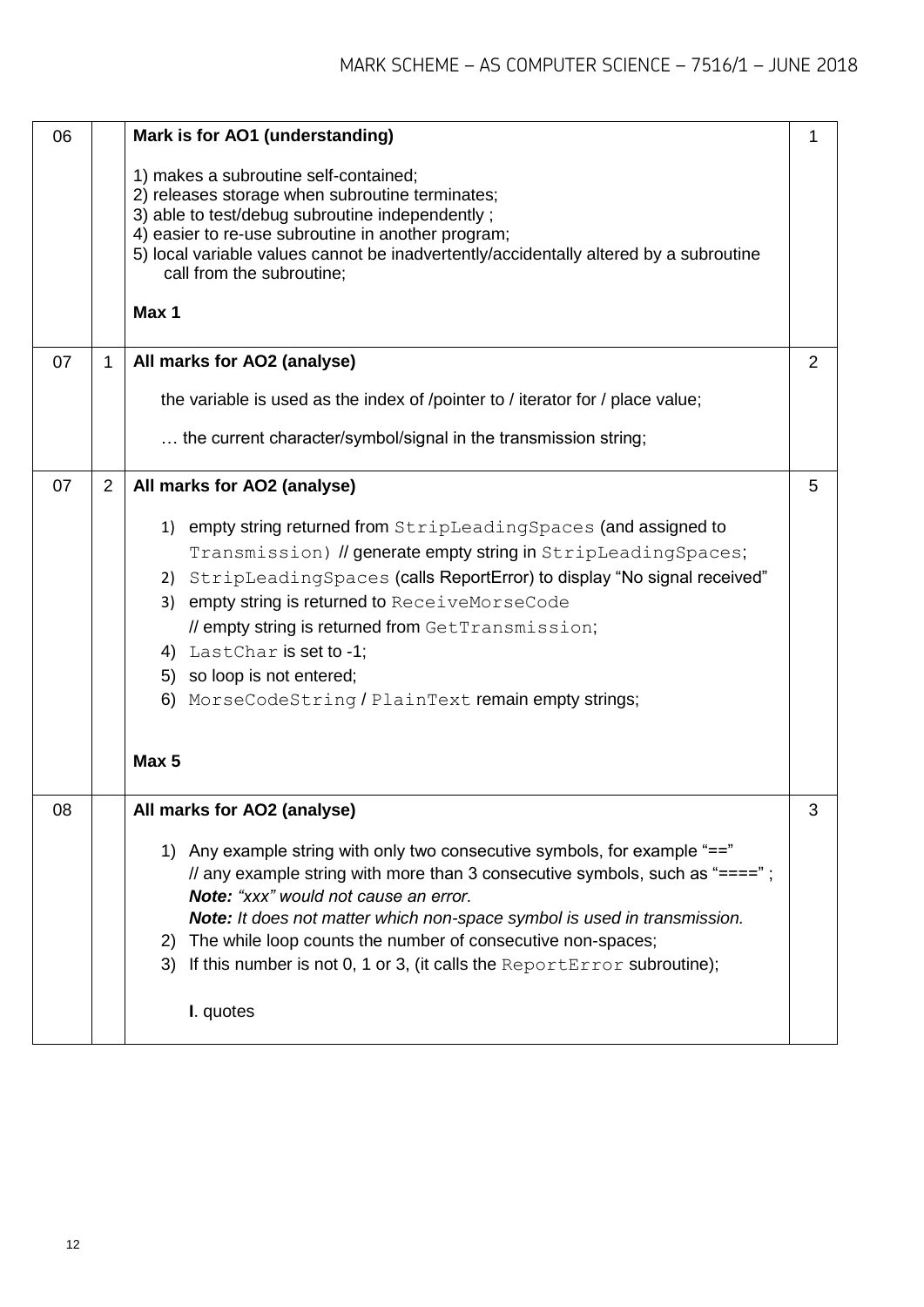| 09 | 1              | Mark is for AO2 (analyse)                                                                               | 1 |
|----|----------------|---------------------------------------------------------------------------------------------------------|---|
|    |                | GetNextLetter;                                                                                          |   |
|    |                | R. if any additional code                                                                               |   |
|    |                | R. if spelt incorrectly                                                                                 |   |
|    |                | I. case & spacing                                                                                       |   |
| 09 | $\overline{2}$ | Mark is for AO2 (analyse)                                                                               | 1 |
|    |                |                                                                                                         |   |
|    |                | GetNextSymbol;                                                                                          |   |
|    |                |                                                                                                         |   |
|    |                | R. if any additional code<br>R. if spelt incorrectly                                                    |   |
|    |                | I. case & spacing                                                                                       |   |
| 10 |                | All marks AO2 (analyse)                                                                                 | 6 |
|    |                |                                                                                                         |   |
|    |                | mark as follows:                                                                                        |   |
|    |                | include digits 0 to 9 in Letter array;<br>1)                                                            |   |
|    |                | 2) include Morse codes in MorseCode array for digit characters;                                         |   |
|    |                | 3) extend Dash and Dot array;                                                                           |   |
|    |                | 4) at the corresponding positions some of the zeros will need to change (to                             |   |
|    |                | include new pointers) // binary tree to include routes to digit characters;                             |   |
|    |                | 5) Decode subroutine needs no changes;                                                                  |   |
|    |                | 6) SendMorseCode needs to test for digits;                                                              |   |
|    |                | 7) Explain a method to look up Morse code for digits (eg linear search of<br>Letter array);             |   |
|    |                |                                                                                                         |   |
|    |                | Unusual answers should be referred to the PE                                                            |   |
|    |                | A. answers using dictionary for digits                                                                  |   |
|    |                | A. Letter and MorseCode arrays need changing; for 1 mark if (1) and (2) not awarded<br>Max <sub>6</sub> |   |
|    |                |                                                                                                         |   |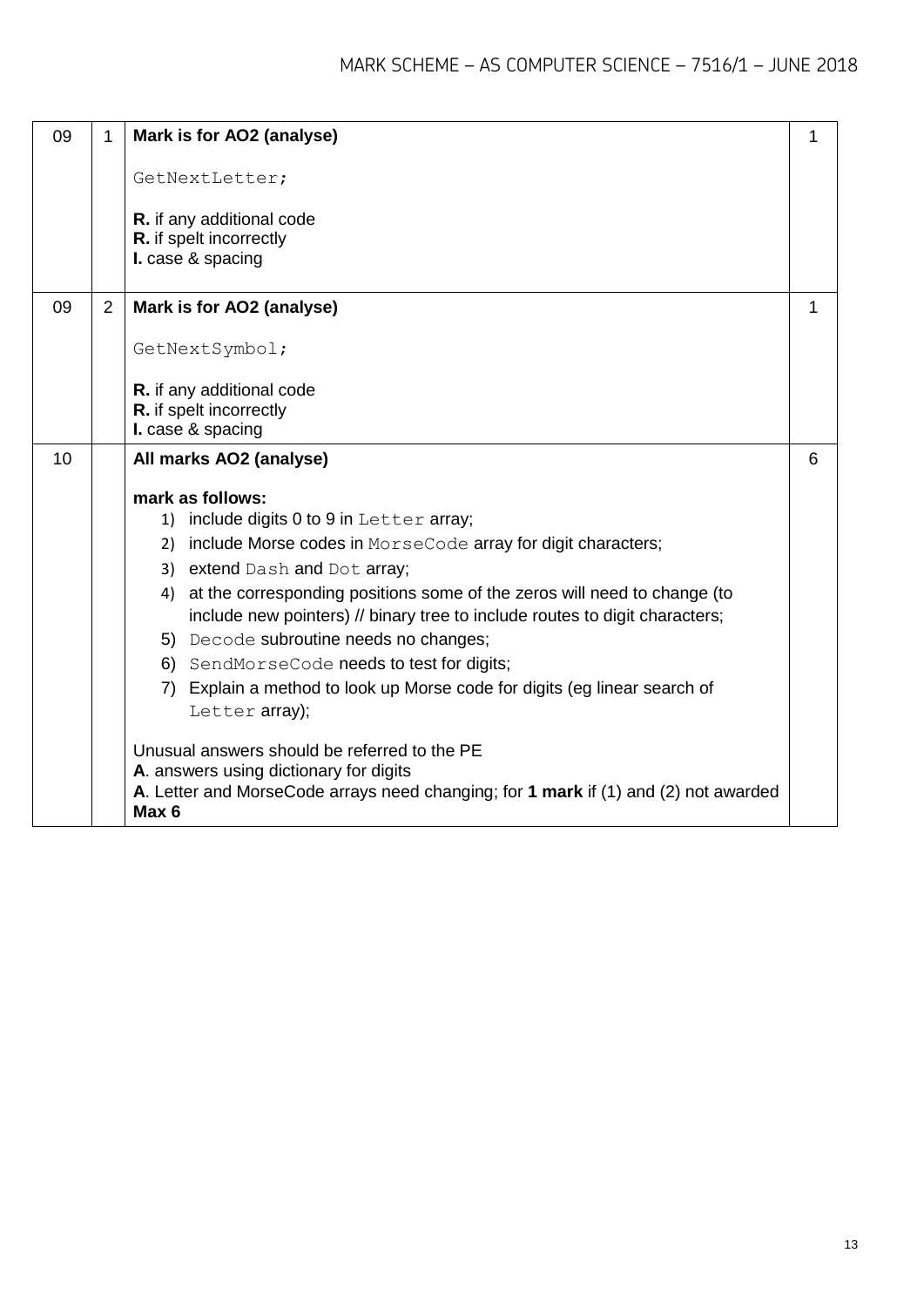| 11 | 1              | 1 mark for AO3 (design) and 3 marks for AO3 (programming)                                                                                                                                                                                                                                                                                                                                                                            | 4 |  |  |  |
|----|----------------|--------------------------------------------------------------------------------------------------------------------------------------------------------------------------------------------------------------------------------------------------------------------------------------------------------------------------------------------------------------------------------------------------------------------------------------|---|--|--|--|
|    |                | Mark as follows:                                                                                                                                                                                                                                                                                                                                                                                                                     |   |  |  |  |
|    |                | AO3 (design) - 1 mark:                                                                                                                                                                                                                                                                                                                                                                                                               |   |  |  |  |
|    |                | 1) Identifying that a selection statement (or equivalent method) is required to test<br>that character is within range of uppercase letters or is a space // identifying<br>that selection statement needs modifying (e.g.if Char in Letter);                                                                                                                                                                                        |   |  |  |  |
|    |                | AO3 (programming) - 3 marks:                                                                                                                                                                                                                                                                                                                                                                                                         |   |  |  |  |
|    |                | 2) Selection structure is created with correct logic so that if error detected it<br>ensures error message is displayed only once & subroutine exits;<br>3) calls ReportError subroutine with suitable message if error in input string;<br>4) final value of MorseCodeString set to EMPTYSTRING (accept ' ' or<br>SPACE) if error in input string;<br>A. accept if MorseCodeString set to EMPTYSTRING initially and not<br>changed. |   |  |  |  |
| 11 | $\overline{2}$ | Mark is for AO3 (evaluate)                                                                                                                                                                                                                                                                                                                                                                                                           | 1 |  |  |  |
|    |                | **** SCREEN CAPTURE ****<br>Must match code from 11.1, including prompts on screen capture matching those in<br>code.<br>Code for 11.1 must be sensible.<br>Screen capture showing:<br>'S' being entered followed by 'Help' and suitable message displayed                                                                                                                                                                           |   |  |  |  |
|    |                | Main Menu<br>=========                                                                                                                                                                                                                                                                                                                                                                                                               |   |  |  |  |
|    |                | R - Receive Morse code<br>S - Send Morse code<br>$X$ - Exit program                                                                                                                                                                                                                                                                                                                                                                  |   |  |  |  |
|    |                | Enter your choice: S<br>Enter your message (uppercase letters and spaces only) :<br>Help                                                                                                                                                                                                                                                                                                                                             |   |  |  |  |
|    |                | $^\star$<br>Invalid character entered<br>$^\star$<br>A. any suitable message, but must be within *s                                                                                                                                                                                                                                                                                                                                  |   |  |  |  |
|    |                |                                                                                                                                                                                                                                                                                                                                                                                                                                      |   |  |  |  |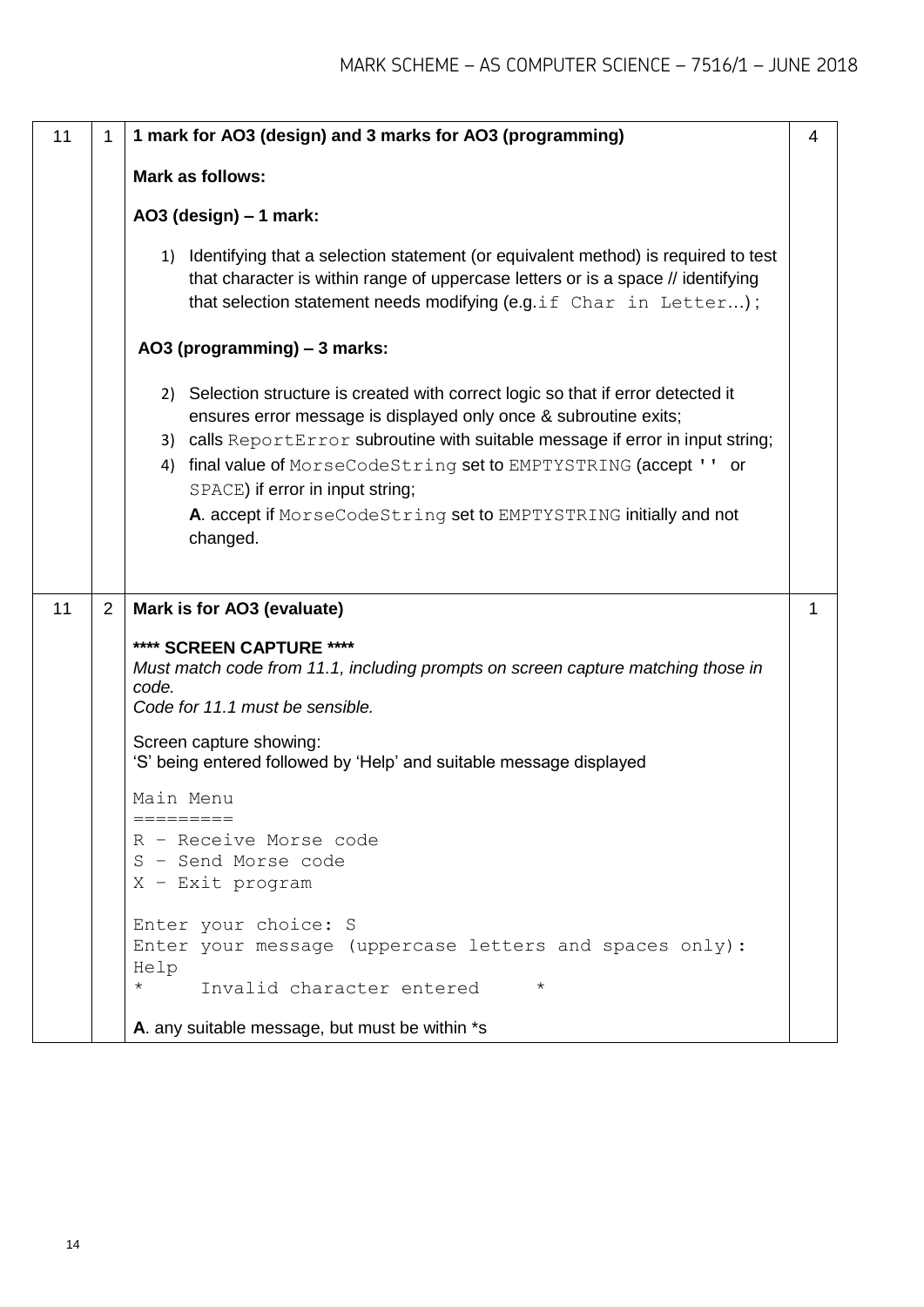| 12 | 1              | 1 mark for AO3 (design) and 6 marks for AO3 (programming)                                                                                                                                                                                                                                                                                                                        | $\overline{7}$ |  |  |  |  |
|----|----------------|----------------------------------------------------------------------------------------------------------------------------------------------------------------------------------------------------------------------------------------------------------------------------------------------------------------------------------------------------------------------------------|----------------|--|--|--|--|
|    |                | Mark as follows:                                                                                                                                                                                                                                                                                                                                                                 |                |  |  |  |  |
|    |                | AO3 (design) $-1$ mark:                                                                                                                                                                                                                                                                                                                                                          |                |  |  |  |  |
|    |                | 1) Identifying that within an iterative statement a selection statement (or<br>equivalent method) is required to test whether the Morse code is a dot, a dash<br>or a space;                                                                                                                                                                                                     |                |  |  |  |  |
|    |                | AO3 (programming) - 5 marks:                                                                                                                                                                                                                                                                                                                                                     |                |  |  |  |  |
|    |                | 2) Correct subroutine heading (SendSignals) and ending and correct<br>parameter (MorseCodeString);<br>3) loop for each character in MorseCodeString;<br>start with empty string and keep adding a symbol string;<br>4)<br>at least one conversion of dot, dash or space to the correct symbol string;<br>5)<br>dot, dash and space converted to the correct symbol string;<br>6) |                |  |  |  |  |
|    |                | 7) output the signals correctly;                                                                                                                                                                                                                                                                                                                                                 |                |  |  |  |  |
| 12 | $\overline{2}$ | Mark is for AO3 (evaluate)<br>**** SCREEN CAPTURE ****<br>Must match code from 12.1, including prompts on screen capture matching those in<br>code.<br>Code for 12.1 must be sensible.<br>Screen capture showing:<br>S being entered followed by MORSE X                                                                                                                         | $\mathbf{1}$   |  |  |  |  |
|    |                | being<br>displayed after the Morse code.                                                                                                                                                                                                                                                                                                                                         |                |  |  |  |  |
|    |                | Main Menu                                                                                                                                                                                                                                                                                                                                                                        |                |  |  |  |  |
|    |                | R - Receive Morse code<br>S - Send Morse code<br>X - Exit program                                                                                                                                                                                                                                                                                                                |                |  |  |  |  |
|    |                | Enter your choice: S<br>Enter your message (uppercase letters and spaces only):<br>MORSE X<br>-- --- .-.<br>_______________________________<br>$=$<br>=== = =<br>$===$                                                                                                                                                                                                           |                |  |  |  |  |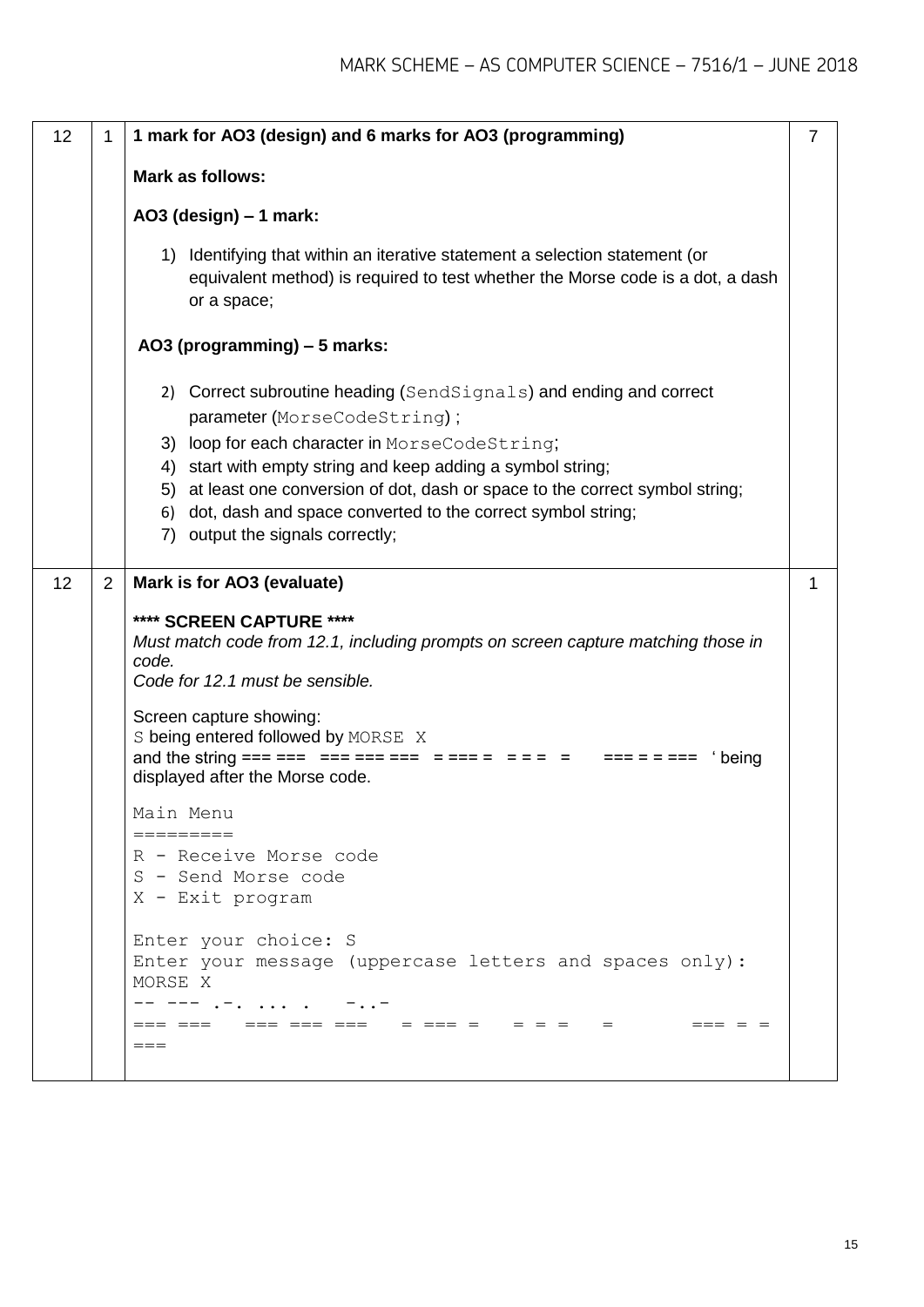#### 13 1 **2 marks for AO3 (design) and 4 marks for AO3 (programming)**

**Note** that AO3 (design) marks are for selecting appropriate techniques to use to solve the problem, so should be credited whether the syntax of programming language statements is correct or not regardless of whether the solution works.

| Level          | <b>Description</b>                                                                                                                                                                                                                                                                                                                                                                                                                                                                                                   | <b>Mark</b><br>Range |
|----------------|----------------------------------------------------------------------------------------------------------------------------------------------------------------------------------------------------------------------------------------------------------------------------------------------------------------------------------------------------------------------------------------------------------------------------------------------------------------------------------------------------------------------|----------------------|
| 3              | A line of reasoning has been followed to arrive at a<br>logically structured working or almost fully working<br>programmed solution. Code is written to ensure that all<br>letters are output with their corresponding Morse code.<br>The formatting of each line has been considered. A<br>formal interface is used to pass the data structures' data<br>into the subroutine. All of the appropriate design<br>decisions have been taken.                                                                           | $5-6$                |
| $\overline{2}$ | There is evidence that a line of reasoning has been<br>partially followed. The formatting of each line does not<br>fully comply with requirements. There is evidence of<br>some appropriate design work. There is Morse code<br>output for each letter.                                                                                                                                                                                                                                                              | $3 - 4$              |
| 1              | An attempt has been made to create<br>OutputAlphabetWithCode and some appropriate<br>programming statements have been written. There is<br>insufficient evidence to suggest that a line of reasoning<br>has been followed or that the solution has been<br>designed. The statements written may or may not be<br>syntactically correct and the subroutine will have very<br>little or none of the required functionality. It is unlikely that<br>any of the key design elements of the task have been<br>recognised. | $1 - 2$              |
|                | <b>Marking guidance:</b>                                                                                                                                                                                                                                                                                                                                                                                                                                                                                             |                      |
|                | Evidence of AO3 design - 2 points:                                                                                                                                                                                                                                                                                                                                                                                                                                                                                   |                      |
|                | Evidence of design to look for in response:                                                                                                                                                                                                                                                                                                                                                                                                                                                                          |                      |
|                | 1) identify the need for an iterative statement to act on each letter in turn<br>2) identify a method to output four letters per line                                                                                                                                                                                                                                                                                                                                                                                |                      |
|                | Evidence of AO3 programming - 7 points:<br>Evidence of programming to look for in response:                                                                                                                                                                                                                                                                                                                                                                                                                          |                      |
|                | 3) add option A to DisplayMenu subroutine                                                                                                                                                                                                                                                                                                                                                                                                                                                                            |                      |
|                | 4) add test for new option and call OutputAlphabetWithCode with correct<br>parameters                                                                                                                                                                                                                                                                                                                                                                                                                                |                      |
|                | 5) create new subroutine OutputAlphabetWithCode with correct<br>parameters                                                                                                                                                                                                                                                                                                                                                                                                                                           |                      |
|                | 6) loop from A to Z to output each letter and corresponding code separated from                                                                                                                                                                                                                                                                                                                                                                                                                                      |                      |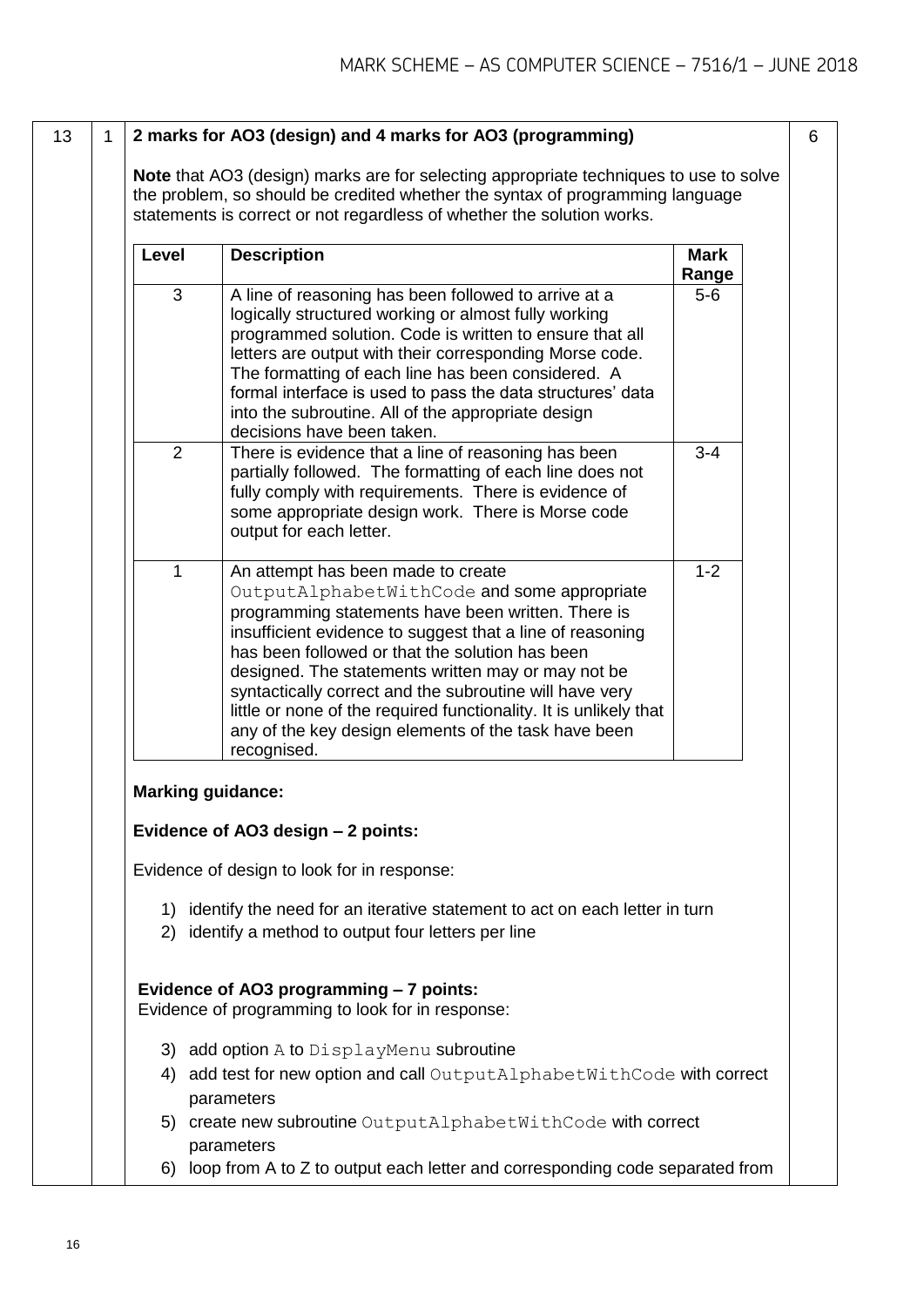|    |                | letter by one space (A. two spaces)                                                      |   |
|----|----------------|------------------------------------------------------------------------------------------|---|
|    |                |                                                                                          |   |
| 13 | $\overline{2}$ | Mark is for AO3 (evaluate)                                                               | 1 |
|    |                | **** SCREEN CAPTURE ****                                                                 |   |
|    |                | Must match code from 13.1, including prompts on screen capture matching those in         |   |
|    |                | code.<br>Code for 13.1 must be sensible.                                                 |   |
|    |                |                                                                                          |   |
|    |                | Screen capture showing:                                                                  |   |
|    |                | main menu with new option A<br>'A' being entered and alphabet with Morse codes displayed |   |
|    |                |                                                                                          |   |
|    |                | Main Menu                                                                                |   |
|    |                | =========<br>R - Receive Morse code                                                      |   |
|    |                | S - Send Morse code                                                                      |   |
|    |                | A - Output alphabet with Morse code                                                      |   |
|    |                | $X$ - Exit program                                                                       |   |
|    |                | Enter your choice: A                                                                     |   |
|    |                | A .- B - C -.-. D -                                                                      |   |
|    |                | E. F-. G --. H                                                                           |   |
|    |                |                                                                                          |   |
|    |                | $M$ -- $N$ -. 0 --- P .--.<br>$Q$ --.- R .-. S  T -                                      |   |
|    |                | $U \tI. - V \tI. - W \tI. - - W \tI. - - X \tI. - -$                                     |   |
|    |                | $Y - - - - Z - - \ldots$                                                                 |   |
|    |                |                                                                                          |   |
|    |                | If not in columns as shown, do not award screen capture mark                             |   |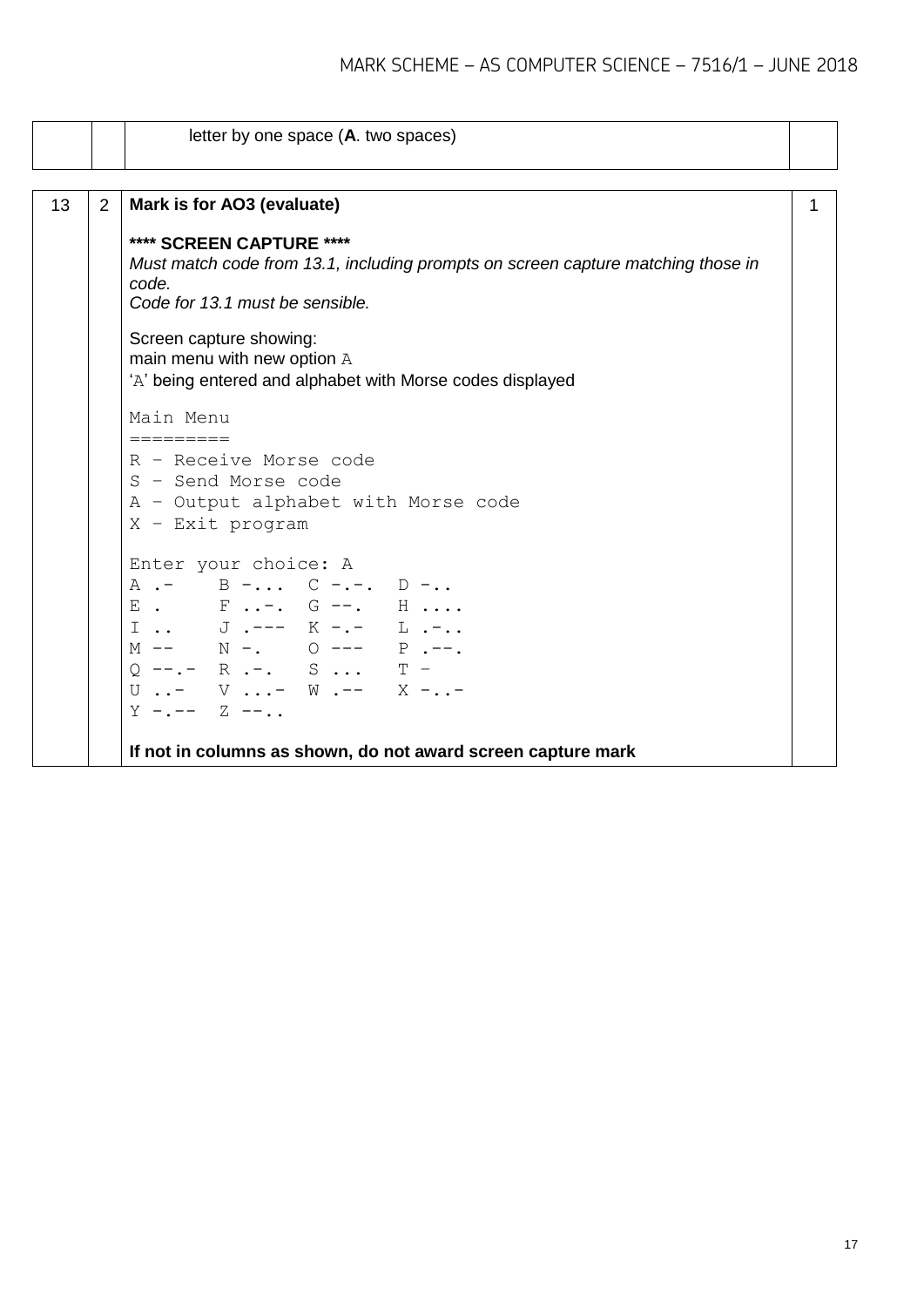#### 14 1 **3 marks for AO3 (design) and 6 marks for AO3 (programming)**

**Note** that AO3 (design) marks are for selecting appropriate techniques to use to solve the problem, so should be credited whether the syntax of programming language statements is correct or not regardless of whether the solution works.

| Level          | <b>Description</b>                                                                                                                                                                                                                                                                                                                                                                                                                                                                                      | Mark<br>Range |
|----------------|---------------------------------------------------------------------------------------------------------------------------------------------------------------------------------------------------------------------------------------------------------------------------------------------------------------------------------------------------------------------------------------------------------------------------------------------------------------------------------------------------------|---------------|
| 3              | A line of reasoning has been followed to arrive at a<br>logically structured working or almost fully working<br>programmed solution. Code is written to ensure that each<br>letter of the message is encrypted using the user-<br>supplied keys. All of the appropriate design decisions<br>have been taken.                                                                                                                                                                                            | $7-9$         |
| $\overline{2}$ | There is evidence that a line of reasoning has been<br>partially followed. The encryption of each character does<br>not fully comply with requirements. There is evidence of<br>some appropriate design work.                                                                                                                                                                                                                                                                                           | $4 - 6$       |
| 1              | An attempt has been made to amend the subroutines.<br>Some appropriate programming statements have been<br>written. There is little evidence to suggest that a line of<br>reasoning has been followed or that the solution has<br>been designed. The statements written may or may not<br>be syntactically correct and the subroutines will have very<br>little or none of the extra required functionality. It is<br>unlikely that any of the key design elements of the task<br>have been recognised. | $1 - 3$       |

#### **Marking guidance:**

#### **Evidence of AO3 design – 3 points:**

Evidence of design to look for in response:

- 1) identifying the need to validate a key is an integer
- 2) identifying a method to encrypt each character with a key
- 3) identifying suitable method to alternate keys depending on character position in message

#### **Evidence of AO3 programming – 6 points:**

Evidence of programming to look for in response:

- 4) in SendReceiveMessages correctly store 3 integer keys entered by the user
- (in a list or separate variables)
- 5) amend call and subroutine header of SendMorseCode to include keys as parameter(s)
- 6) correctly encrypt first three characters of message
- 7) correctly encrypt all characters in message
- 8) ensure index is within range of array subscripts
- 9) code to encrypt character inserted in suitable place in SendMorseCode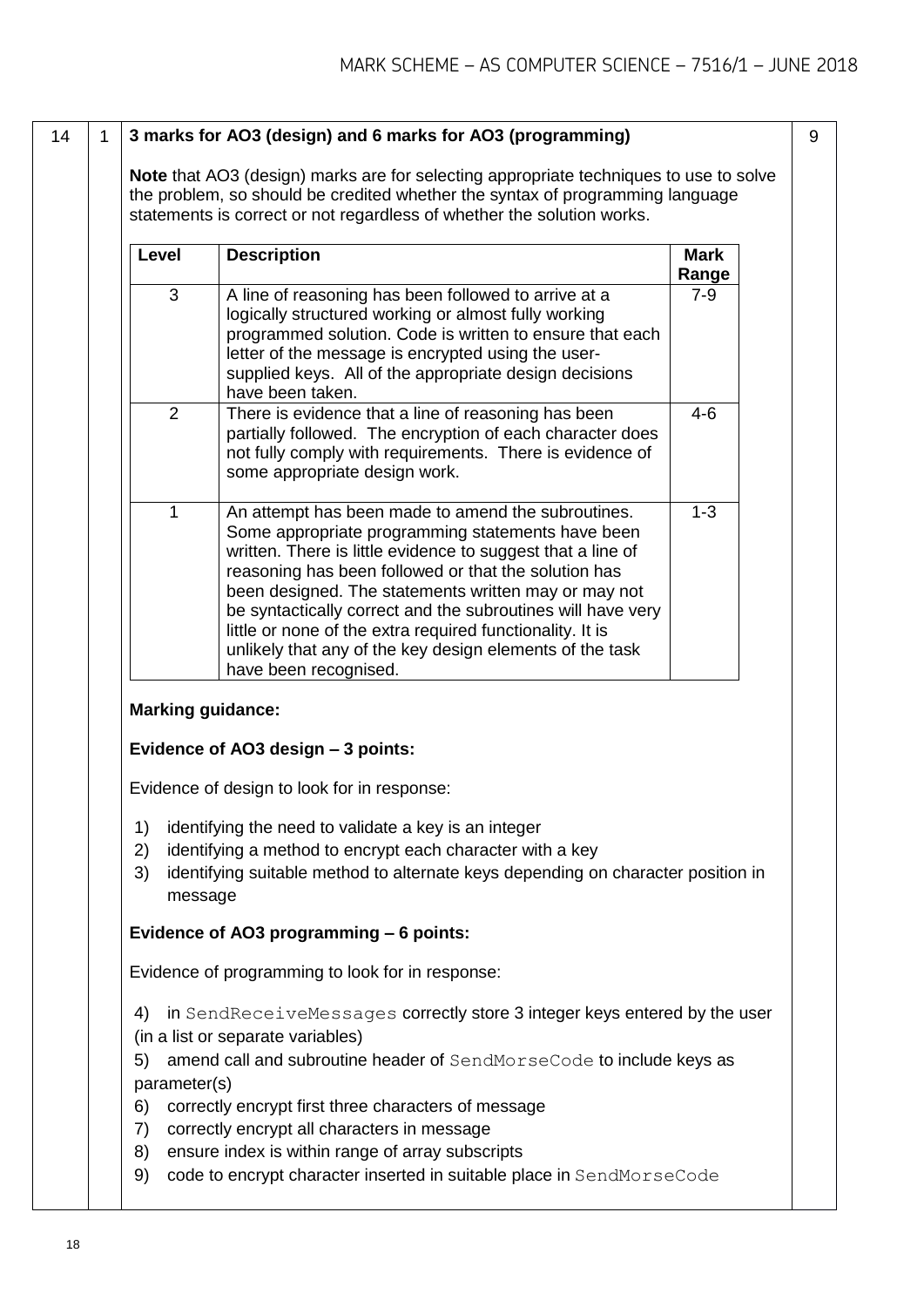```
14 2 Mark is for AO3 (evaluate)
        **** SCREEN CAPTURE ****
        Must match code from 14.1, including prompts on screen capture matching those in 
        code.
        Code for 14.1 must be sensible.
        Screen capture showing:
        17, 5 and -3 being entered followed by option S and then TEA X followed by
        the output . --- - - - - - - - - - - - -Enter encryption key (integer): 17
        Enter encryption key (integer): 5
        Enter encryption key (integer): -3
        Main Menu
        =========
        R - Receive Morse code
        S - Send Morse code
        X - Exit program
        Enter your choice: S
        Enter your message (uppercase letters and spaces only): 
        TEA X
        . - - - - - - - - - - - - - - - -1
                                                                         Total 75
```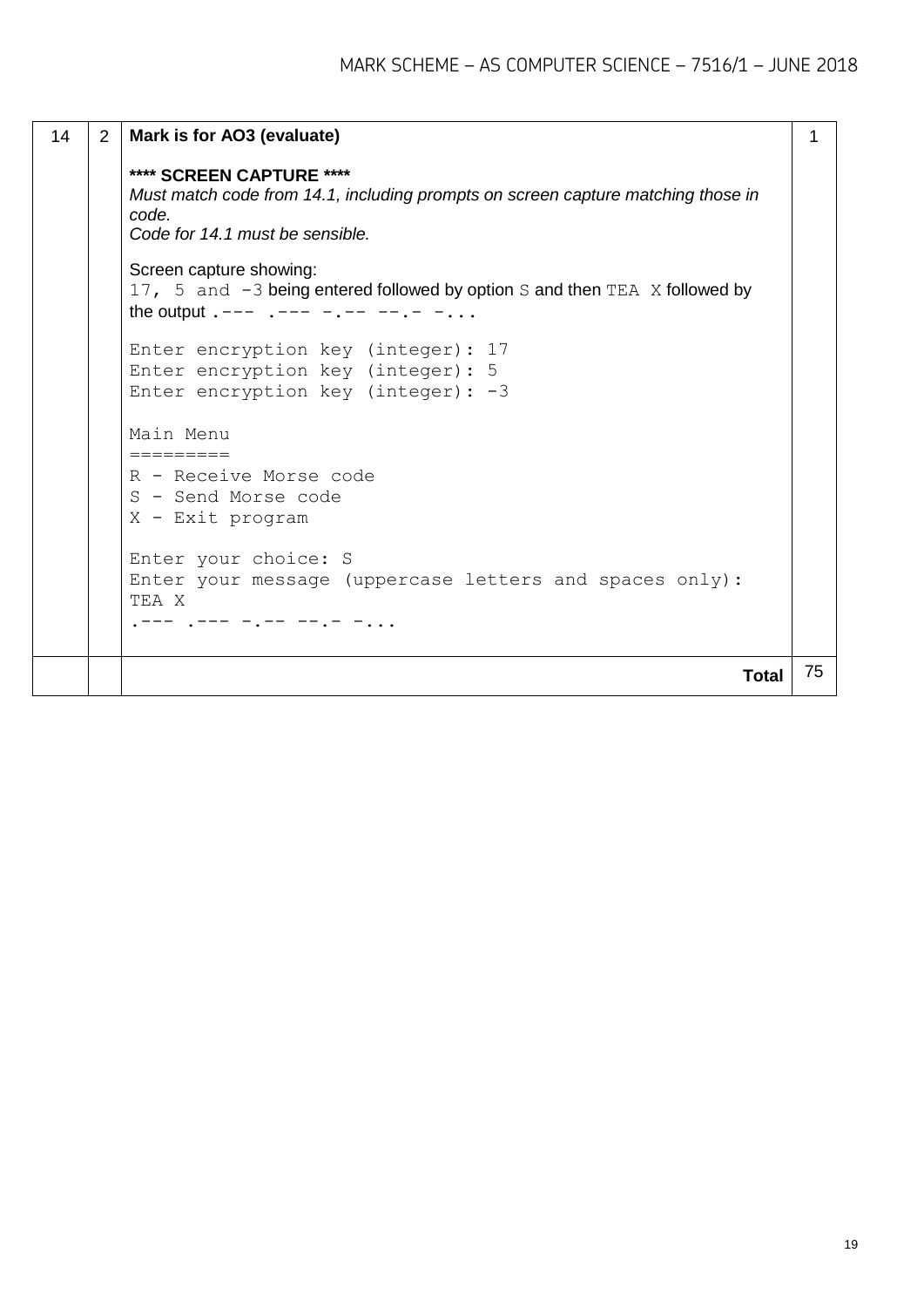#### **VB.NET**

| 03 | $\mathbf 1$ | Sub Main()                                         | 9 |
|----|-------------|----------------------------------------------------|---|
|    |             | Dim Number As Integer                              |   |
|    |             | Dim c As Integer                                   |   |
|    |             | Number $= 0$                                       |   |
|    |             | While Number $<$ 1 Or Number $>$ 10                |   |
|    |             | Console. Write ("Enter a positive whole number: ") |   |
|    |             | $Number = Console, ReadLine$                       |   |
|    |             | If Number $> 10$ Then                              |   |
|    |             | Console. WriteLine ("Number too large")            |   |
|    |             | Else                                               |   |
|    |             | If Number $<$ 1 Then                               |   |
|    |             | Console. WriteLine ("Not a positive number.")      |   |
|    |             | End If                                             |   |
|    |             | End If                                             |   |
|    |             | End While                                          |   |
|    |             | $C = 1$                                            |   |
|    |             | For $k = 0$ To Number - 1                          |   |
|    |             | Console. WriteLine (c)                             |   |
|    |             | c = $(c * (Number - 1 - k)) \ (k + 1)$             |   |
|    |             | Next                                               |   |
|    |             | Console. ReadLine()                                |   |
|    |             | End Sub                                            |   |
|    |             |                                                    |   |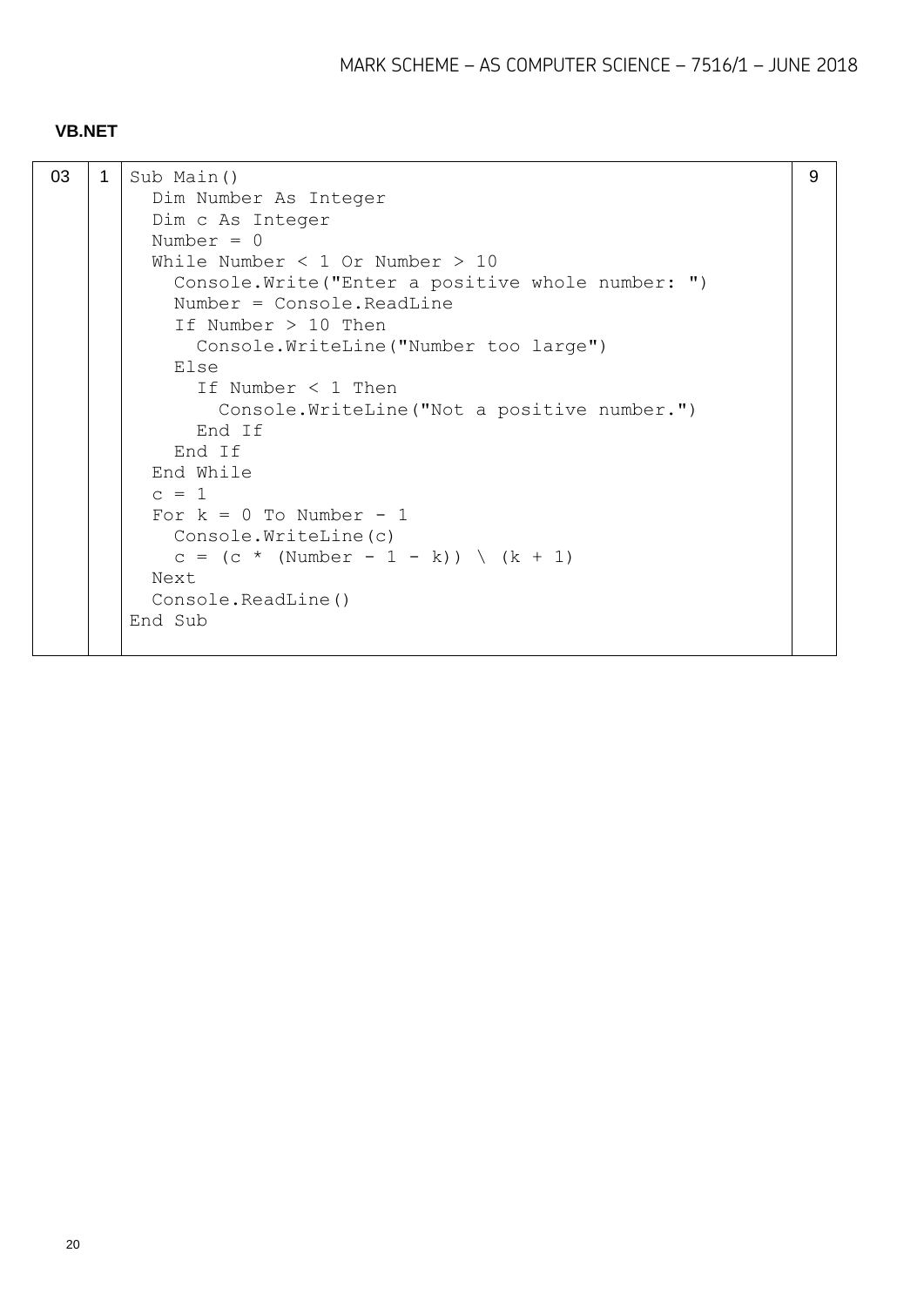```
11 | 1 | Sub SendMorseCode(ByVal MorseCode() As String)
          Dim PlainText As String
          Dim PlainTextLength As Integer
          Dim MorseCodeString As String
          Dim PlainTextLetter As Char
          Dim CodedLetter As String
          Dim Index As Integer
          Console.Write("Enter your message (uppercase letters and 
       spaces only): ")
          PlainText = Console.ReadLine()
         PlainTextLength = PlainText.Length()
          MorseCodeString = EMPTYSTRING
         For i = 0 To PlainTextLength - 1
           PlainTextLetter = PlainText(i) If PlainTextLetter = SPACE Then
             Index = 0 ElseIf PlainTextLetter >= "A" And PlainTextLetter <= 
       "Z" Then
             Index = Acc(PlainTextLetter) - Acc("A") + 1 Else
              ReportError("Invalid character entered")
              Index = 0
              MorseCodeString = EMPTYSTRING
              Exit For
            End If
            CodedLetter = MorseCode(Index)
            MorseCodeString = MorseCodeString + CodedLetter + 
       SPACE
          Next
          Console.WriteLine(MorseCodeString)
       End Sub
       Alternative answer:
       Sub SendMorseCode(ByVal MorseCode() As String)
          Dim PlainText As String
          Dim PlainTextLength As Integer
          Dim MorseCodeString As String
          Dim PlainTextLetter As Char
          Dim CodedLetter As String
          Dim Index As Integer
          Console.Write("Enter your message (uppercase letters and 
       spaces only): ")
          PlainText = Console.ReadLine()
          Dim Valid As Boolean = True
          For Each ch In PlainText
            If ch <> SPACE Then
              If ch < "A" Or ch > "Z" Then
                Valid = False
                MorseCodeString = EMPTYSTYRING
                ReportError("Invalid character entered")
              End If
```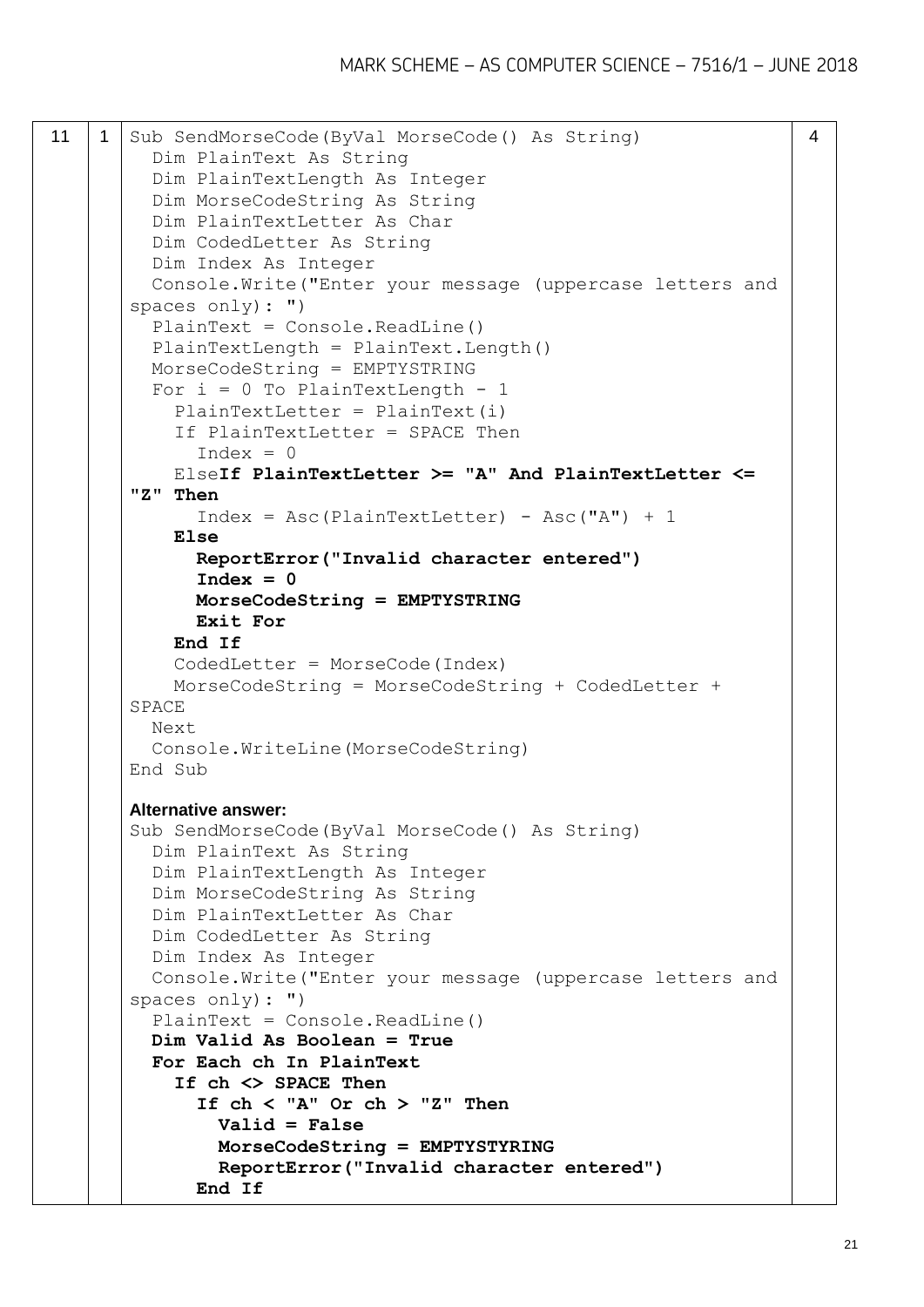| End If                                            |  |
|---------------------------------------------------|--|
| Next                                              |  |
| If Valid Then                                     |  |
| $PlainTextLength = PlainText.length()$            |  |
| MorseCodeString = EMPTYSTRING                     |  |
| For $i = 0$ To PlainTextLength - 1                |  |
| PlainTextLetter = $PlainText(i)$                  |  |
| If PlainTextLetter = SPACE Then                   |  |
| $Index = 0$                                       |  |
| Else                                              |  |
| $Index = Acc(PlainTextLetter) - Acc("A") + 1$     |  |
| End If                                            |  |
| $Codedletter = MorseCode(Index)$                  |  |
| MorseCodeString = MorseCodeString + CodedLetter + |  |
| SPACE                                             |  |
| Next                                              |  |
| End If                                            |  |
| Console. WriteLine (MorseCodeString)              |  |
| End Sub                                           |  |
|                                                   |  |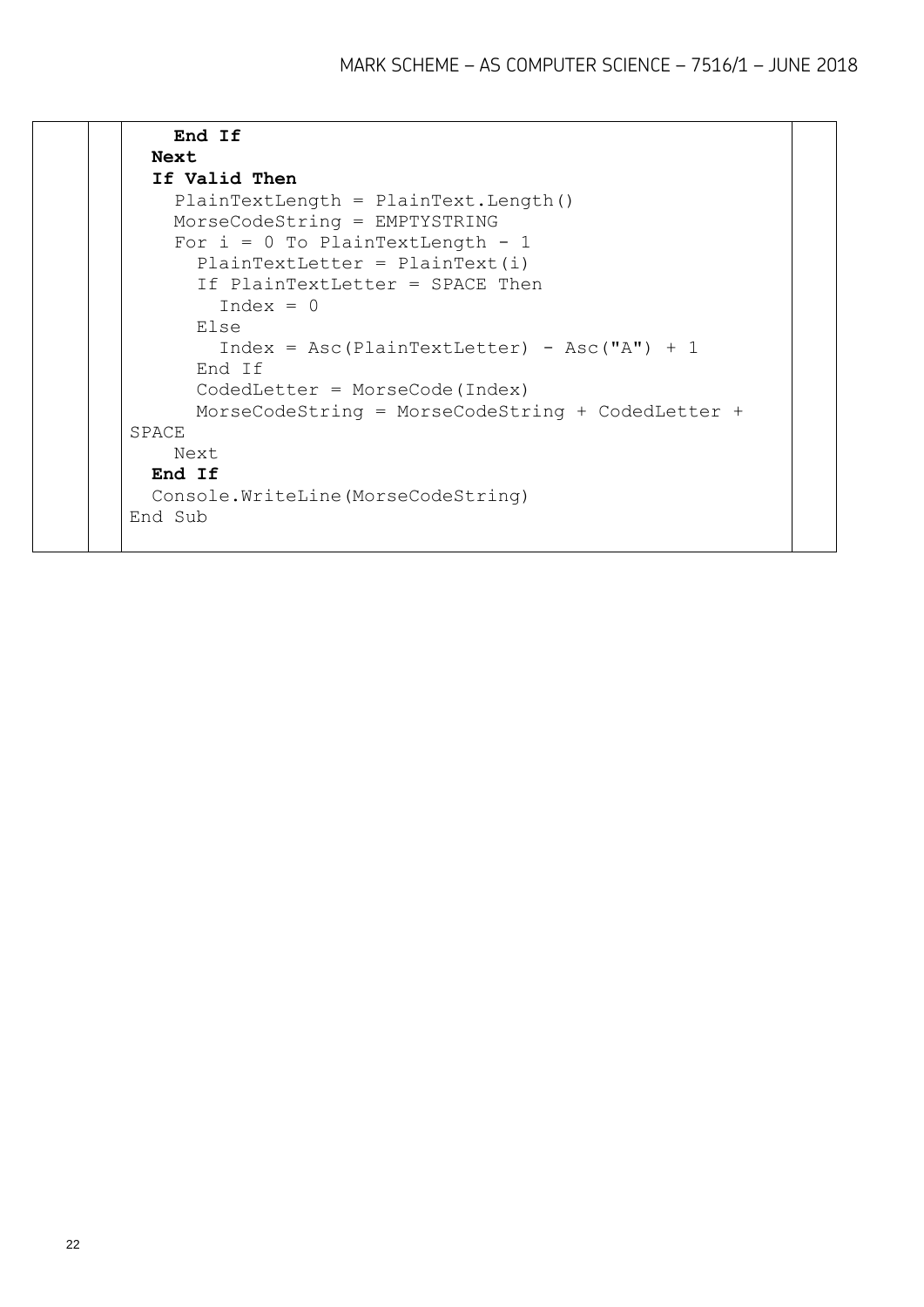| 12 <sub>2</sub> |  | Sub SendSignals (ByVal MorseCodeString As String)<br>Dim Transmission As String = EMPTYSTRING<br>$Dim CodeStringLength = MorseCodeString.length()$<br>Dim Symbol As String<br>Dim SymbolString As String<br>For $i = 0$ To CodeStringLength - 1<br>$Symbol = MorseCodeString(i)$<br>If Symbol = $"$ ." Then<br>SymbolString = $"$ = "<br>ElseIf Symbol = $"$ -" Then<br>SymbolString = $" == "$<br>$ElseIf Symbol = Space Then$<br>$SymbolString = SPACE + SPACE$<br>End If<br>Transmission += SymbolString<br>Next<br>Console. WriteLine (Transmission)<br>End Sub | $\overline{7}$ |
|-----------------|--|---------------------------------------------------------------------------------------------------------------------------------------------------------------------------------------------------------------------------------------------------------------------------------------------------------------------------------------------------------------------------------------------------------------------------------------------------------------------------------------------------------------------------------------------------------------------|----------------|
|-----------------|--|---------------------------------------------------------------------------------------------------------------------------------------------------------------------------------------------------------------------------------------------------------------------------------------------------------------------------------------------------------------------------------------------------------------------------------------------------------------------------------------------------------------------------------------------------------------------|----------------|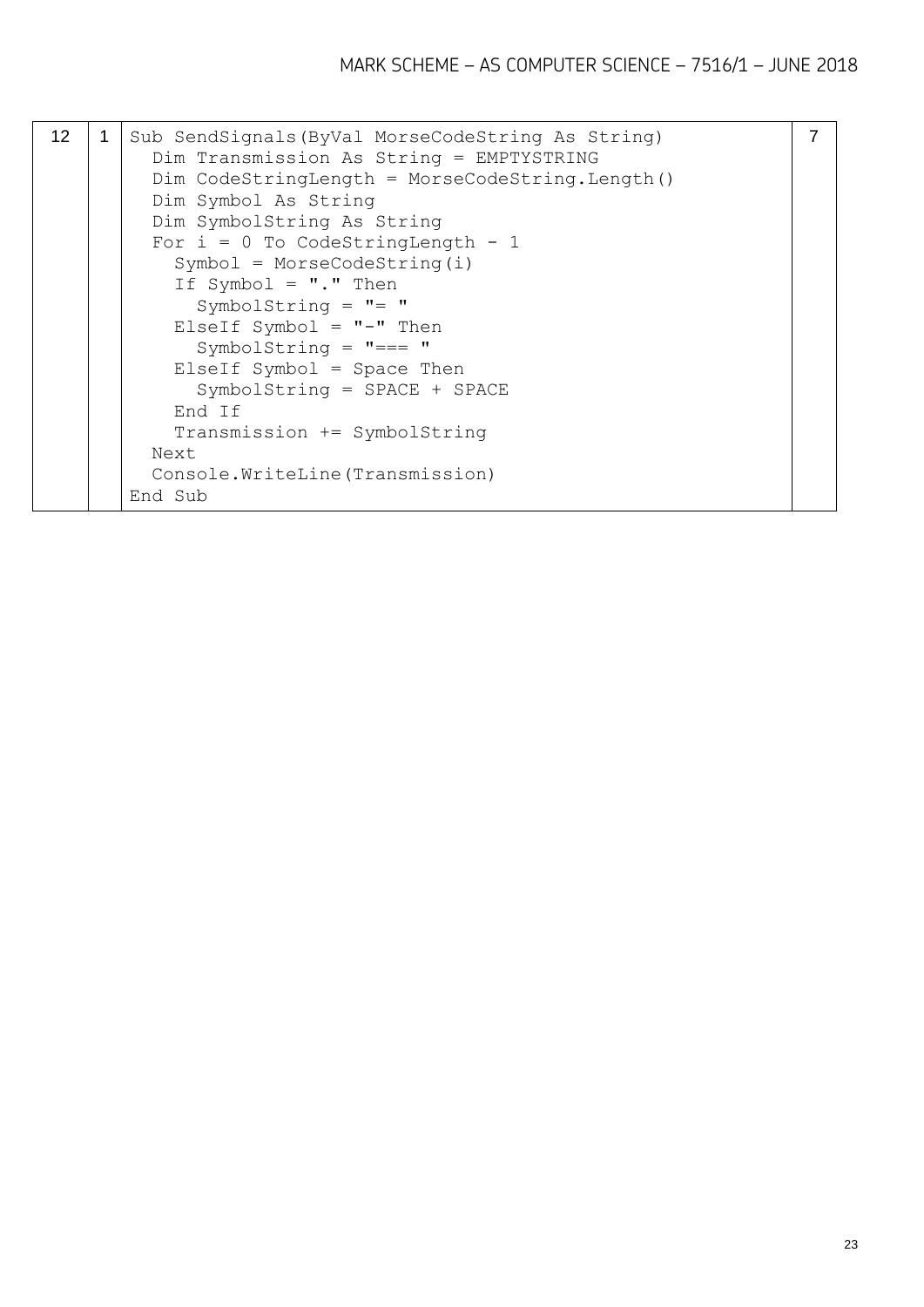```
13 1 Sub OutputAlphabetWithCode(ByVal Letter() As String, ByVal 
       MorseCode() As String)
          For Ptr = 1 To 26
             Console.Write(Letter(Ptr) + " ")
             Console.Write(MorseCode(Ptr).PadRight(6))
             If Ptr Mod 4 = 0 Then
               Console.WriteLine()
            End If
          Next
          Console.WriteLine()
       End Sub
       Sub DisplayMenu()
          Console.WriteLine()
          Console.WriteLine("Main Menu")
         Console.WriteLine("=========")
          Console.WriteLine("R - Receive Morse code")
          Console.WriteLine("S - Send Morse code")
          Console.WriteLine("A - Output alphabet with Morse code")
          Console.WriteLine("X - Exit Program")
          Console.WriteLine()
       End Sub
       Sub SendReceiveMessages()
          Dim Dash = {20, 23, 0, 0, 24, 1, 0, 17, 0, 21, 0, 25, 0, 
       15, 11, 0, 0, 0, 0, 22, 13, 0, 0, 10, 0, 0, 0}
          Dim Letter = {"SPACE", "A", "B", "C", "D", "E", "F", 
       "G", "H", "I", "J", "K", "L", "M", "N", "O", "P", "Q", 
       "R", "S", "T", "U", "V", "W", "X", "Y", "Z"}
          Dim Dot = {5, 18, 0, 0, 2, 9, 0, 26, 0, 19, 0, 3, 0, 7, 
       4, 0, 0, 0, 12, 8, 14, 6, 0, 16, 0, 0, 0}
          Dim MorseCode = {"SPACE", ".-", "-...", "-.-.", "-..", 
       '', '', '', ... - . '', '' - - . '', '', ..., '', '', ..., '', '', ---'', '', ---'', '', ---'', '', ---'', ---''"--", "-.", "---", ".---", "-.", "---", ", "---", ", "...", "...", "---", "...", "...,-", "---", "---", "---", "---", "---", "---", Dim MenuOption As String
          Dim ProgramEnd As Boolean = False
          While Not ProgramEnd
            DisplayMenu()
            MenuOption = GetMenuOption()
             If MenuOption = "R" Then
               ReceiveMorseCode(Dash, Letter, Dot)
            ElseIf MenuOption = "S" Then
               SendMorseCode(MorseCode)
            ElseIf MenuOption = "A" Then
               OutputAlphabetWithCode(Letter, MorseCode)
            ElseIf MenuOption = "X'' Then
               ProgramEnd = True
             End If
          End While
       End Sub
                                                                           6
```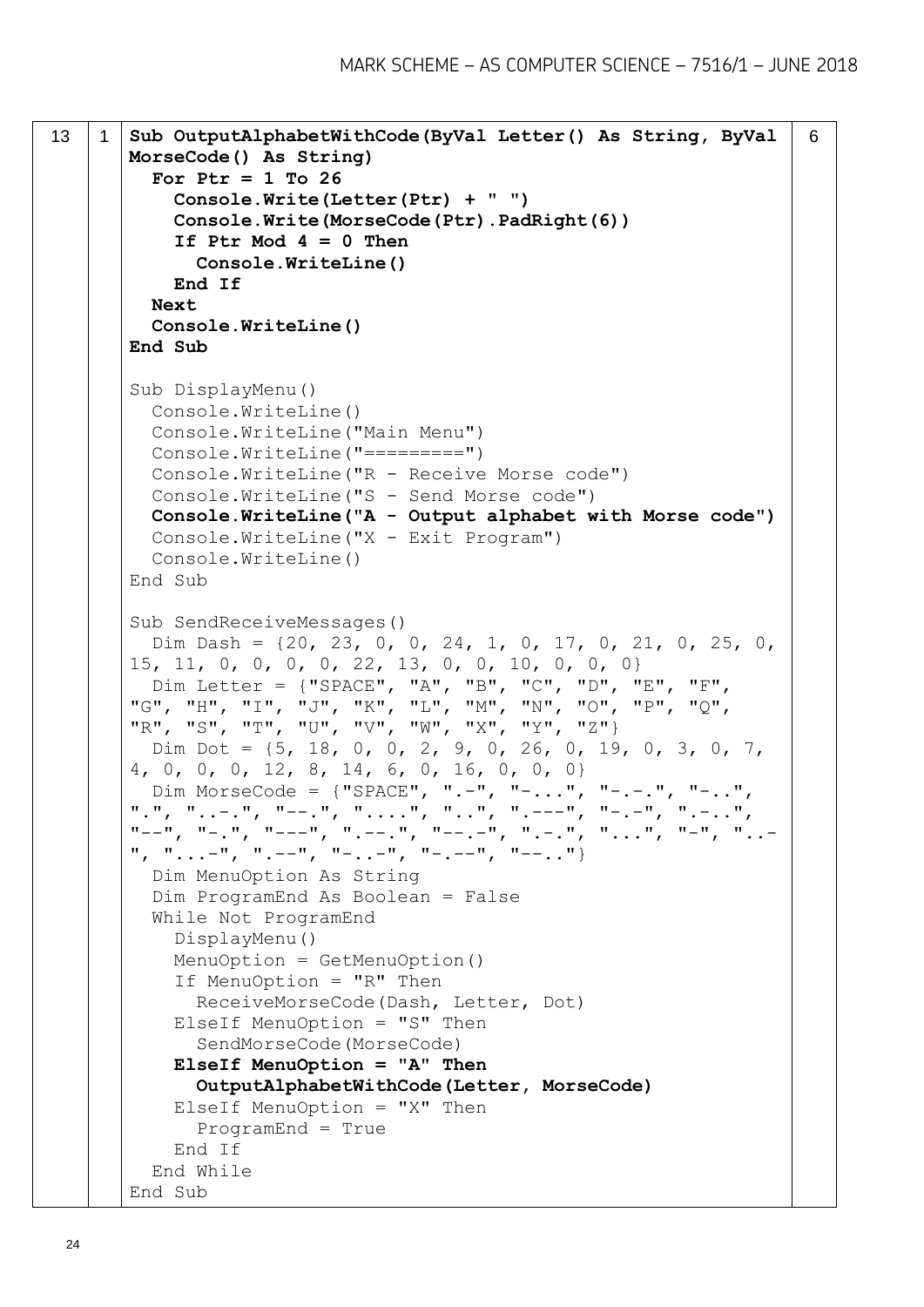```
14 1 Sub SendMorseCode(ByVal MorseCode() As String, ByVal 
       Keys() As Integer)
          Dim PlainText As String
          Dim PlainTextLength As Integer
          Dim MorseCodeString As String
          Dim PlainTextLetter As Char
          Dim CodedLetter As String
          Dim Index As Integer
          Console.Write("Enter your message (uppercase letters and 
       spaces only): ")
          PlainText = Console.ReadLine()
          Dim Valid As Boolean = True
          For Each ch In PlainText
            If ch <> SPACE Then
             If ch < "A" Or ch > "Z" Then
                Valid = False
                MorseCodeString = EMPTYSTRING
                ReportError("Invalid character entered")
              End If
            End If
          Next
          If Valid Then
            PlainTextLength = PlainText.Length()
            MorseCodeString = EMPTYSTRING
           For i = 0 To PlainTextLength - 1
             PlainTextLetter = PlainText(i) If PlainTextLetter = SPACE Then
                Index = 0 Else
                Index = Acc(PlainTextLetter) - Acc("A") + 1 End If
              Index += Keys(i Mod 3)
              While Index < 0
                Index += 27
              End While
              While Index >= 27
                 Index -= 27
              End While
              CodedLetter = MorseCode(Index)
              MorseCodeString = MorseCodeString + CodedLetter + 
       SPACE
            Next
          End If
          Console.WriteLine(MorseCodeString)
          SendSignals(MorseCodeString)
       End Sub
       Sub SendReceiveMessages()
          Dim Dash = {20, 23, 0, 0, 24, 1, 0, 17, 0, 21, 0, 25, 0, 
       15, 11, 0, 0, 0, 0, 22, 13, 0, 0, 10, 0, 0, 0}
          Dim Letter = {"SPACE", "A", "B", "C", "D", "E", "F", 
                                                                       9
```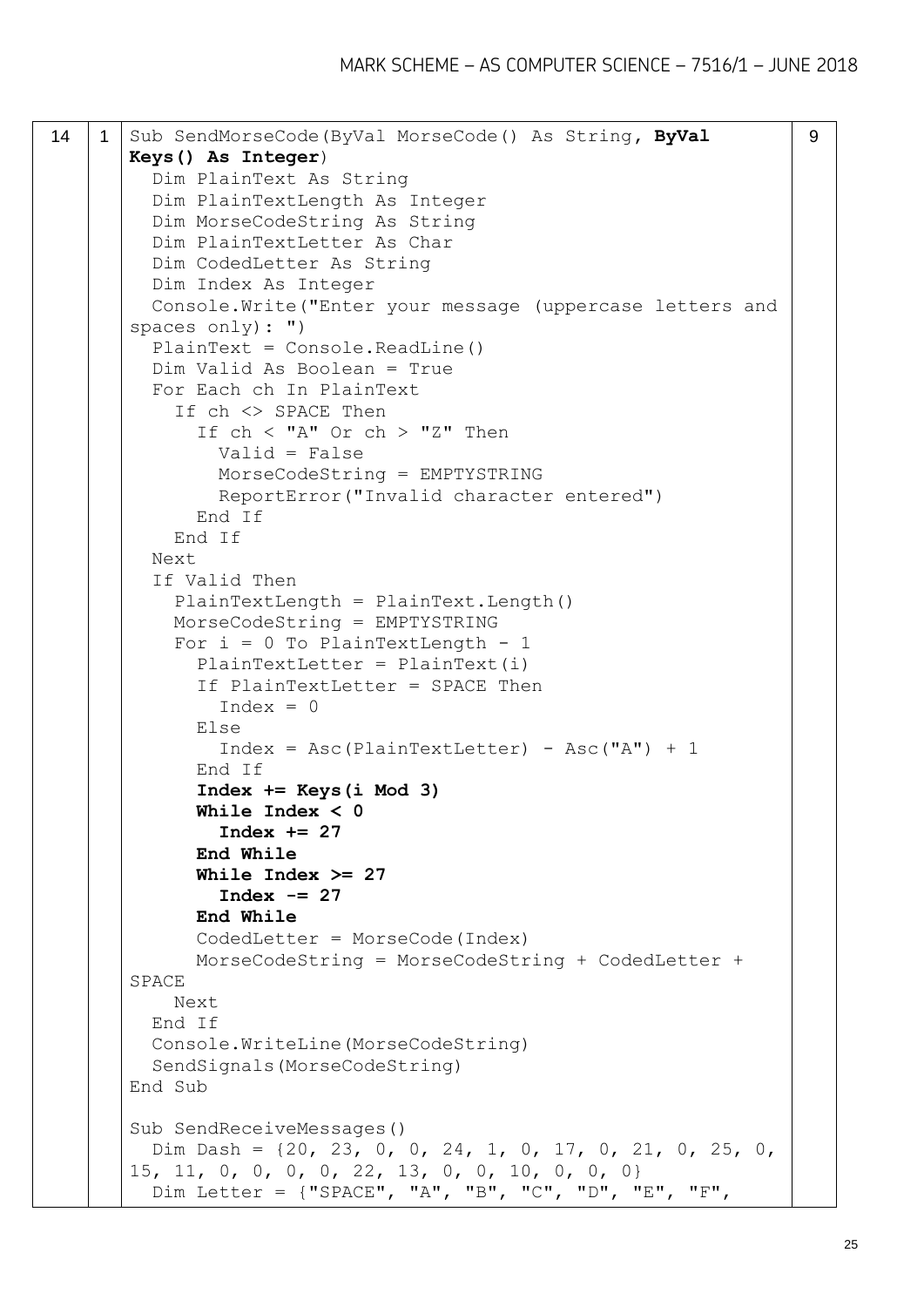```
"G", "H", "I", "J", "K", "L", "M", "N", "O", "P", "Q", 
"R", "S", "T", "U", "V", "W", "X", "Y", "Z"}
  Dim Dot = {5, 18, 0, 0, 2, 9, 0, 26, 0, 19, 0, 3, 0, 7, 
4, 0, 0, 0, 12, 8, 14, 6, 0, 16, 0, 0, 0}
 Dim MorseCode = {"SPACE", ".-", "-...", "-.-.", "-..", 
".", "..-.", "--.", "....", "..", ".---", "-.-", ".-..", 
"--", "-.", "---", ".--.", "--.-", ".-..", "...", "-", "..-
", "...-", ".--", "-..-", "-.--", "--.."}
   Dim MenuOption As String
  Dim ProgramEnd As Boolean = False
   Dim Keys() As Integer = {0, 0, 0}
  Dim ValidDisplacement As Boolean
   Dim Displacement As Integer
   For i = 0 To 2
     ValidDisplacement = False
     While Not ValidDisplacement
       Try
         Console.Write("Enter encryption key (integer): ")
         Displacement = Console.ReadLine
         ValidDisplacement = True
       Catch ex As Exception
       End Try
       Keys(i) = Displacement
     End While
   Next
   While Not ProgramEnd
     DisplayMenu()
     MenuOption = GetMenuOption()
     If MenuOption = "R" Then
       ReceiveMorseCode(Dash, Letter, Dot)
     ElseIf MenuOption = "S" Then
       SendMorseCode(MorseCode, Keys)
     ElseIf MenuOption = "A" Then
       OutputAlphabetWithCode(Letter, MorseCode)
    ElseIf MenuOption = "X'' Then
       ProgramEnd = True
     End If
   End While
End Sub
```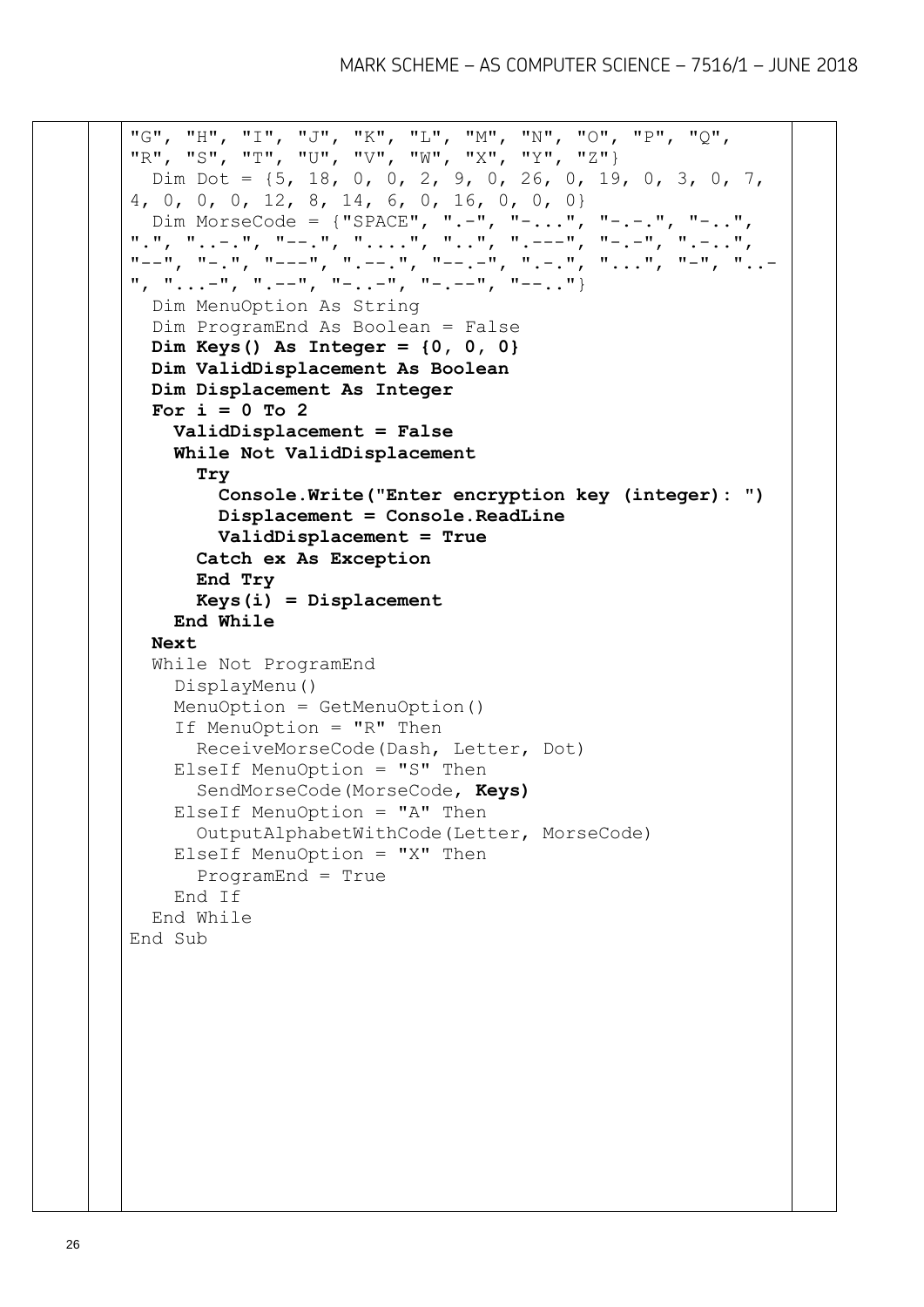```
Alternative answer:
Sub SendMorseCode(ByVal MorseCode() As String, ByVal Key1 
As Integer, ByVal Key2 As Integer, ByVal Key3 As Integer)
   Dim PlainText As String
   Dim PlainTextLength As Integer
   Dim MorseCodeString As String
   Dim PlainTextLetter As Char
   Dim CodedLetter As String
   Dim Index As Integer
   Dim Displacement As Integer
   Console.Write("Enter your message (uppercase letters and 
spaces only): ")
   PlainText = Console.ReadLine()
   Dim Valid As Boolean = True
   For Each ch In PlainText
     If ch <> SPACE Then
       If ch < "A" Or ch > "Z" Then
         Valid = False
         MorseCodeString = EMPTYSTRING
         ReportError("Invalid character entered")
       End If
     End If
   Next
   If Valid Then
     PlainTextLength = PlainText.Length()
     MorseCodeString = EMPTYSTRING
    For i = 0 To PlainTextLength - 1
       PlainTextLetter = PlainText(i)
       If PlainTextLetter = SPACE Then
        Index = 0 Else
        Index = Acc(PlainTextLetter) - Acc("A") + 1 End If
       If i Mod 3 = 0 Then
         Displacement = Key1
       ElseIf i Mod 3 = 1 Then
         Displacement = Key2
       Else
         Displacement = Key3
       End If
       Index += Displacement
       While Index < 0
         Index += 27
       End While
       While Index >= 27
         Index -= 27
       End While
       CodedLetter = MorseCode(Index)
       MorseCodeString = MorseCodeString + CodedLetter + 
SPACE
     Next
```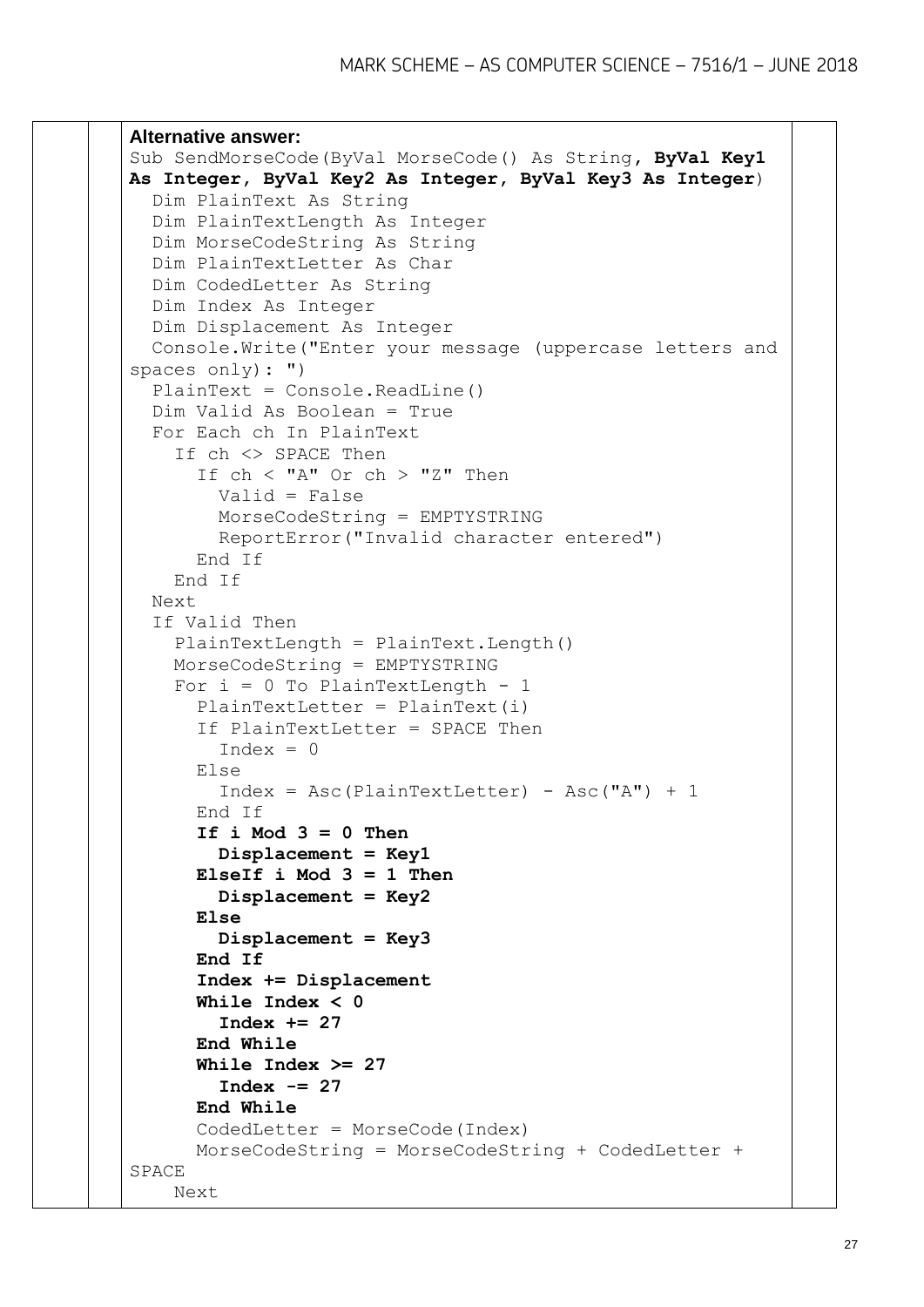```
 End If
   Console.WriteLine(MorseCodeString)
   SendSignals(MorseCodeString)
End Sub
Sub SendReceiveMessages()
   Dim Dash = {20, 23, 0, 0, 24, 1, 0, 17, 0, 21, 0, 25, 0, 
15, 11, 0, 0, 0, 0, 22, 13, 0, 0, 10, 0, 0, 0}
   Dim Letter = {"SPACE", "A", "B", "C", "D", "E", "F", 
"G", "H", "I", "J", "K", "L", "M", "N", "O", "P", "Q", 
"R", "S", "T", "U", "V", "W", "X", "Y", "Z"}
  Dim Dot = {5, 18, 0, 0, 2, 9, 0, 26, 0, 19, 0, 3, 0, 7, 
4, 0, 0, 0, 12, 8, 14, 6, 0, 16, 0, 0, 0}
   Dim MorseCode = {"SPACE", ".-", "-...", "-.-.", "-..", 
".", "..-.", "--.", "....", "..", ".---", "-.-", ".-..", 
"--", "-.", "---", ".--.", "--.-", ".-.", "...", "-", "..-
", "...-", ".--", "-..-", "-.--", "--.."}
   Dim MenuOption As String
  Dim ProgramEnd As Boolean = False
  Dim ValidDisplacement As Boolean
  Dim Key1 As Integer
  Dim Key2 As Integer
  Dim Key3 As Integer
  ValidDisplacement = False
   While Not ValidDisplacement
     Try
       Console.Write("Enter encryption key (integer): ")
       Key1 = Console.ReadLine
       ValidDisplacement = True
     Catch ex As Exception
     End Try
   End While
   ValidDisplacement = False
   While Not ValidDisplacement
     Try
       Console.Write("Enter encryption key (integer): ")
       Key2 = Console.ReadLine
       ValidDisplacement = True
     Catch ex As Exception
     End Try
   End While
   ValidDisplacement = False
   While Not ValidDisplacement
     Try
       Console.Write("Enter encryption key (integer): ")
       Key3 = Console.ReadLine
       ValidDisplacement = True
     Catch ex As Exception
     End Try
   End While
   While Not ProgramEnd
```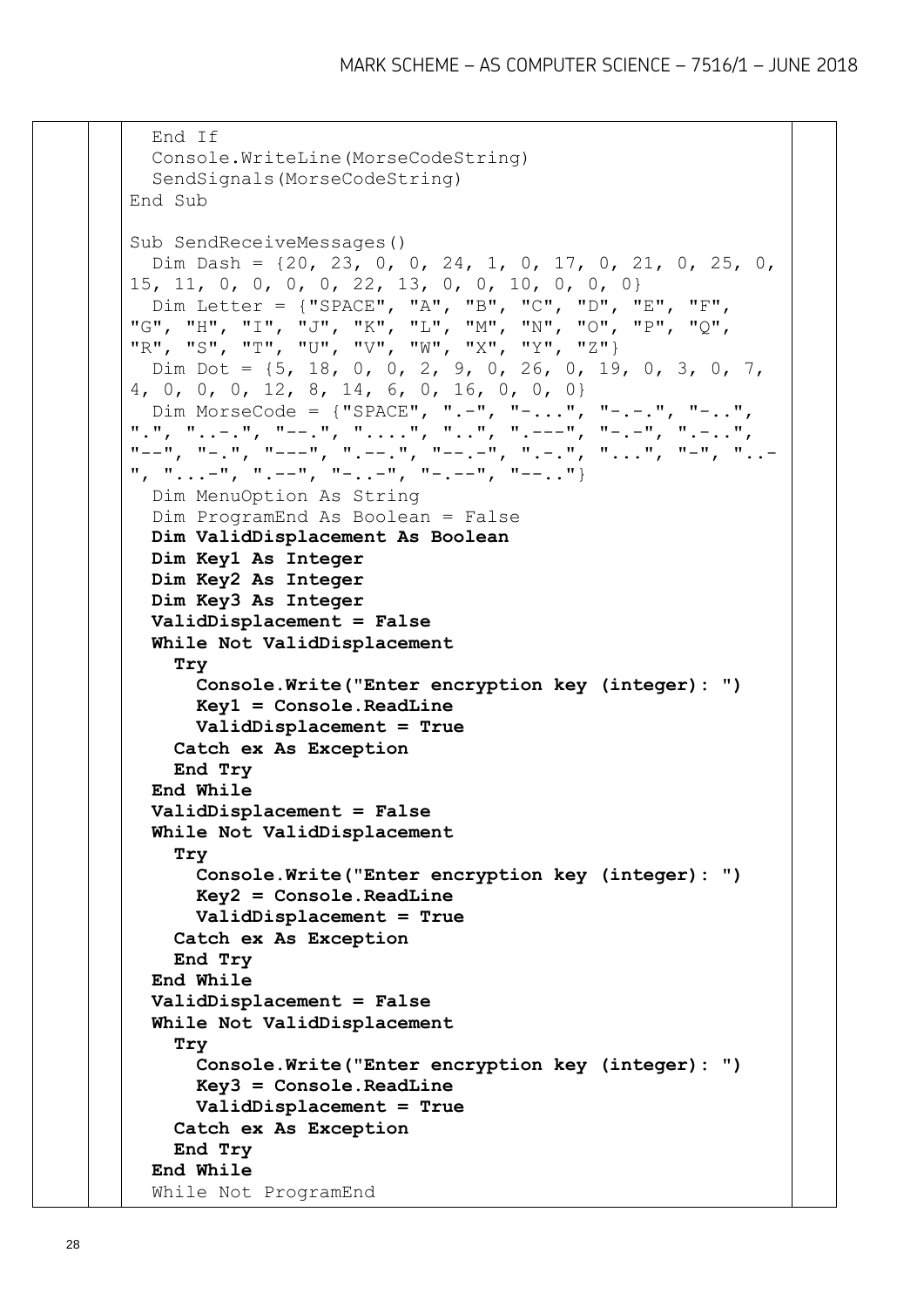|  | DisplayMenu()<br>$MenuOption = GetMenuOption()$<br>If MenuOption = " $R$ " Then |
|--|---------------------------------------------------------------------------------|
|  | ReceiveMorseCode(Dash, Letter, Dot)                                             |
|  | ElseIf MenuOption = " $S''$ Then                                                |
|  | SendMorseCode (MorseCode, Key1, Key2, Key3)                                     |
|  | ElseIf MenuOption = "A" Then                                                    |
|  | OutputAlphabetWithCode(Letter, MorseCode)                                       |
|  | ElseIf MenuOption = "X" Then                                                    |
|  | $ProgramEnd = True$                                                             |
|  | End If                                                                          |
|  | End While                                                                       |
|  | End Sub                                                                         |
|  |                                                                                 |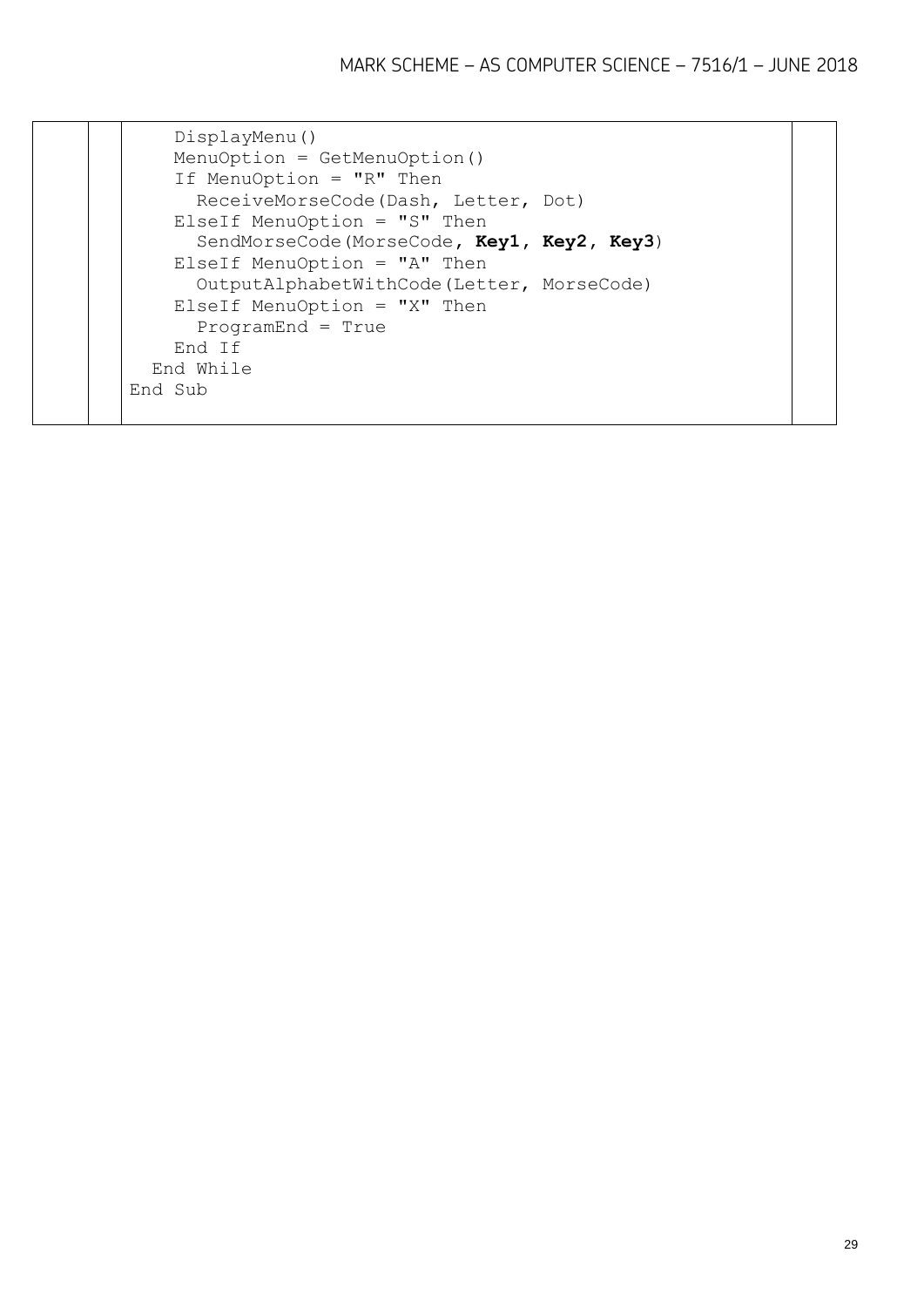#### **Python 2**

```
03 | 1 | Number = 0
      while Number < 1 or Number > 10:
        Number = int(raw input("Enter a positive whole number: "))
         if Number > 10:
          print "Number too large"
         elif Number < 1:
           print "Not a positive number"
      c = 1for k in range(Number):
         print c
        c = (c * (Number - 1 - k)) // (k + 1)9
```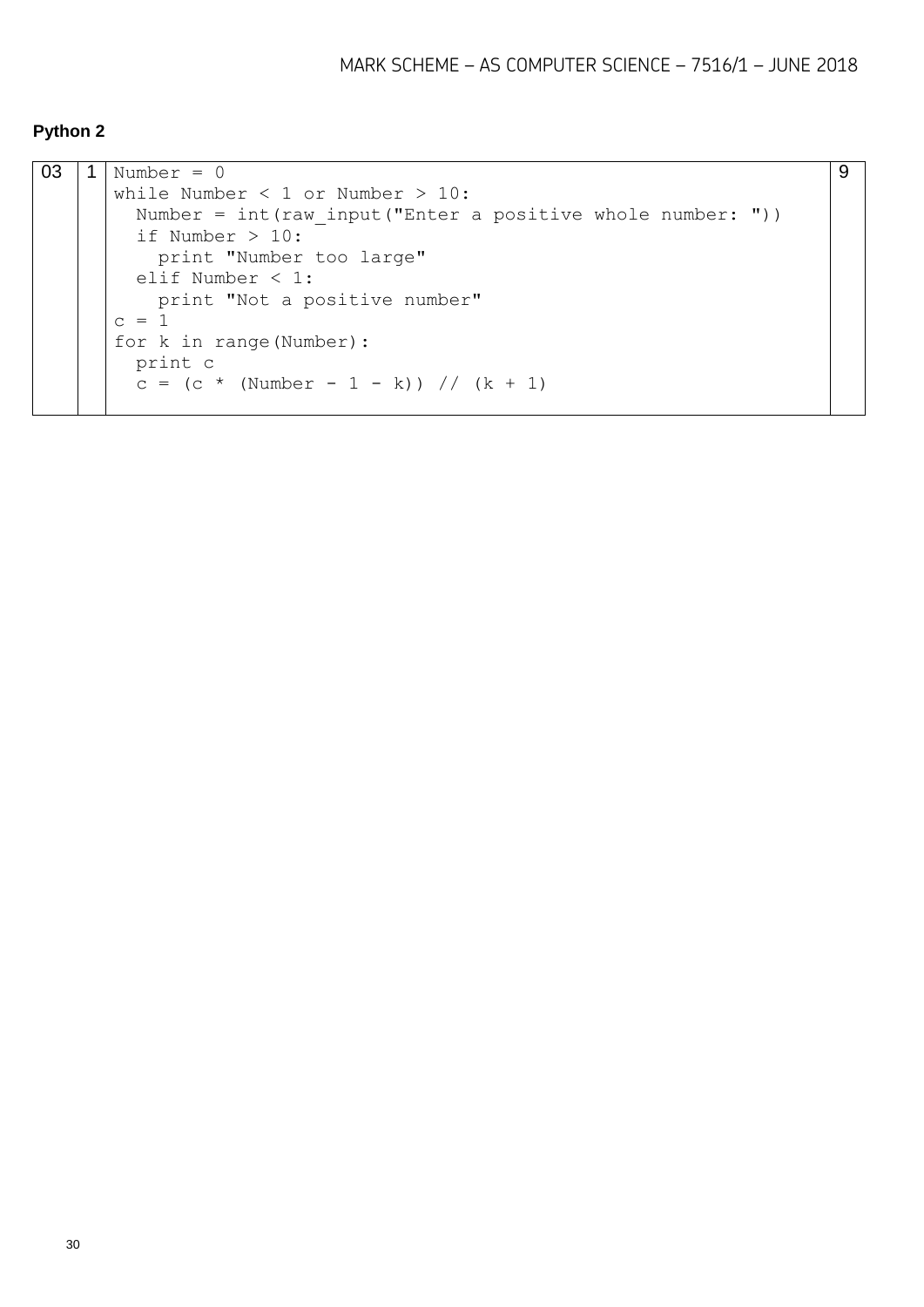```
11 | 1 def SendMorseCode(MorseCode):
         PlainText = raw_input("Enter your message (uppercase letters 
      and spaces only): ")
         PlainTextLength = len(PlainText)
         MorseCodeString = EMPTYSTRING
         for i in range(PlainTextLength):
          PlainTextLetter = PlainText[i]
           if PlainTextLetter == SPACE:
             Index = 0 elif PlainTextLetter >= 'A' and PlainTextLetter <= 'Z':
              Index = ord(PlainTextLetter) – ord('A') + 1
           else:
             ReportError("Invalid character entered")
            Index = 0 MorseCodeString = EMPTYSTRING
             break
           CodedLetter = MorseCode[Index]
           MorseCodeString = MorseCodeString + CodedLetter + SPACE
         print MorseCodeString
      Alternative answer:
      def SendMorseCode(MorseCode):
         PlainText = raw_input("Enter your message (uppercase letters 
      and spaces only): ")
         Valid = True
         for Character in PlainText:
           if Character != SPACE:
              if Character < "A" or Character > "Z":
               Valid = False
               MorseCodeString = EMPTYSTRING
               ReportError("Invalid character entered")
               break
         if Valid:
           PlainTextLength = len(PlainText)
           MorseCodeString = EMPTYSTRING
           for i in range(PlainTextLength):
              PlainTextLetter = PlainText[i]
              if PlainTextLetter == SPACE:
               Index = 0 else: 
               Index = ord(PlainTextLetter) - ord('A') + 1CodedLetter = MorseCode[Index]
             MorseCodeString = MorseCodeString + CodedLetter + SPACE
         print MorseCodeString
```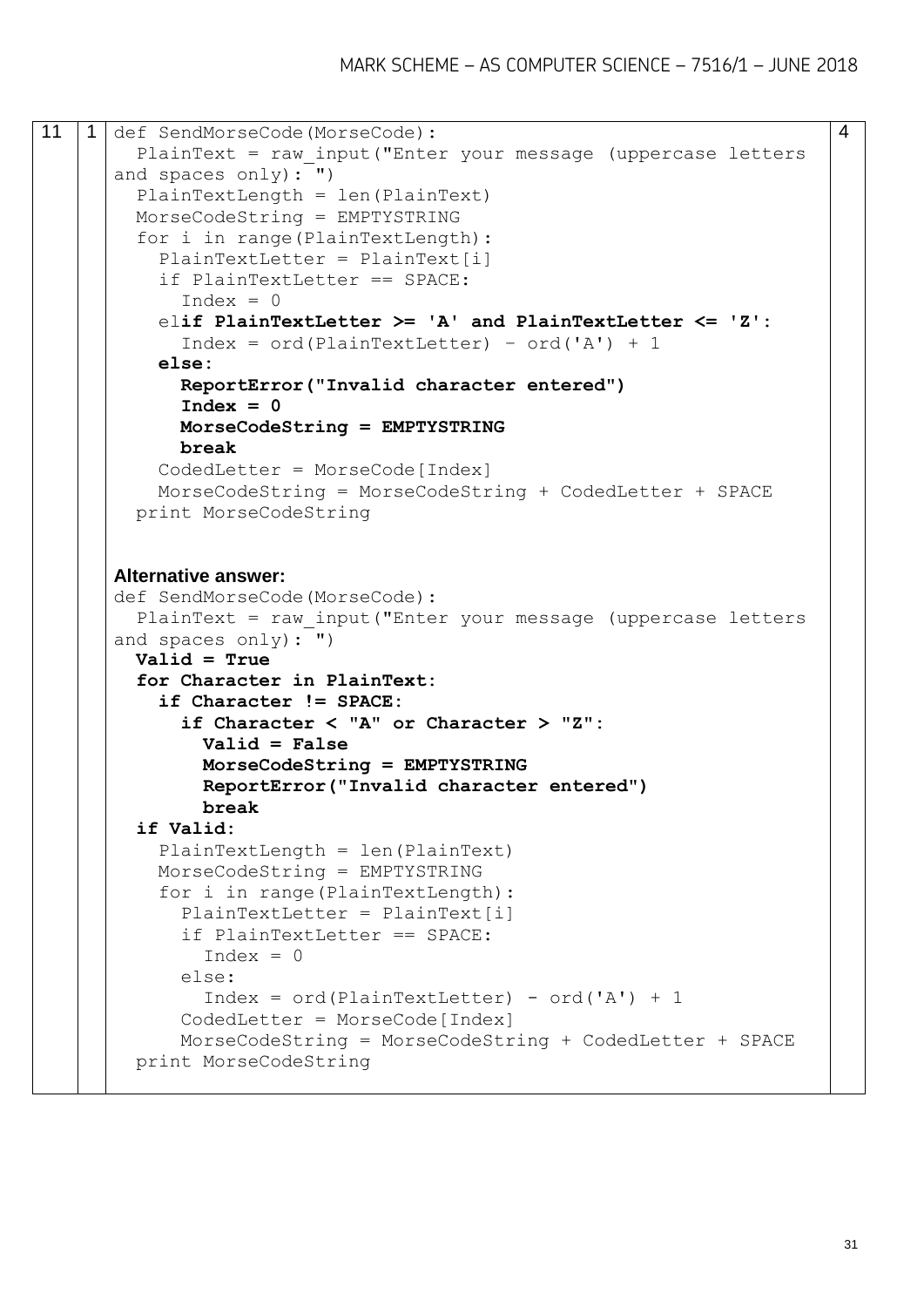| 12. | def SendSignals (MorseCodeString):         |  |
|-----|--------------------------------------------|--|
|     | Transmission = EMPTYSTRING                 |  |
|     | $CodeStringLength = len(MorseCodeString)$  |  |
|     | for i in range (CodeStringLength) :        |  |
|     | $Symbol = MorseCodeString[i]$              |  |
|     | if Symbol $== '.'$ :                       |  |
|     | SymbolString = $"$ = "                     |  |
|     | elif Symbol == $'-':$                      |  |
|     | SymbolString = $" == "$                    |  |
|     | $elif$ Symbol == SPACE:                    |  |
|     | $SymbolString = SPACE + SPACE$             |  |
|     | Transmission = Transmission + SymbolString |  |
|     | print Transmission                         |  |
|     |                                            |  |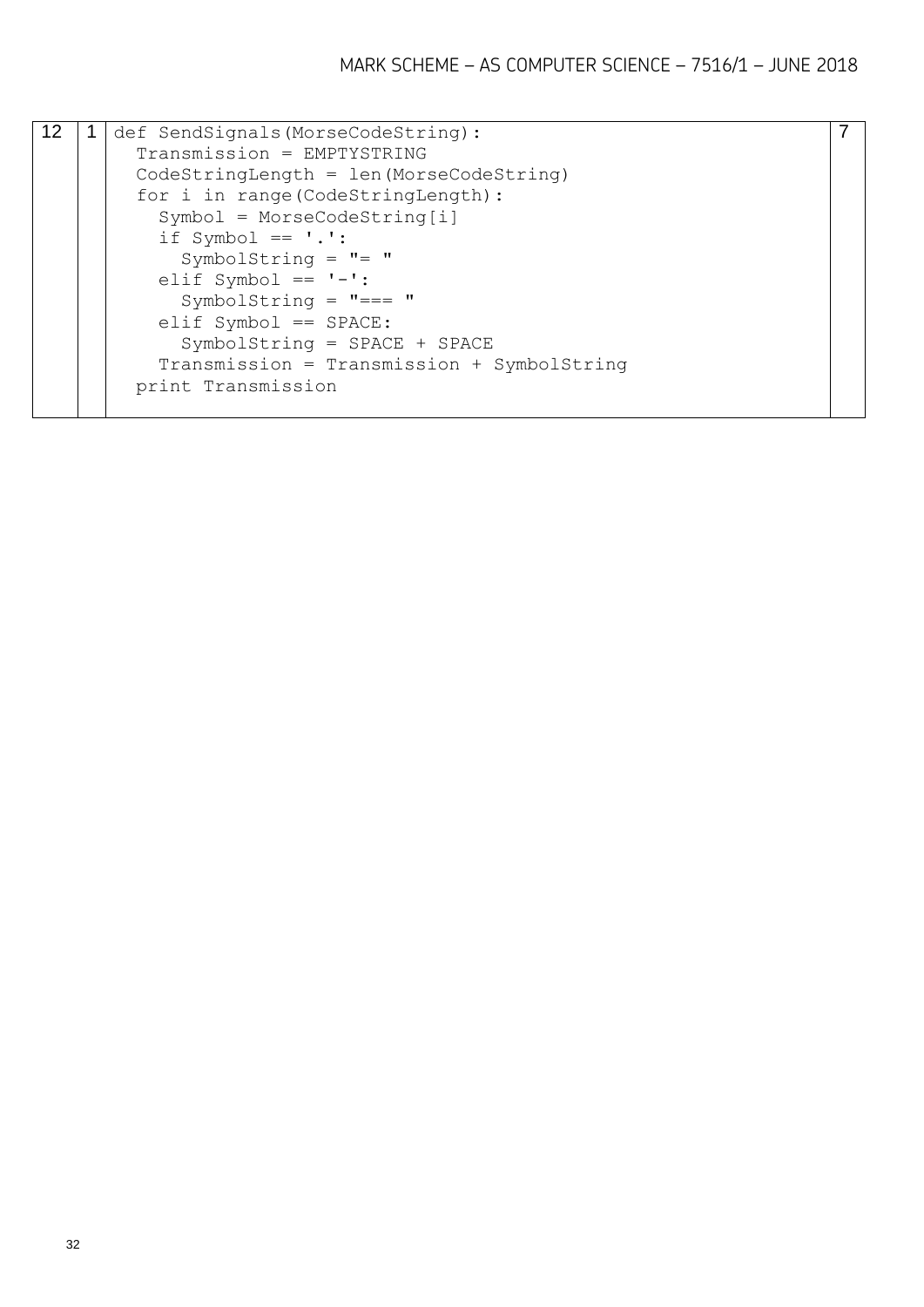```
1
3
     1 def OutputAlphabetWithCode(Letter, MorseCode):
        for Ptr in range(1, 27):
          print Letter[Ptr], end=SPACE
          print '{0:<5}'.format(MorseCode[Ptr]), end=SPACE
          if Ptr % 4 == 0:
            print
       print
     def DisplayMenu():
       print
       print "Main Menu"
        print "========="
       print "R - Receive Morse code"
       print "S - Send Morse code"
       print "A - Output alphabet with Morse code"
       print "X - Exit program"
       print 
     def SendReceiveMessages():
     Dash =[20, 23, 0, 0, 24, 1, 0, 17, 0, 21, 0, 25, 0, 15, 11, 0, 0, 0, 22, 13, 0, 0, 10, 0, 0, 0]Dot =[5,18,0,0,2,9,0,26,0,19,0,3,0,7,4,0,0,0,12,8,14,6,0,16,0,0,0]
        Letter = 
     ["SPACE",'A','B','C','D','E','F','G','H','I','J','K','L','M','N','
     O','P','Q','R','S','T','U','V','W','X','Y','Z']
      MorseCode = ["SPACE",'.-','-...','-.-.','-..','.','...-.','--
     .','....','..','.---','-.-','.-..','--','-.','---','.--.','--.-
     ','.-.','...','-','..-','...-','.--','-..-','-.--','--..']
       ProgramEnd = False
        while not ProgramEnd:
          DisplayMenu() 
          MenuOption = GetMenuOption()
          if MenuOption == 'R':
            ReceiveMorseCode(Dash, Letter, Dot)
          elif MenuOption == 'S':
            SendMorseCode(MorseCode) 
          elif MenuOption == 'A':
            OutputAlphabetWithCode(Letter, MorseCode)
          elif MenuOption == 'X':
            ProgramEnd = True
```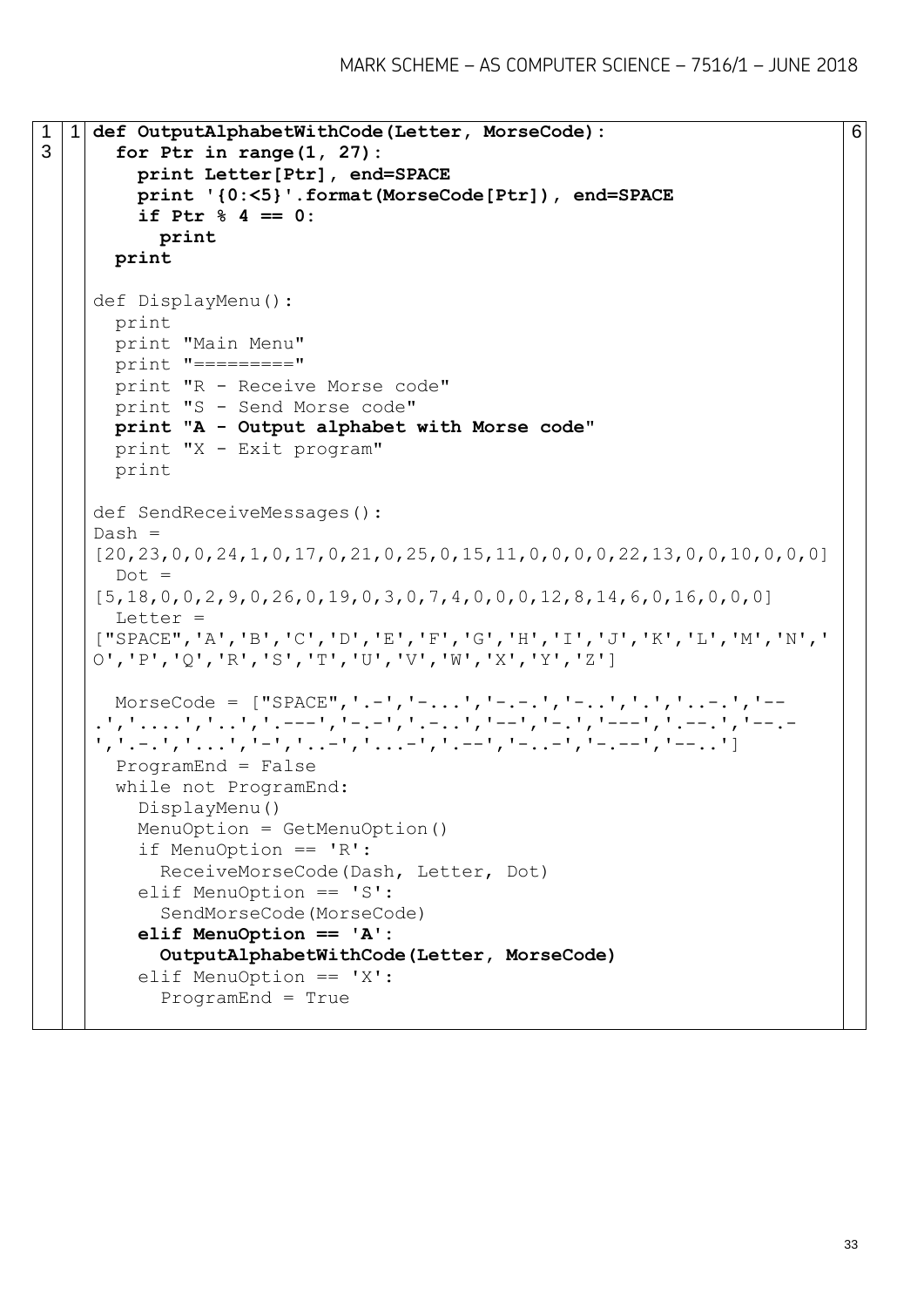```
1
4
  1 def SendMorseCode(MorseCode, Keys):
       PlainText = raw_input("Enter your message (uppercase letters and 
     spaces only): ")
        PlainTextLength = len(PlainText)
       MorseCodeString = EMPTYSTRING
        for i in range(PlainTextLength):
         PlainTextLetter = PlainText[i]
          if PlainTextLetter == SPACE:
           Index = 0 else: 
           Index = ord(PlainTextLetter) - ord('A') + 1 Index = Index + Keys[i % 3]
          while Index < 0:
            Index = Index + 27
          while Index >= 27:
            Index = Index - 27
         CodedLetter = MorseCode[Index]
          MorseCodeString = MorseCodeString + CodedLetter + SPACE
        print(MorseCodeString)
    def SendReceiveMessages():
    Dash =[20,23,0,0,24,1,0,17,0,21,0,25,0,15,11,0,0,0,0,22,13,0,0,10,0,0,0]
       Dot =[5,18,0,0,2,9,0,26,0,19,0,3,0,7,4,0,0,0,12,8,14,6,0,16,0,0,0] Letter = 
     ["SPACE",'A','B','C','D','E','F','G','H','I','J','K','L','M','N','
    O','P','Q','R','S','T','U','V','W','X','Y','Z']
      MorseCode = ['SPACE", '.-', '.-.,','--.', '.-,.', '.-,.', '.'.', '.-.', '.-.','....','..','.---','-.-','.-..','--','-.','---','.--.','--.-
     ','.-.','...','-','..-','...-','.--','-..-','-.--','--..']
       ProgramEnd = False
       Keys = [0,0,0]
        for i in range(3):
          ValidDisplacement = False
          while not ValidDisplacement:
            try:
              Displacement = int(raw_input("Enter encryption key 
     (integer): "))
              ValidDisplacement = True
            except:
              pass
          Keys[i] = Displacement
        while not ProgramEnd:
          DisplayMenu() 
          MenuOption = GetMenuOption()
          if MenuOption == 'R':
            ReceiveMorseCode(Dash, Letter, Dot)
```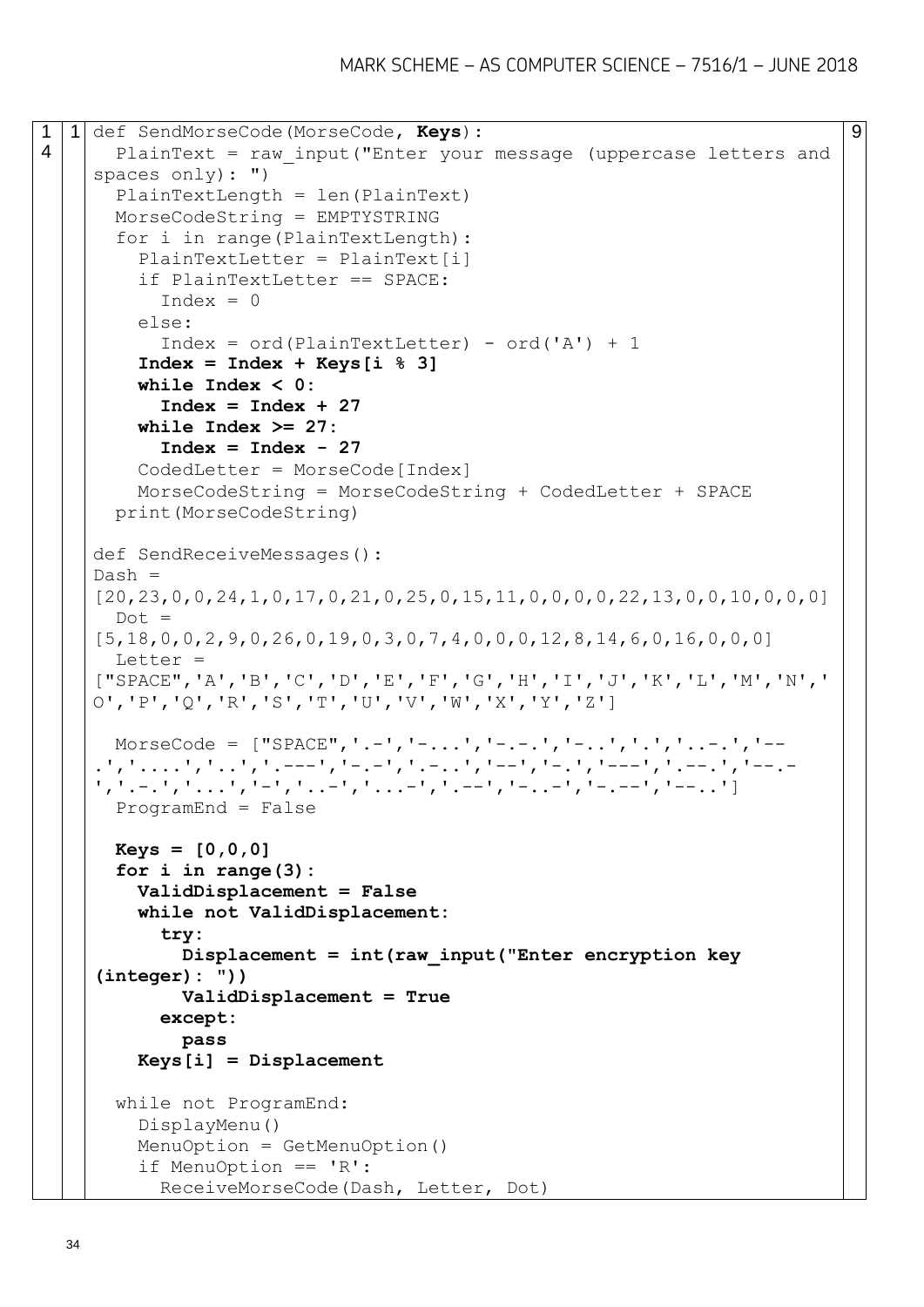```
 elif MenuOption == 'S':
       SendMorseCode(MorseCode, Keys) 
     elif MenuOption == 'X':
       ProgramEnd = True
Alternative answer:
def SendMorseCode(MorseCode, Key1, Key2, Key3):
   PlainText = input("Enter your message (uppercase letters and 
spaces only): ")
   PlainTextLength = len(PlainText)
  MorseCodeString = EMPTYSTRING
   for i in range(PlainTextLength):
     PlainTextLetter = PlainText[i]
     if PlainTextLetter == SPACE:
      Index = 0 else: 
      Index = ord(PlainTextLetter) - ord('A') + 1 if i % 3 == 0:
       Displacement = Key1
     elif i % 3 == 1:
      Displacement = Key2
     else:
       Displacement = Key3
     Index = Index + Displacement
     while Index < 0:
       Index = Index + 27
     while Index >= 27:
       Index = Index - 27
     CodedLetter = MorseCode[Index]
     MorseCodeString = MorseCodeString + CodedLetter + SPACE
   print(MorseCodeString)
def SendReceiveMessages():
Dash =[20,23,0,0,24,1,0,17,0,21,0,25,0,15,11,0,0,0,0,22,13,0,0,10,0,0,0]
  Dot =[5,18,0,0,2,9,0,26,0,19,0,3,0,7,4,0,0,0,12,8,14,6,0,16,0,0,0] Letter = 
["SPACE",'A','B','C','D','E','F','G','H','I','J','K','L','M','N','
O','P','Q','R','S','T','U','V','W','X','Y','Z']
 MorseCode = ["SPACE", '.-', '.-.,.', '.-,-,','--.', '.-., ', '.'.', '.-..','....','..','.---','-.-','.-..','--','-.','---','.--.','--.-
','.-.','...','-','..-','...-','.--','-..-','-.--','--..']
  ProgramEnd = False
  ValidDisplacement = False
   while not ValidDisplacement:
     try:
       Key1 = int(input("Enter encryption key (integer): "))
       ValidDisplacement = True
```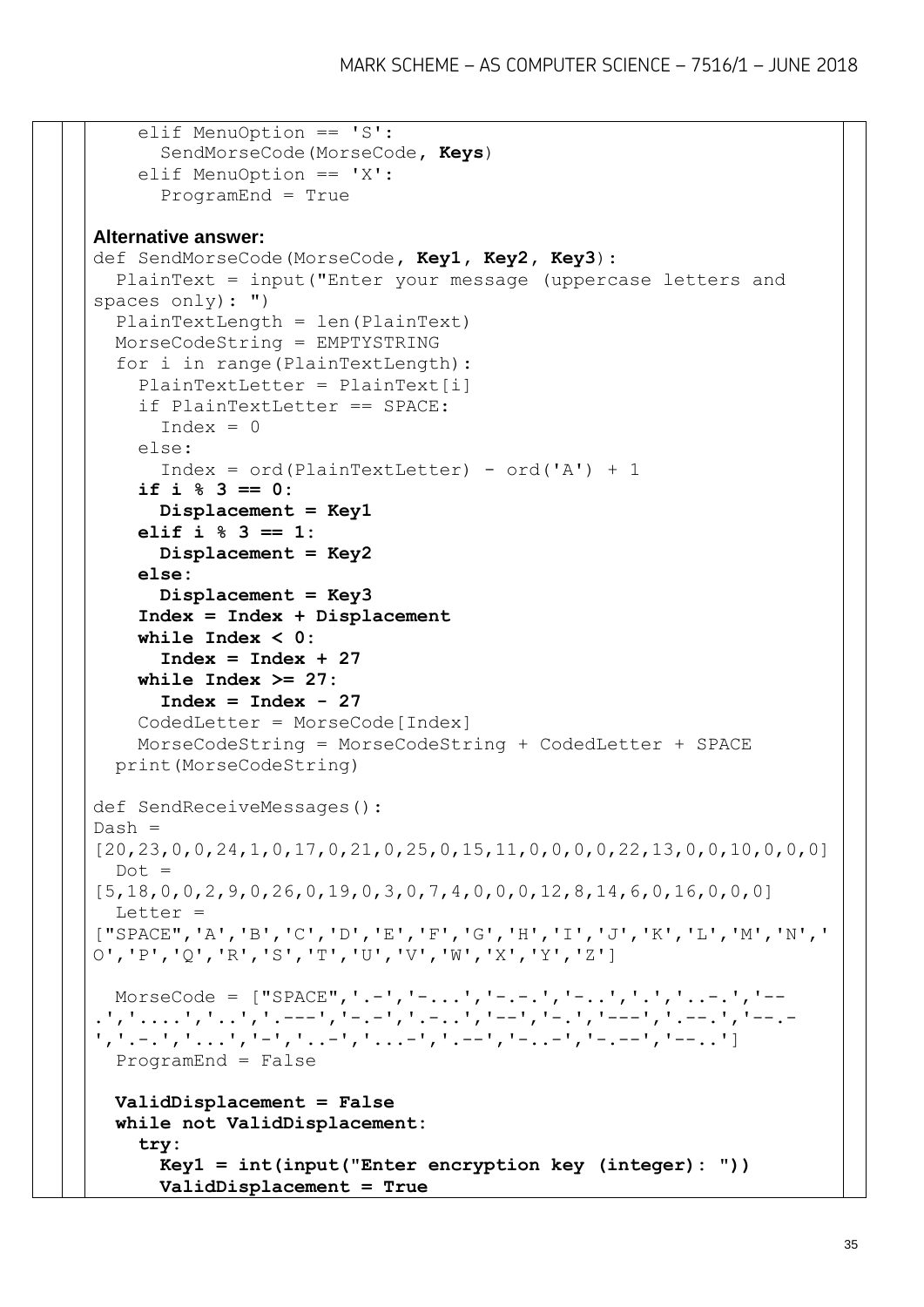```
 except:
     pass
 ValidDisplacement = False
 while not ValidDisplacement:
   try:
     Key2 = int(input("Enter encryption key (integer): "))
     ValidDisplacement = True
   except:
     pass
 ValidDisplacement = False
 while not ValidDisplacement:
   try:
     Key3 = int(input("Enter encryption key (integer): "))
     ValidDisplacement = True
   except:
     pass 
 while not ProgramEnd:
   DisplayMenu() 
   MenuOption = GetMenuOption()
   if MenuOption == 'R':
     ReceiveMorseCode(Dash, Letter, Dot)
   elif MenuOption == 'S':
     SendMorseCode(MorseCode, Key1, Key2, Key3) 
   elif MenuOption == 'X':
     ProgramEnd = True
```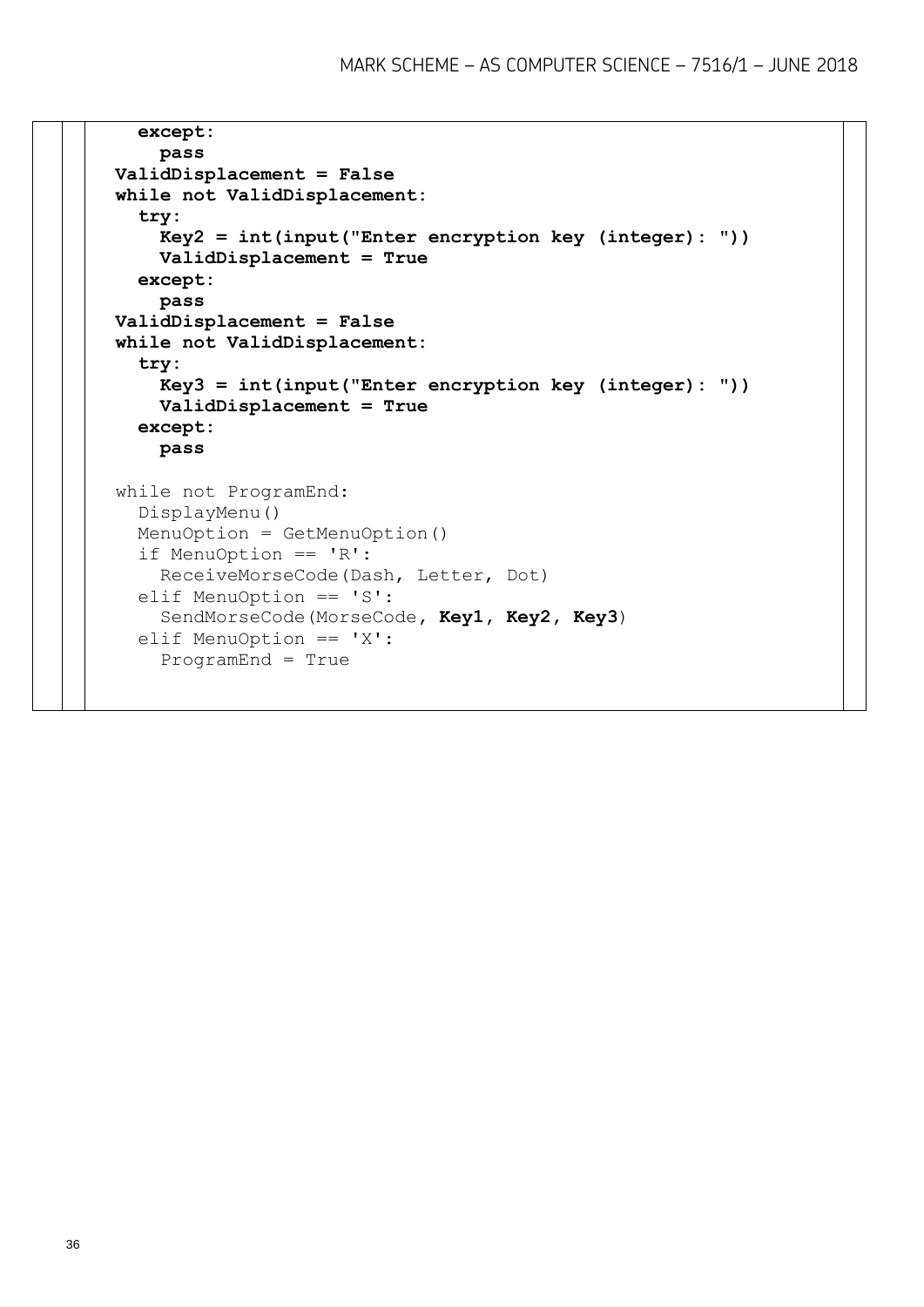#### **Python 3**

```
03 1 Number = 0
     while Number < 1 or Number > 10:
       Number = int(input("Enter a positive whole number: "))
        if Number > 10:
         print("Number too large")
        elif Number < 1:
          print("Not a positive number")
     c = 1for k in range(Number):
        print(c)
       c = (c * (Number - 1 - k)) // (k + 1)
```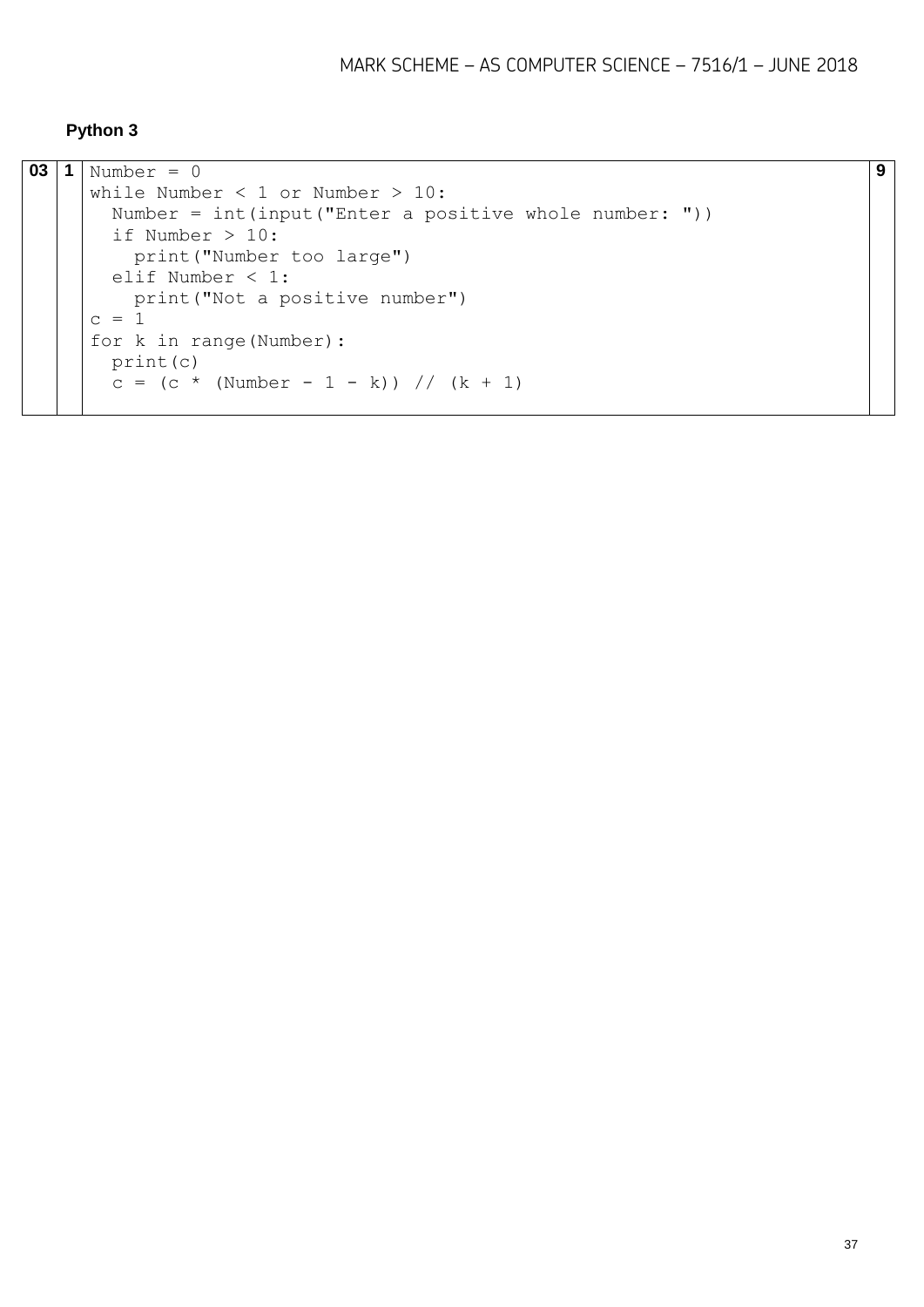```
11 1 def SendMorseCode(MorseCode):
        PlainText = input("Enter your message (uppercase letters and 
     spaces only): ")
        PlainTextLength = len(PlainText)
        MorseCodeString = EMPTYSTRING
        for i in range(PlainTextLength):
         PlainTextLetter = PlainText[i]
          if PlainTextLetter == SPACE:
           Index = 0 elif PlainTextLetter >= 'A' and PlainTextLetter <= 'Z':
            Index = ord(PlainTextLetter) – ord('A') + 1
          else:
            ReportError("Invalid character entered")
           Index = 0 MorseCodeString = EMPTYSTRING
            break
          CodedLetter = MorseCode[Index]
          MorseCodeString = MorseCodeString + CodedLetter + SPACE
        print(MorseCodeString)
     Alternative answer:
     def SendMorseCode(MorseCode):
        PlainText = input("Enter your message (uppercase letters and 
     spaces only): ")
        Valid = True
        for Character in PlainText:
          if Character != SPACE:
            if Character < "A" or Character > "Z":
              Valid = False
              MorseCodeString = EMPTYSTRING
              ReportError("Invalid character entered")
              break
        if Valid:
          PlainTextLength = len(PlainText)
          MorseCodeString = EMPTYSTRING
          for i in range(PlainTextLength):
            PlainTextLetter = PlainText[i]
            if PlainTextLetter == SPACE:
             Index = 0 else: 
             Index = ord(PlainTextLetter) - ord('A') + 1CodedLetter = MorseCode[Index]
            MorseCodeString = MorseCodeString + CodedLetter + SPACE
        print(MorseCodeString)
```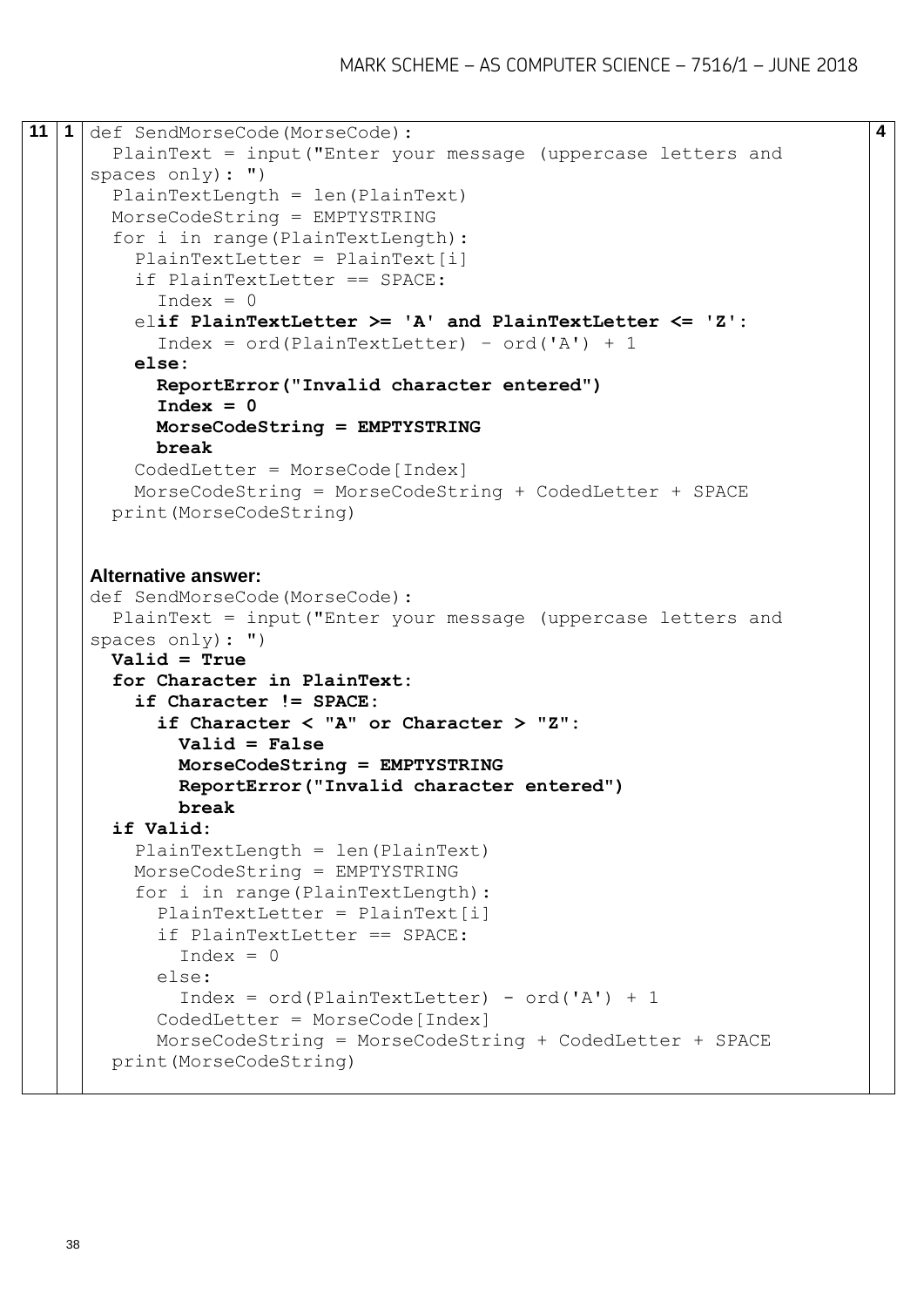| $12 \,$ | 1 | def SendSignals (MorseCodeString):         |
|---------|---|--------------------------------------------|
|         |   | Transmission = EMPTYSTRING                 |
|         |   | $CodeStringLength = len(MorseCodeString)$  |
|         |   | for i in range (CodeStringLength) :        |
|         |   | $Symbol = MorseCodeString[i]$              |
|         |   | if Symbol $== '.'$ :                       |
|         |   | SymbolString = $"$ = "                     |
|         |   | elif Symbol == $'$ -':                     |
|         |   | SymbolString = $" == "$                    |
|         |   | $elif$ Symbol == SPACE:                    |
|         |   | $SymbolString = SPACE + SPACE$             |
|         |   | Transmission = Transmission + SymbolString |
|         |   | print (Transmission)                       |
|         |   |                                            |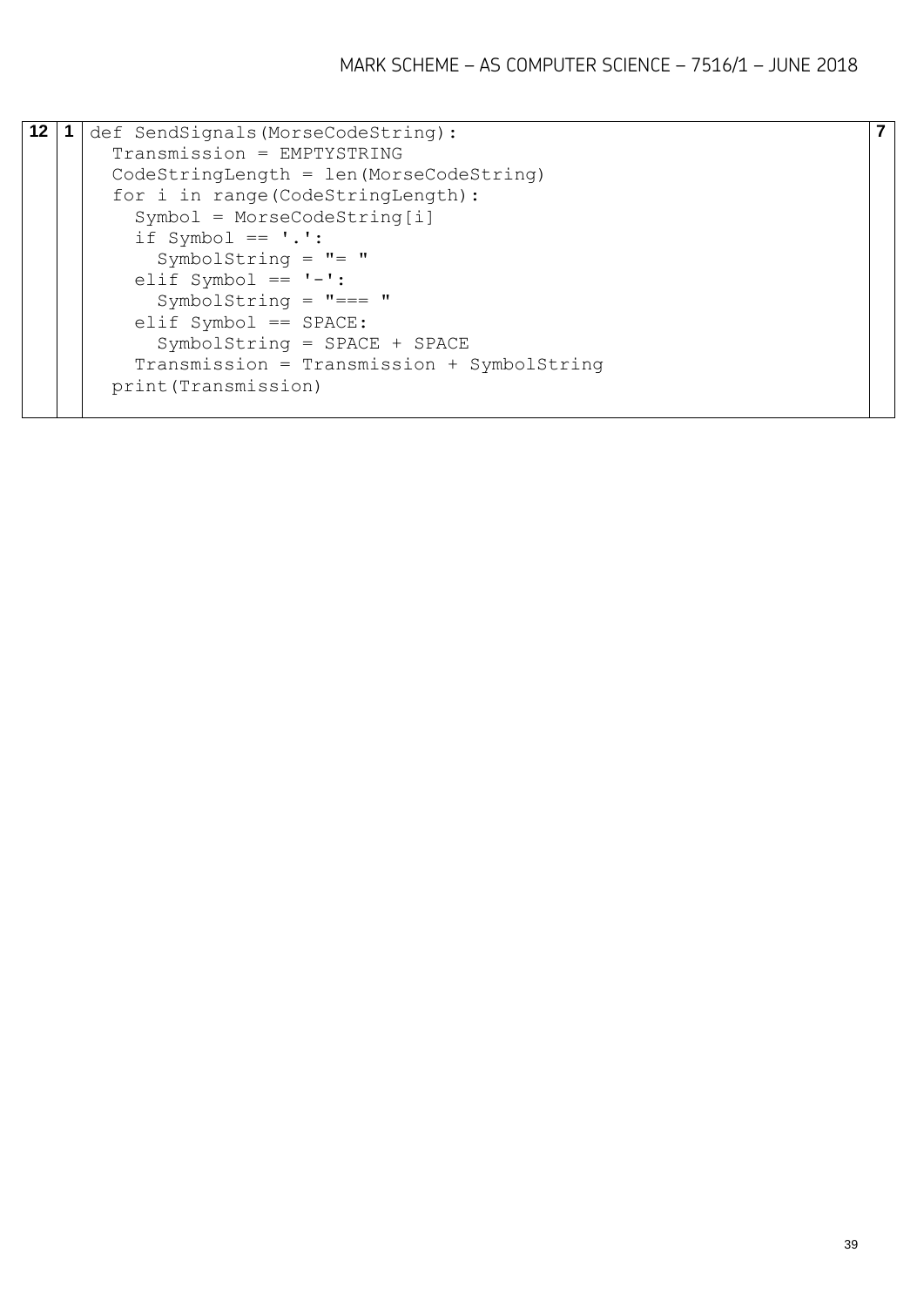```
13 1 def OutputAlphabetWithCode(Letter, MorseCode):
        for Ptr in range(1, 27):
          print(Letter[Ptr], end=SPACE)
          print('{0:<5}'.format(MorseCode[Ptr]), end=SPACE)
           if Ptr % 4 == 0:
             print()
        print()
     def DisplayMenu():
        print()
        print("Main Menu")
        print("=========")
        print("R - Receive Morse code")
        print("S - Send Morse code")
        print("A - Output alphabet with Morse code")
        print("X - Exit program")
        print() 
     def SendReceiveMessages():
     Dash = [20,23,0,0,24,1,0,17,0,21,0,25,0,15,11,0,0,0,0,22,13,0,0,10,0,0,0]
       Dot = [5,18,0,0,2,9,0,26,0,19,0,3,0,7,4,0,0,0,12,8,14,6,0,16,0,0,0] Letter = 
     ["SPACE",'A','B','C','D','E','F','G','H','I','J','K','L','M','N','O','P','Q','R','S','T','U','V','W','X','Y','Z']
       MorseCode = ["SPACE", '.-', '-...', '-.-.', '-..', '.', '..-.', '--.', '....', '..
     ','.--.','--.-','.-.','...','-','..-','...-','.--','-..-','-.--','--..']
        ProgramEnd = False
        while not ProgramEnd:
          DisplayMenu() 
          MenuOption = GetMenuOption()
           if MenuOption == 'R':
             ReceiveMorseCode(Dash, Letter, Dot)
          elif MenuOption == 'S':
             SendMorseCode(MorseCode) 
           elif MenuOption == 'A':
             OutputAlphabetWithCode(Letter, MorseCode)
           elif MenuOption == 'X':
             ProgramEnd = True
```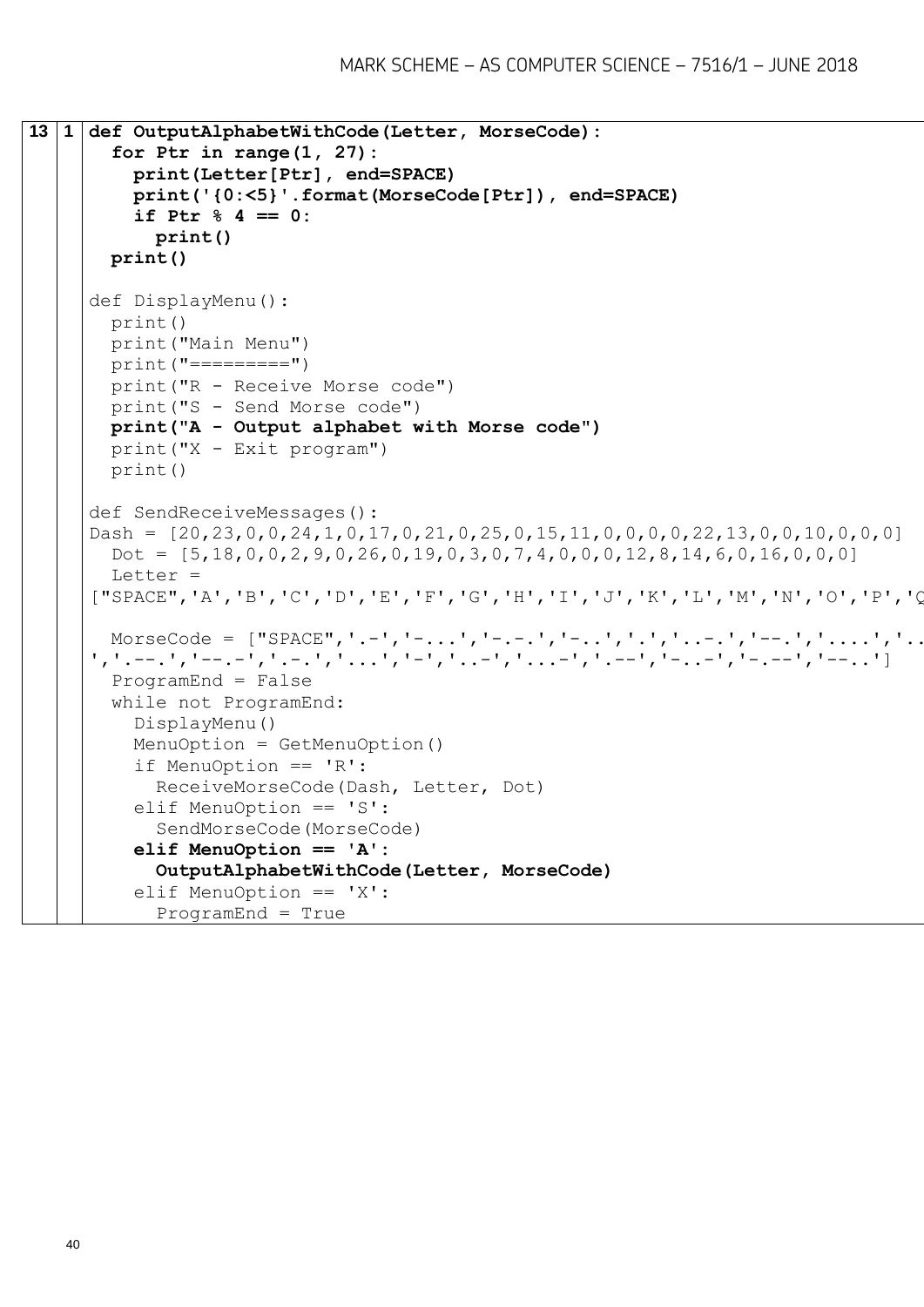```
14 1 def SendMorseCode(MorseCode, Keys):
       PlainText = input ("Enter your message (uppercase letters and spaces only)
        PlainTextLength = len(PlainText)
        MorseCodeString = EMPTYSTRING
        for i in range(PlainTextLength):
          PlainTextLetter = PlainText[i]
          if PlainTextLetter == SPACE:
            Index = 0 else: 
            Index = ord(PlainTextLetter) - ord('A') + 1 Index = Index + Keys[i % 3]
          while Index < 0:
             Index = Index + 27
          while Index >= 27:
             Index = Index - 27
          CodedLetter = MorseCode[Index]
          MorseCodeString = MorseCodeString + CodedLetter + SPACE
        print(MorseCodeString)
     def SendReceiveMessages():
     Dash = [20,23,0,0,24,1,0,17,0,21,0,25,0,15,11,0,0,0,0,22,13,0,0,10,0,0,0]
       Dot = [5,18,0,0,2,9,0,26,0,19,0,3,0,7,4,0,0,0,12,8,14,6,0,16,0,0]Letter =
     ["SPACE",'A','B','C','D','E','F','G','H','I','J','K','L','M','N','O','P','Q','R','S','T','U','V','W','X','Y','Z']
       MorseCode = ["SPACE", '.-', '-...', '-.-.', '-..', '.', '..-.', '--.', '....', '..
     ','.--.','--.-','.-.','...','-','..-','...-','.--','-..-','-.--','--..']
        ProgramEnd = False
        Keys = [0,0,0]
        for i in range(3):
          ValidDisplacement = False
          while not ValidDisplacement:
             try:
               Displacement = int(input("Enter encryption key (integer): "))
               ValidDisplacement = True
             except:
               pass
          Keys[i] = Displacement
        while not ProgramEnd:
          DisplayMenu() 
          MenuOption = GetMenuOption()
          if MenuOption == 'R':
            ReceiveMorseCode(Dash, Letter, Dot)
          elif MenuOption == 'S':
             SendMorseCode(MorseCode, Keys) 
          elif MenuOption == 'X':
             ProgramEnd = True
```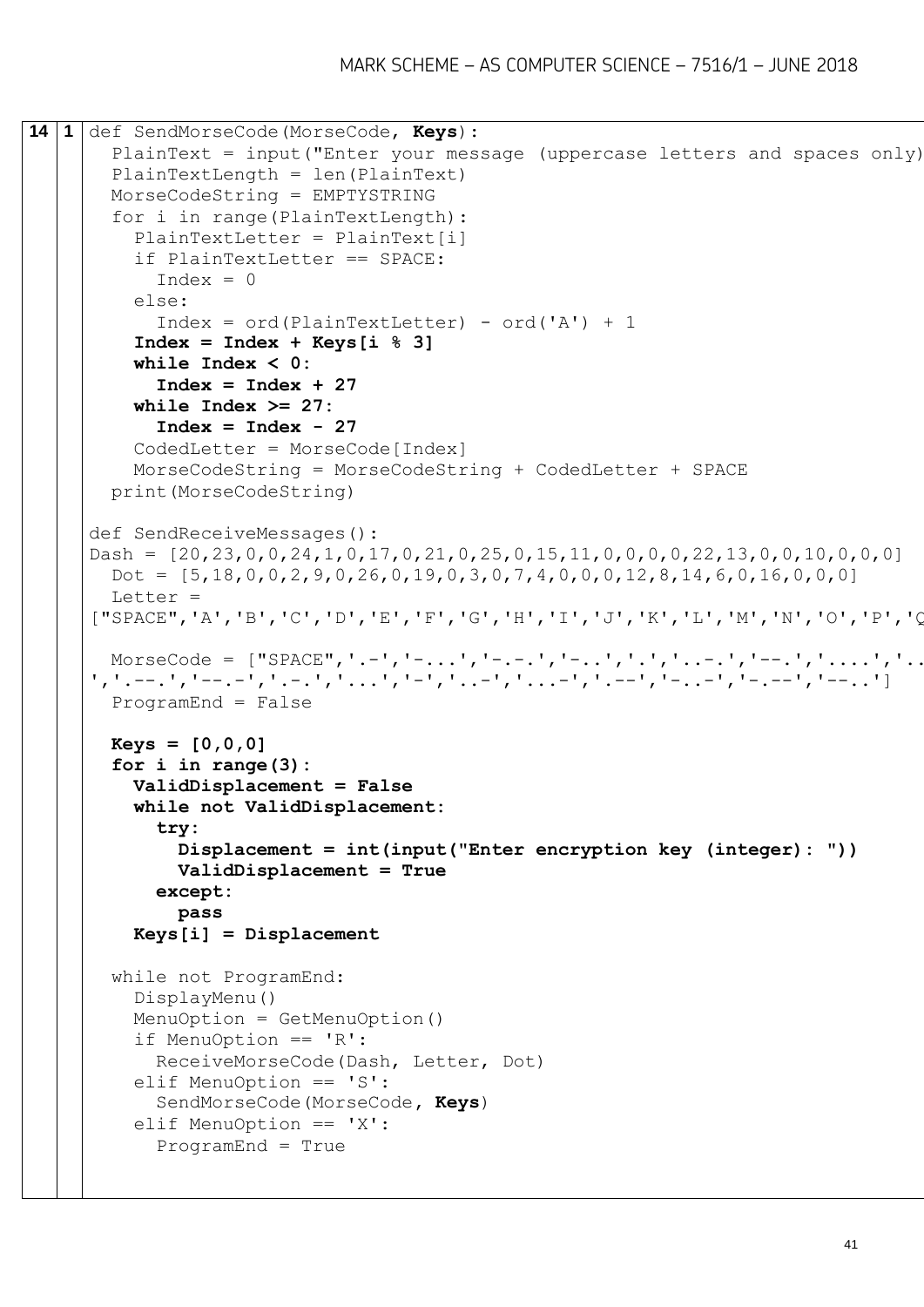```
Alternative answer:
def SendMorseCode(MorseCode, Key1, Key2, Key3):
  PlainText = input ("Enter your message (uppercase letters and spaces only)
   PlainTextLength = len(PlainText)
   MorseCodeString = EMPTYSTRING
   for i in range(PlainTextLength):
     PlainTextLetter = PlainText[i]
     if PlainTextLetter == SPACE:
      Index = 0 else: 
      Index = ord(PlainTextLetter) - ord('A') + 1 if i % 3 == 0:
       Displacement = Key1
     elif i % 3 == 1:
       Displacement = Key2
     else:
       Displacement = Key3
     Index = Index + Displacement
     while Index < 0:
       Index = Index + 27
     while Index >= 27:
       Index = Index - 27
     CodedLetter = MorseCode[Index]
     MorseCodeString = MorseCodeString + CodedLetter + SPACE
   print(MorseCodeString)
def SendReceiveMessages():
Dash = [20, 23, 0, 0, 24, 1, 0, 17, 0, 21, 0, 25, 0, 15, 11, 0, 0, 0, 22, 13, 0, 0, 10, 0, 0, 0]Dot = [5,18,0,0,2,9,0,26,0,19,0,3,0,7,4,0,0,0,12,8,14,6,0,16,0,0,0] Letter = 
["SPACE",'A','B','C','D','E','F','G','H','I','J','K','L','M','N','O','P','Q','R','S','T','U','V','W','X','Y','Z']
 MorseCode = ['SPACE", '.-', '.-.'.', '.--.', '.-..', '.-..', '.'.-.', '.--.', '.-..', '.-..', '....']','.--.','--.-','.-.','...','-','..-','...-','.--','-..-','-.--','--..']
   ProgramEnd = False
   ValidDisplacement = False
   while not ValidDisplacement:
     try:
       Key1 = int(input("Enter encryption key (integer): "))
       ValidDisplacement = True
     except:
       pass
   ValidDisplacement = False
   while not ValidDisplacement:
     try:
       Key2 = int(input("Enter encryption key (integer): "))
       ValidDisplacement = True
     except:
       pass
   ValidDisplacement = False
```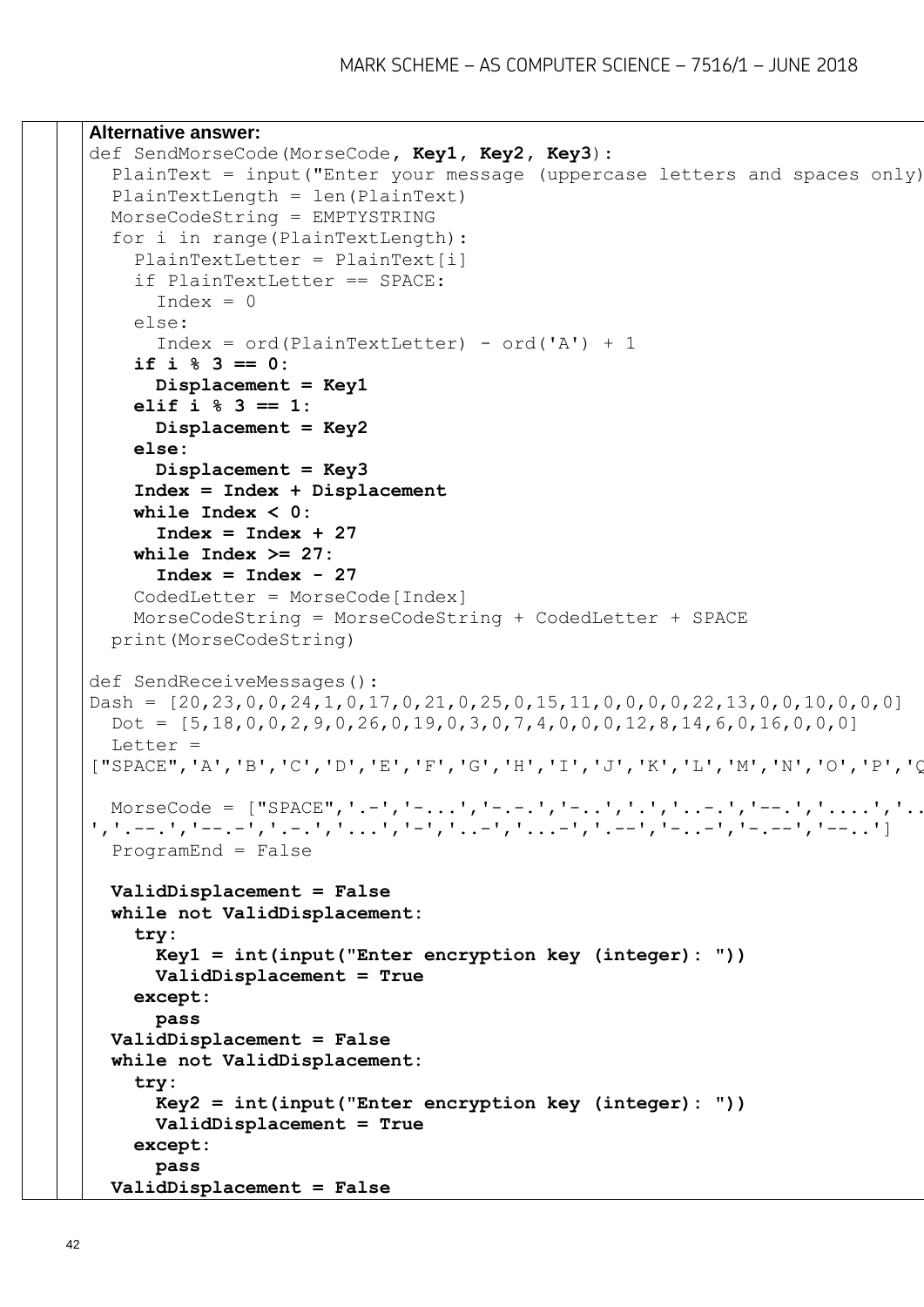```
 while not ValidDisplacement:
   try:
     Key3 = int(input("Enter encryption key (integer): "))
     ValidDisplacement = True
   except:
     pass 
 while not ProgramEnd:
   DisplayMenu() 
   MenuOption = GetMenuOption()
   if MenuOption == 'R':
     ReceiveMorseCode(Dash, Letter, Dot)
   elif MenuOption == 'S':
     SendMorseCode(MorseCode, Key1, Key2, Key3) 
   elif MenuOption == 'X':
    ProgramEnd = True
```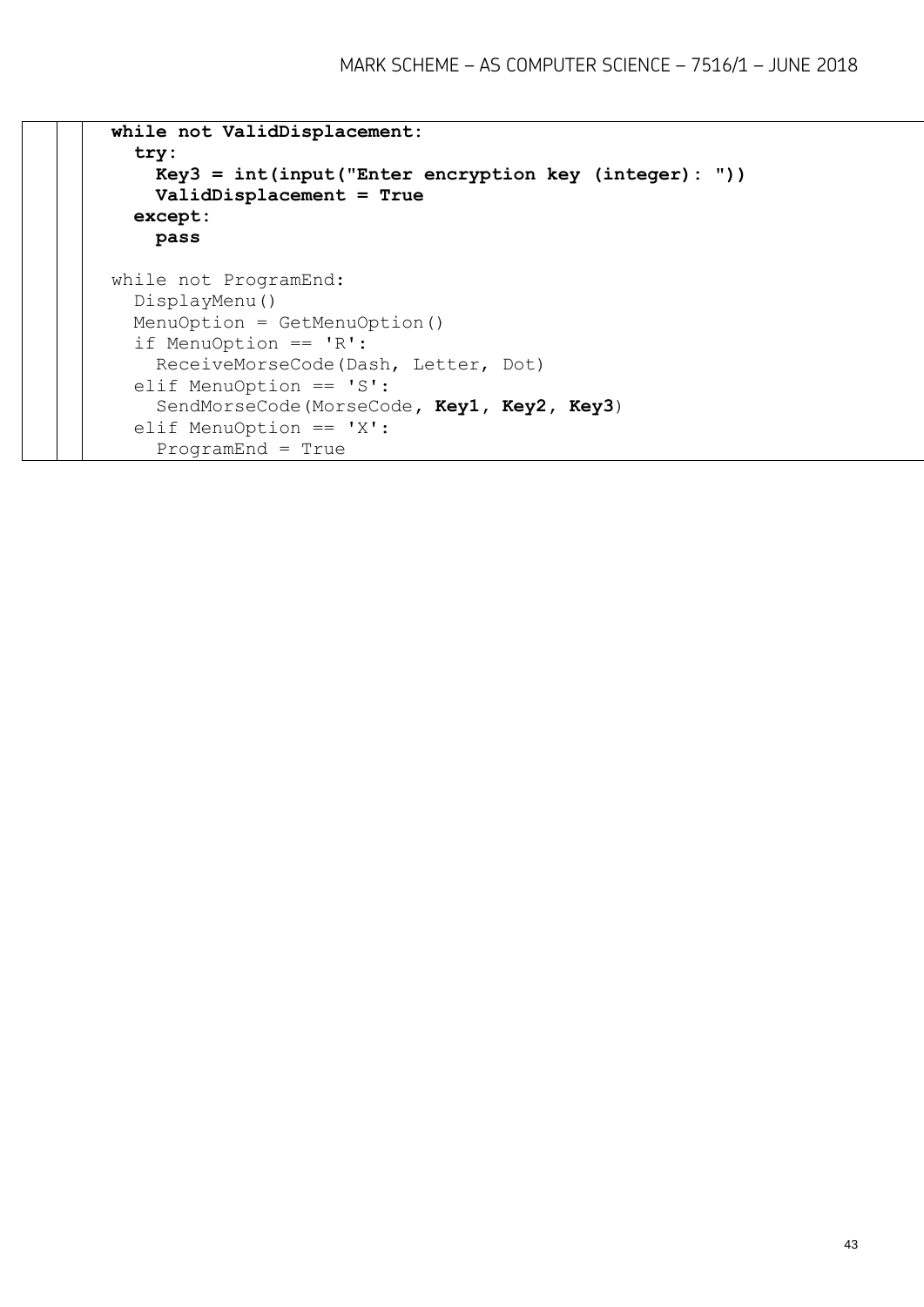#### **Pascal**

```
03 1 var
          Number, c, k : Integer;
      begin
          Number := 0;
          while (Number < 1) or (Number > 10) do
         begin
            write('Enter a positive whole number: ');
            readln(Number);
            if Number > 10 then
              writeln('Number too large')
            else
              if Number < 1 then
                writeln('Not a positive number.')
          end;
         c := 1; for k := 0 to (Number - 1) do
         begin
            writeln(c);
           c := (c * (Number - 1 - k)) div (k + 1); end;
          readln;
       end.
```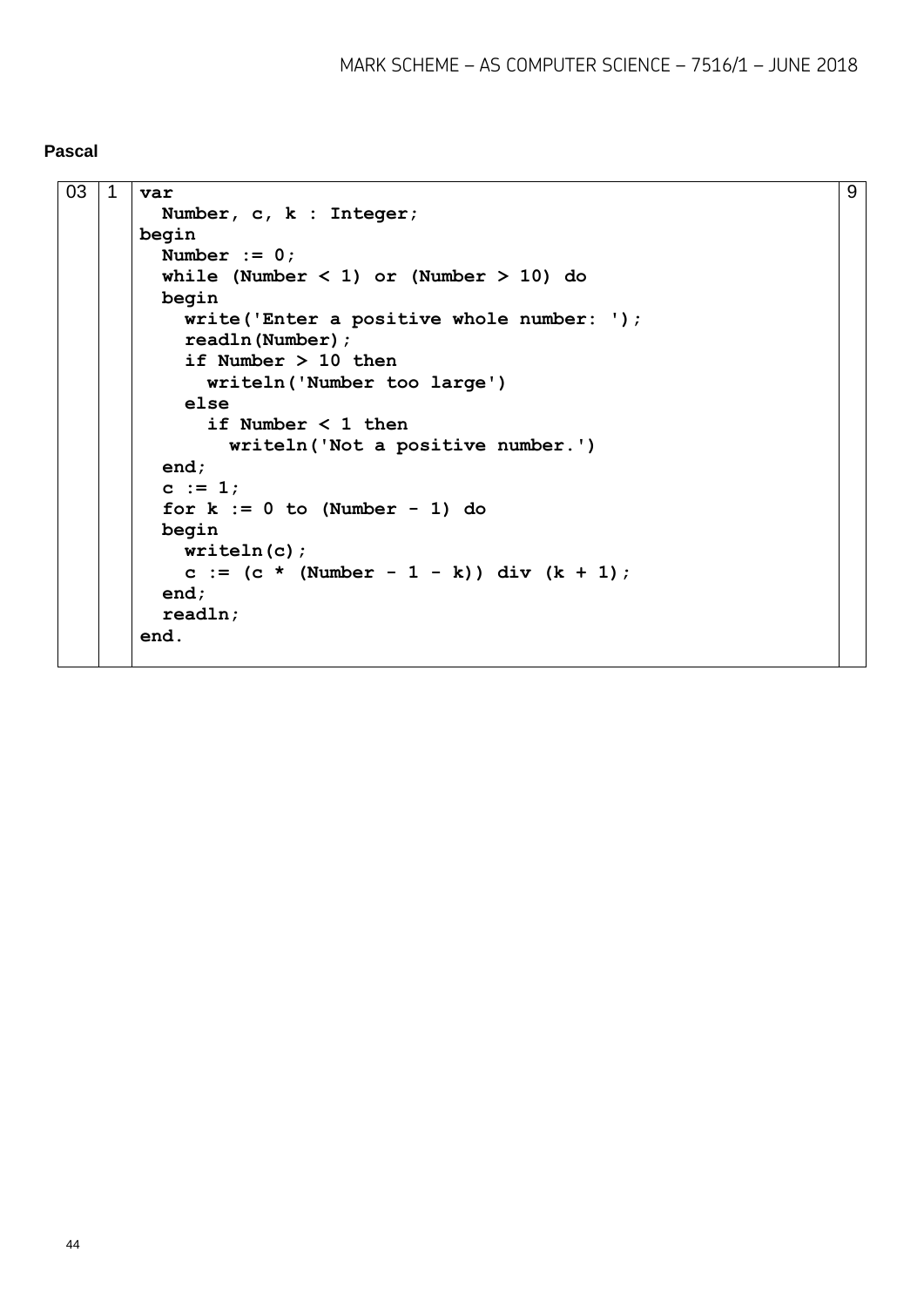```
11 | 1 | Procedure SendMorseCode (MorseCode: Array of String);
      var
          PlainText, MorseCodeString, CodedLetter : String;
        PlainTextLength, i, Index : Integer;
         PlainTextLetter : Char;
      begin
            write('Enter your message (uppercase letters and spaces 
      only): ');
            readln(PlainText);
           PlainTextLength := length(PlainText);
            MorseCodeString := EMPTYSTRING;
            for i := 1 to PlainTextLength do
            begin
                PlainTextLetter := PlainText[i];
                if PlainTextLetter = SPACE then
                   Index := 0
                else
                  if (PlainTextLetter >= 'A') and (PlainTextLetter <= 
       'Z') then
                   Index := ord(PlainTextLetter) - ord('A') + 1 else
                    begin
                      ReportError('Invalid character entered');
                      Index := 0;
                      MorseCodeString := EMPTYSTRING;
                      break;
                    end;
                CodedLetter := MorseCode[Index];
                MorseCodeString := MorseCodeString + CodedLetter + 
      SPACE;
            end;
            writeln(MorseCodeString);
      end; 
                                                                          4
```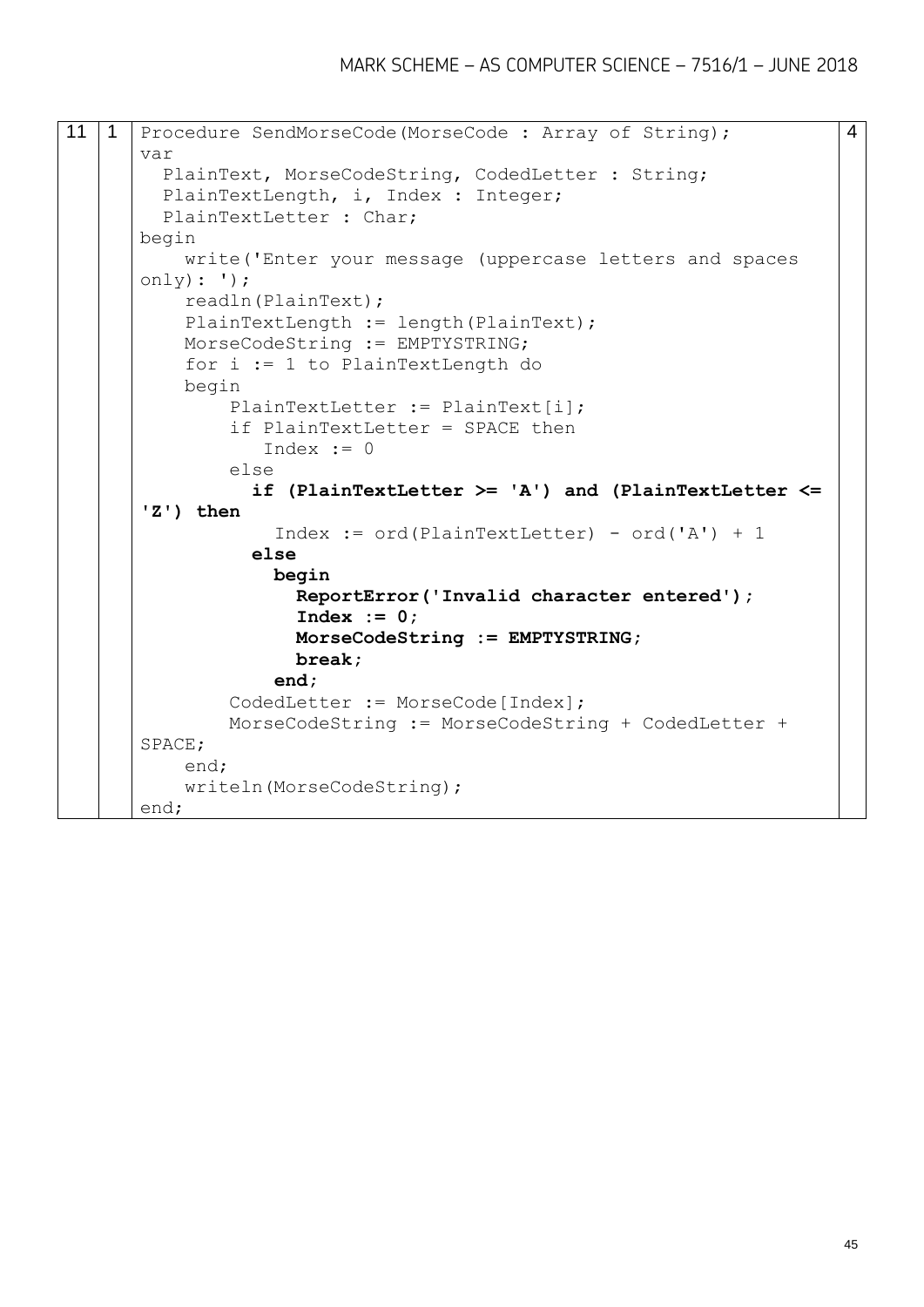```
12 1 Procedure SendSignals(MorseCodeString : String);
      var
          Transmission, SymbolString : String;
         CodeStringLength, i : Integer;
          Symbol : Char;
      begin
         Transmission := EMPTYSTRING;
         CodeStringLength := length(MorseCodeString);
         for i := 1 to CodeStringLength do
         begin
            Symbol := MorseCodeString[i];
            if Symbol = '.' then
              SymbolString := '= '
            else 
              if Symbol = '-' then
                SymbolString := '=== '
              else 
                if Symbol = SPACE then
                  SymbolString := SPACE + SPACE;
            Transmission := Transmission + SymbolString;
         end;
            writeln(Transmission);
      end;
```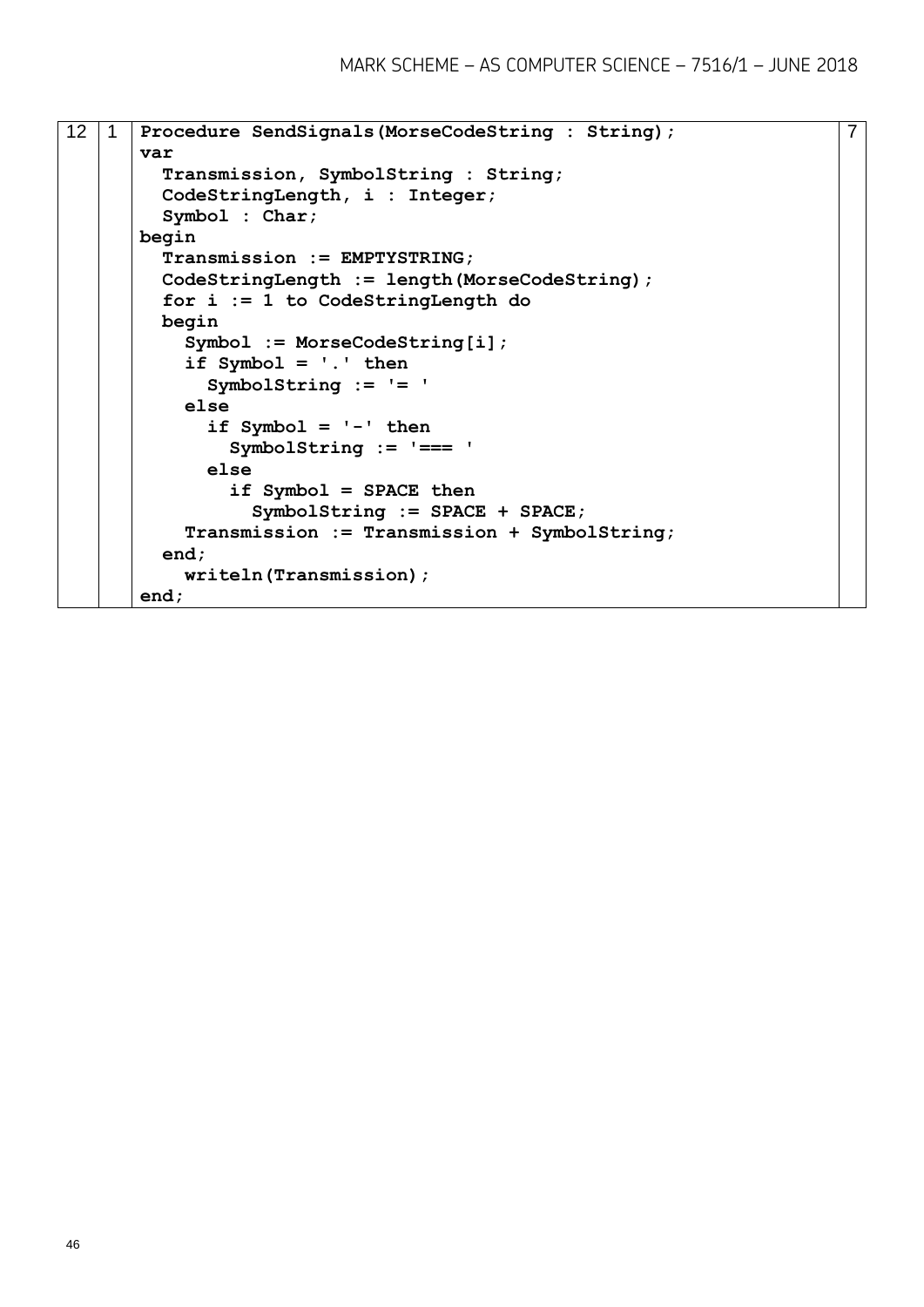```
13 1 Procedure OutputAlphabetWithCode(Letter : Array of Char; 
      MorseCode : Array of String);
      var
         Index : Integer;
      begin
         for Index := 1 to 26 do
           begin
              write(Letter[Index], SPACE);
              write(Format('%0:-6s',[MorseCode[Index]]));
              if index mod 4 = 0 then
                writeln;
            end;
         writeln;
      end;
      Procedure DisplayMenu();
      begin
         writeln;
         writeln('Main Menu');
        writeln('-----');
         writeln('R - Receive Morse code');
         writeln('S = Send Morse code');
         writeln('A - Output alphabet with Morse code');
         writeln('X - Exit program');
         writeln;
      end;
```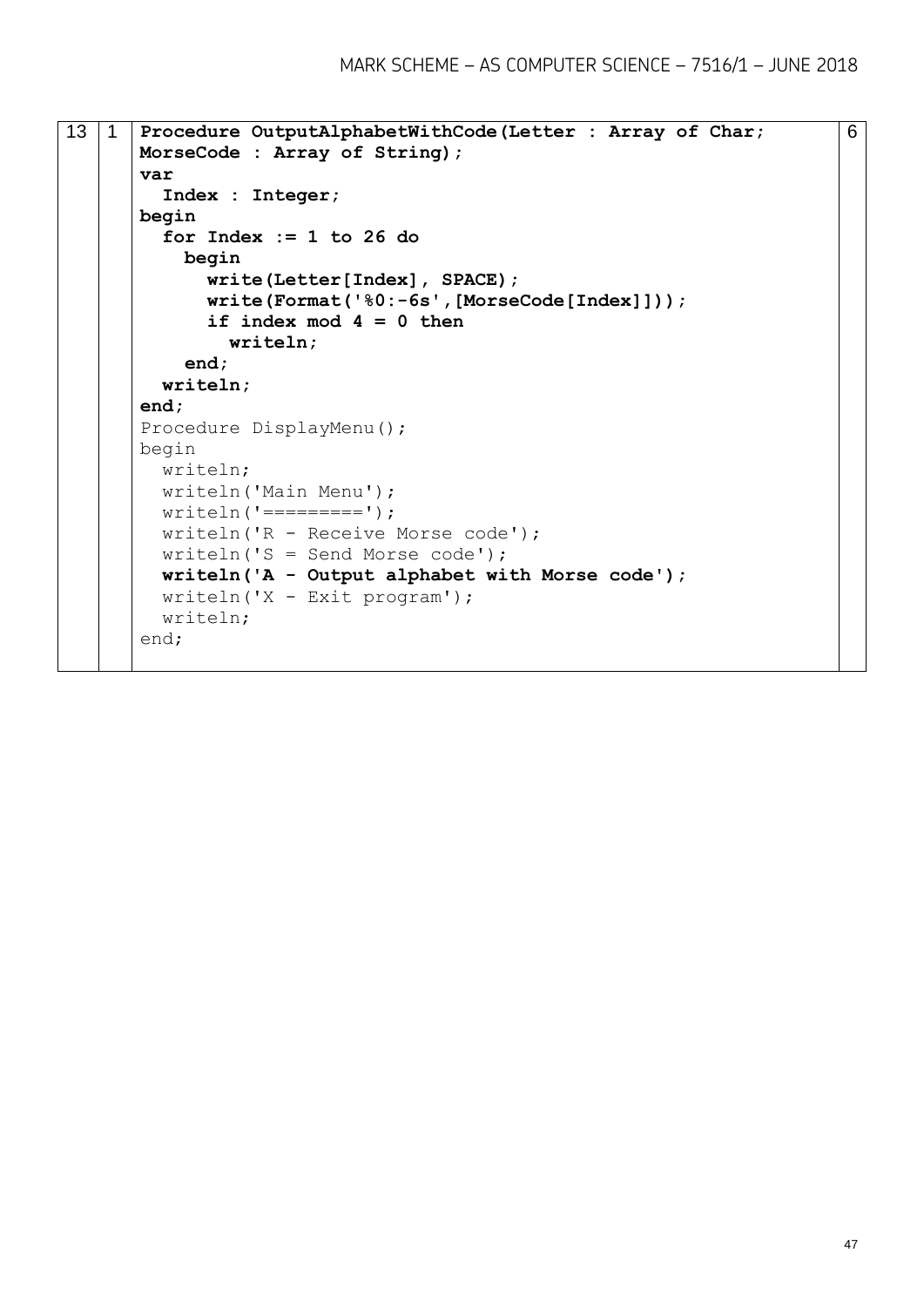```
1
4
  1
    Procedure SendMorseCode(MorseCode : TStringArray; Keys : Array 
    of Integer);
    var
        PlainText, MorseCodeString, CodedLetter : String;
       PlainTextLength, i, Index, Displacement : Integer;
       PlainTextLetter : Char;
    begin
          write('Enter your message (uppercase letters and spaces 
    only): ');
       readln(PlainText);
      PlainTextLength := length(PlainText);
       MorseCodeString := EMPTYSTRING;
        for i := 1 to PlainTextLength do
          begin
            PlainTextLetter := PlainText[i];
            if PlainTextLetter = SPACE then
             Index := 0 else 
    Index := ord(PlainTextLetter) - ord('A') + 1 Displacement := Keys[(i-1) mod 3];
            Index := Index + Displacement;
```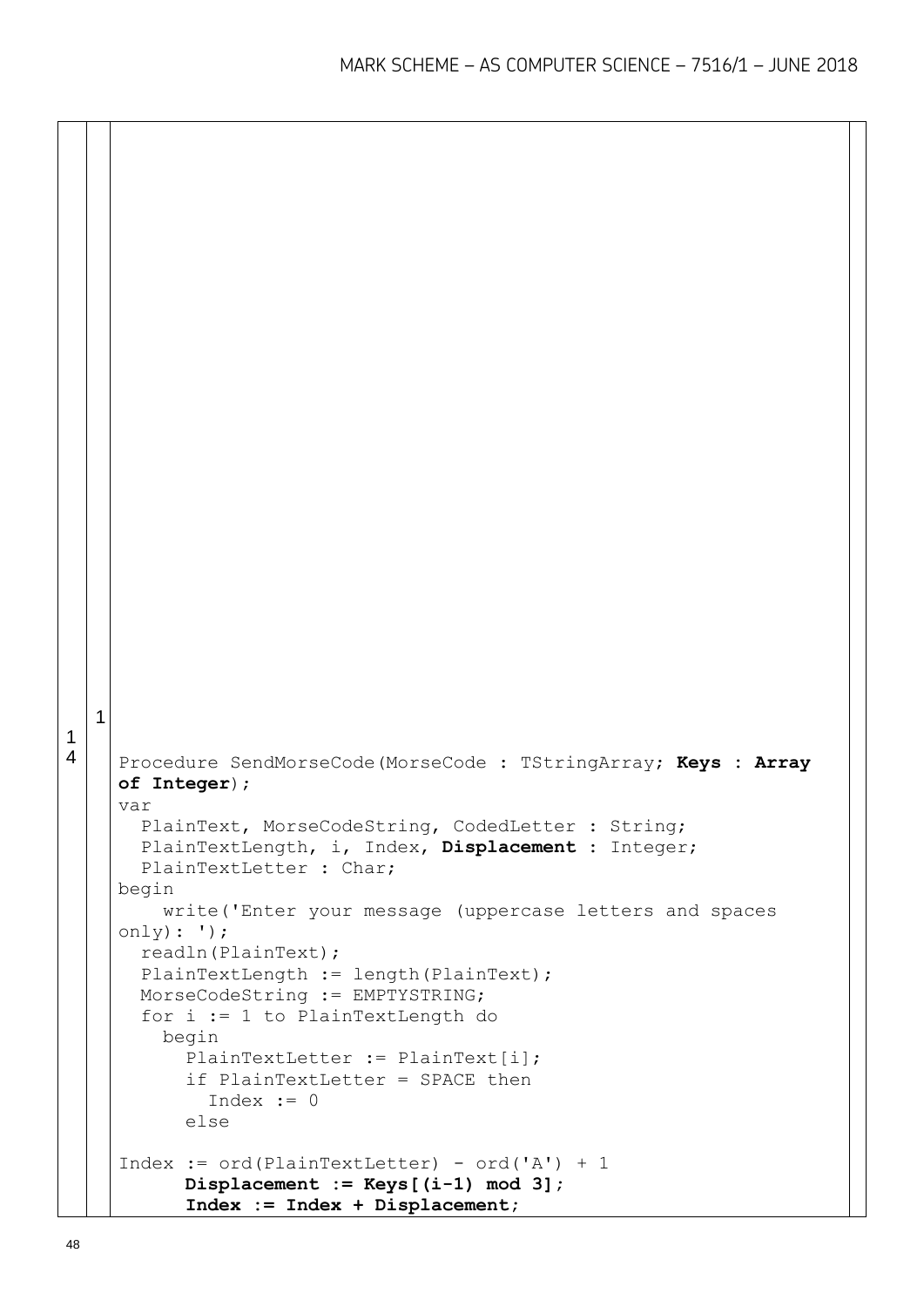```
 while Index <0 do
         Index := Index + 27;
       while Index >= 27 do
         Index := Index - 27;
       CodedLetter := MorseCode[Index];
       MorseCodeString := MorseCodeString + CodedLetter + SPACE;
     end;
   writeln(MorseCodeString);
end;
Procedure SendReceiveMessages();
var
 Dash: array[0..26] of Integer =
(20,23,0,0,24,1,0,17,0,21,0,25,0,15,11,0,0,0,0,22,13,0,0,10,0,0,
0);
 Dot : array[0..26] of Integer =
(5,18,0,0,2,9,0,26,0,19,0,3,0,7,4,0,0,0,12,8,14,6,0,16,0,0,0);
 Letter : array[0..26] of Char = ('
','A','B','C','D','E','F','G','H','I','J','K','L','M','N','O','P
','Q','R','S','T','U','V','W','X','Y','Z');
  MorseCode : array[0..26] of String = (' ','.-','-...','-.-
.','-..','.','..-.','--.','....','..','.---','-.-','.-..','--
','-.','---','.--.','--.-','.-.','...','-','..-','...-','.--','-
\ldots-', '-.--', '--..');
  ProgramEnd : Boolean;
  MenuOption, Input : String;
  Keys : array [0..2] of Integer = (0,0,0);
   i, Error : Integer;
begin
     ProgramEnd := False;
   for i := 0 to 2 do
     begin
       write('Enter encryption key (integer): ');
       readln(Input);
       val(Input,Keys[i],Error);
       while Error <> 0 do
         begin
           write('Error - invalid input - please re-enter: ');
           readln(Input);
           val(Input,Keys[i],Error);
         end;
     end;
   while not(ProgramEnd) do
     begin
       DisplayMenu();
       MenuOption := GetMenuOption();
       if MenuOption = 'R' then
         ReceiveMorseCode(Dash, Letter, Dot)
       else if MenuOption = 'S' then
         SendMorseCode(MorseCode, Keys)
```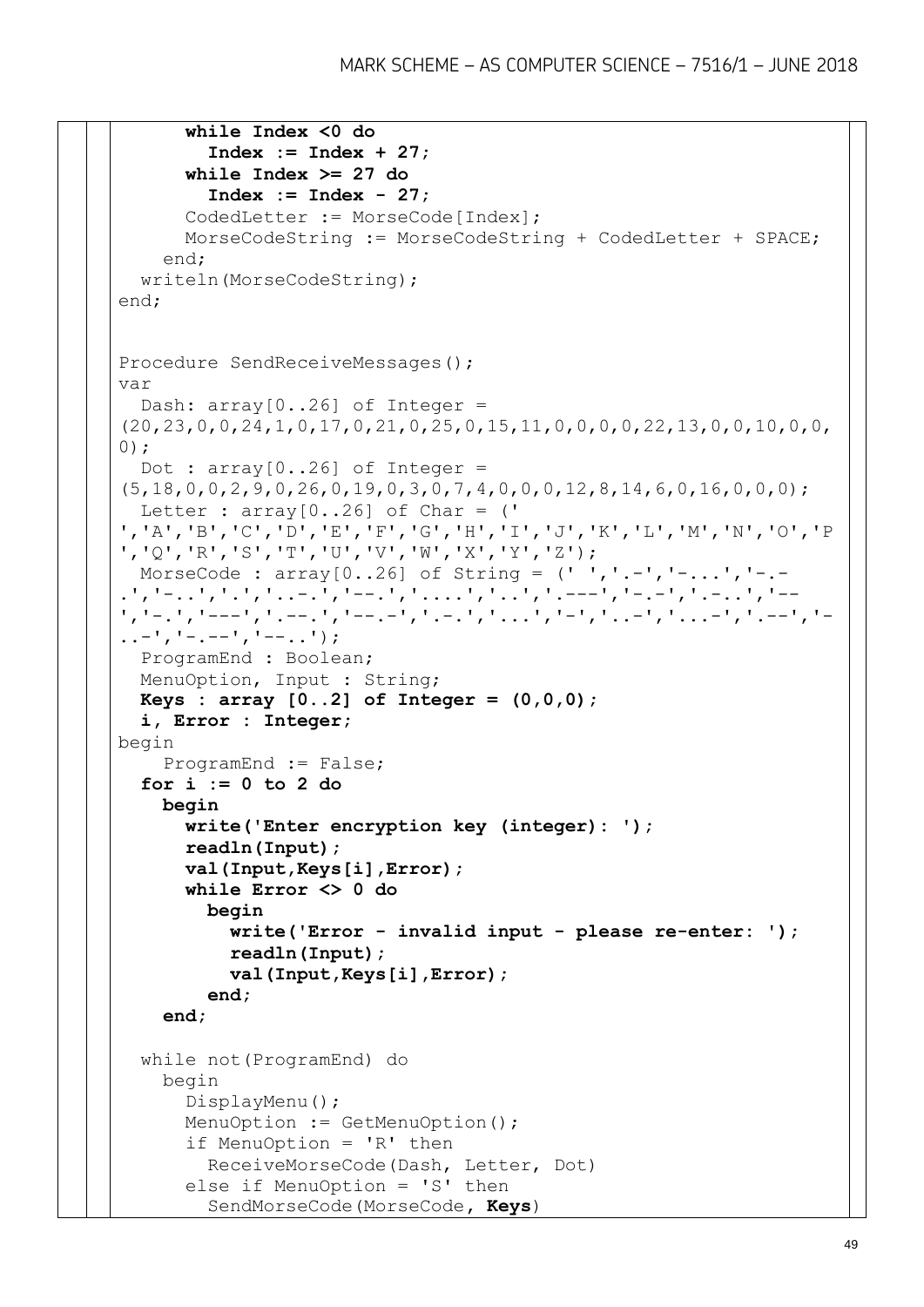```
 else if MenuOption = 'X' then
       ProgramEnd := True;
    end;
end;
```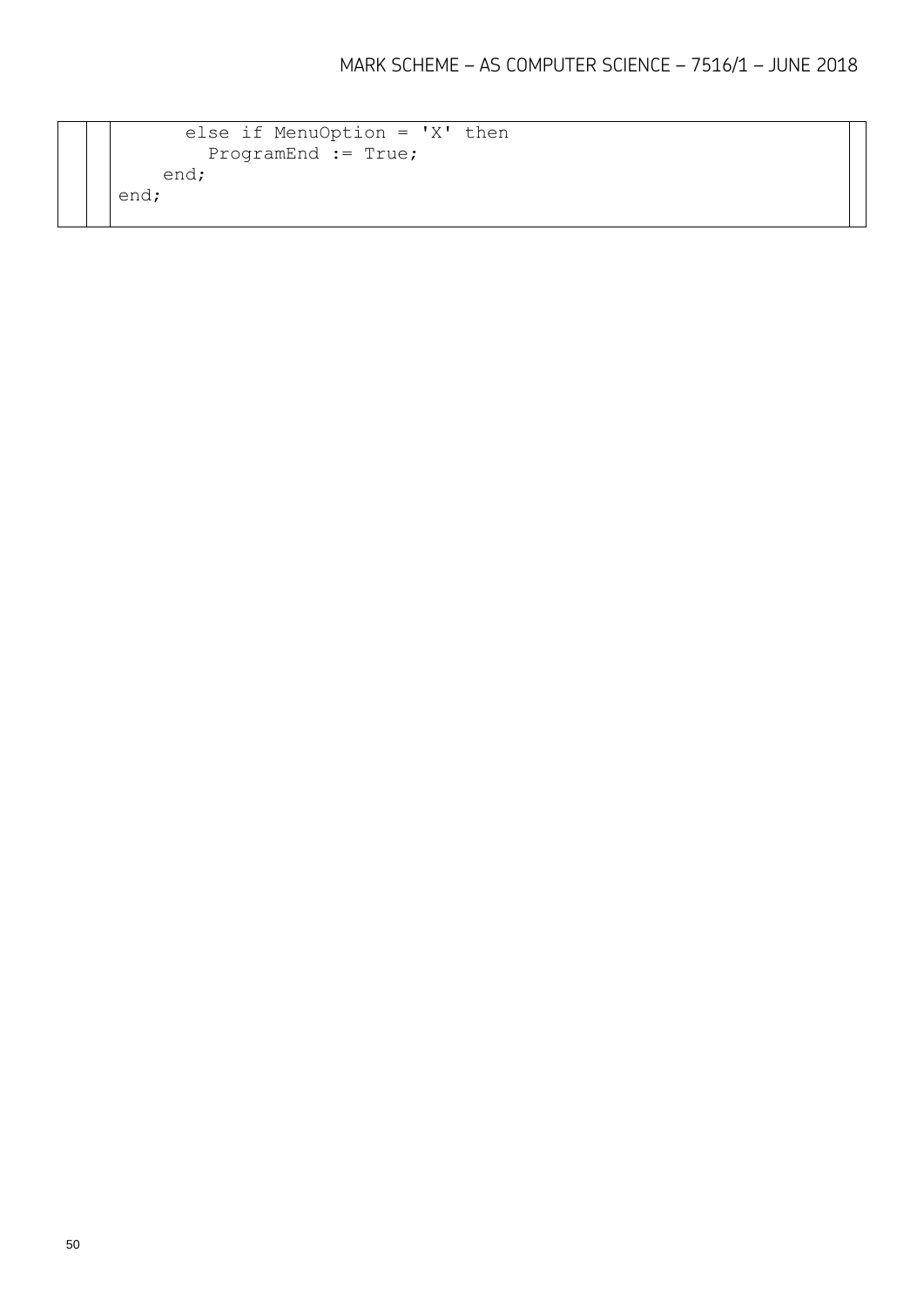```
C#
```

```
03 1 static void Main(string[] args)
       {
         int Number = 0;
        while (Number \langle 1 | Number > 10)
          {
            Console.WriteLine("Enter a positive whole number: ");
            Number = Convert.ToInt32(Console.ReadLine());
            if (Number > 10)
            {
              Console.WriteLine("Number too large.");
            }
            else
            {
              if (Number < 1)
              {
                Console.WriteLine("Not a positive number.");
              }
            }
          }
          int c = 1;
         for (int k = 0; k < Number ; k++)
          {
            Console.WriteLine(c);
           c = (c * (Number - 1 - k)) / (k + 1); }
          Console.ReadLine();
       }
```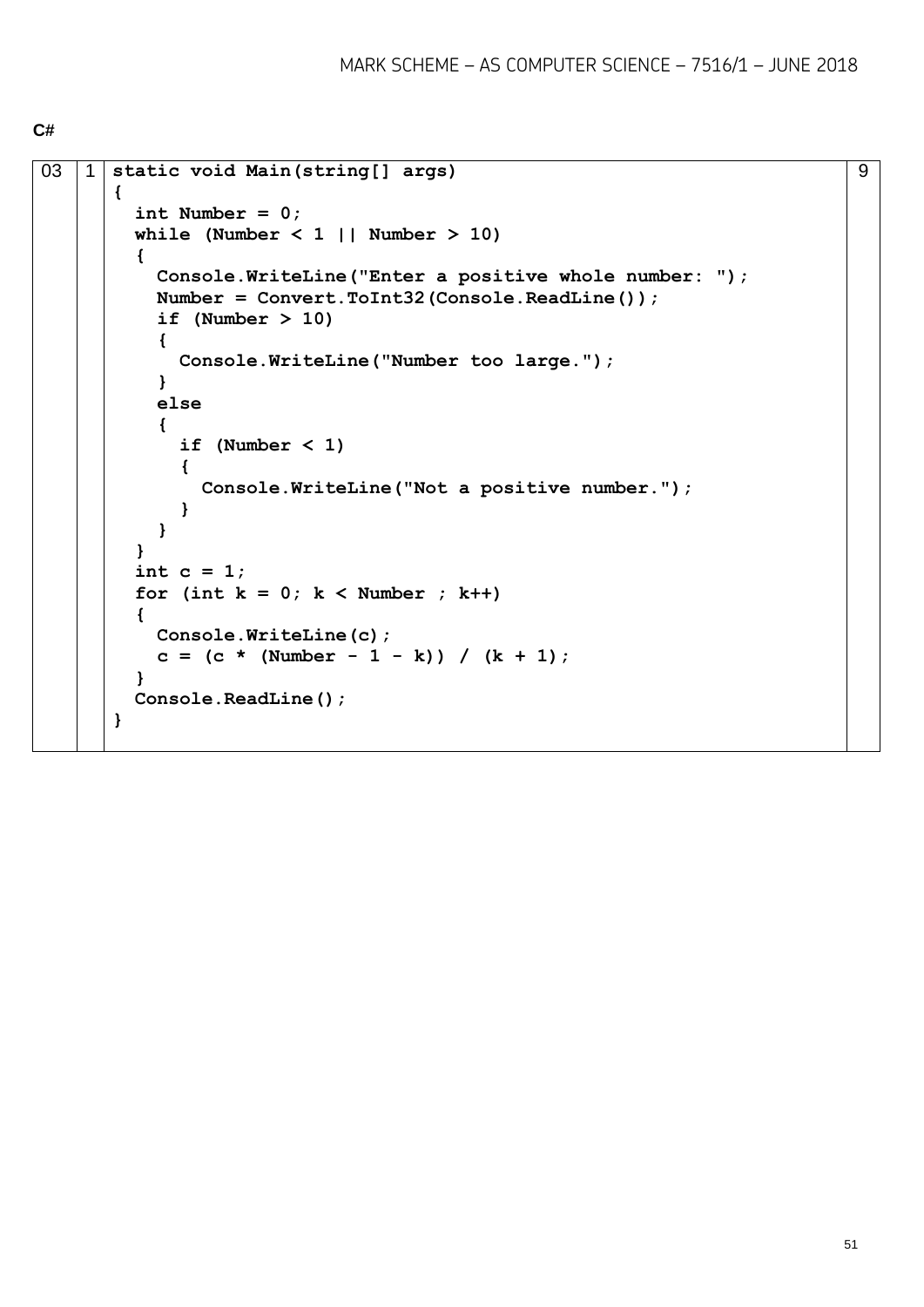```
11 | 1 private static void SendMorseCode(string[] MorseCode)
      {
         Console.Write("Enter your message (uppercase letters and 
      spaces only): ");
        string PlainText = Console. ReadLine();
         int PlainTextLength = PlainText.Length;
         string MorseCodeString = EMPTYSTRING;
         char PlainTextLetter = SPACE;
        int Index = 0:
        for (int i = 0; i < PlainTextLength; i++)
      \{PlainTextLetter = PlainText[i];
           if (PlainTextLetter == SPACE)
      \left\{\begin{array}{ccc} \end{array}\right\}Index = 0;
            }
            else if (PlainTextLetter >= 'A' && PlainTextLetter <= 'Z')
       {
             Index = (int)PlainTextLetter - (int)'A' + 1;
            }
           else
            {
             ReportError("Invalid character entered");
              Index = 0;
             MorseCodeString = EMPTYSTRING;
             break;
            }
          string CodedLetter = MorseCode[Index];
           MorseCodeString = MorseCodeString + CodedLetter + SPACE;
         }
         Console.WriteLine(MorseCodeString);
      }
      Alternative answer
           private static void SendMorseCode(string[] MorseCode)
            {
             bool Valid = true;
              Console.Write("Enter your message (uppercase letters and 
      spaces only): ");
              string PlainText = Console.ReadLine();
              int PlainTextLength = PlainText.Length;
              string MorseCodeString = EMPTYSTRING;
              char PlainTextLetter = ' ';
             int Index = 0;
              foreach (char Character in PlainText )
       {
                if (Character != SPACE )
       {
                  if (Character < 'A' || Character > 'Z' )
       {
                    Valid = false;
                    MorseCodeString = EMPTYSTRING;
```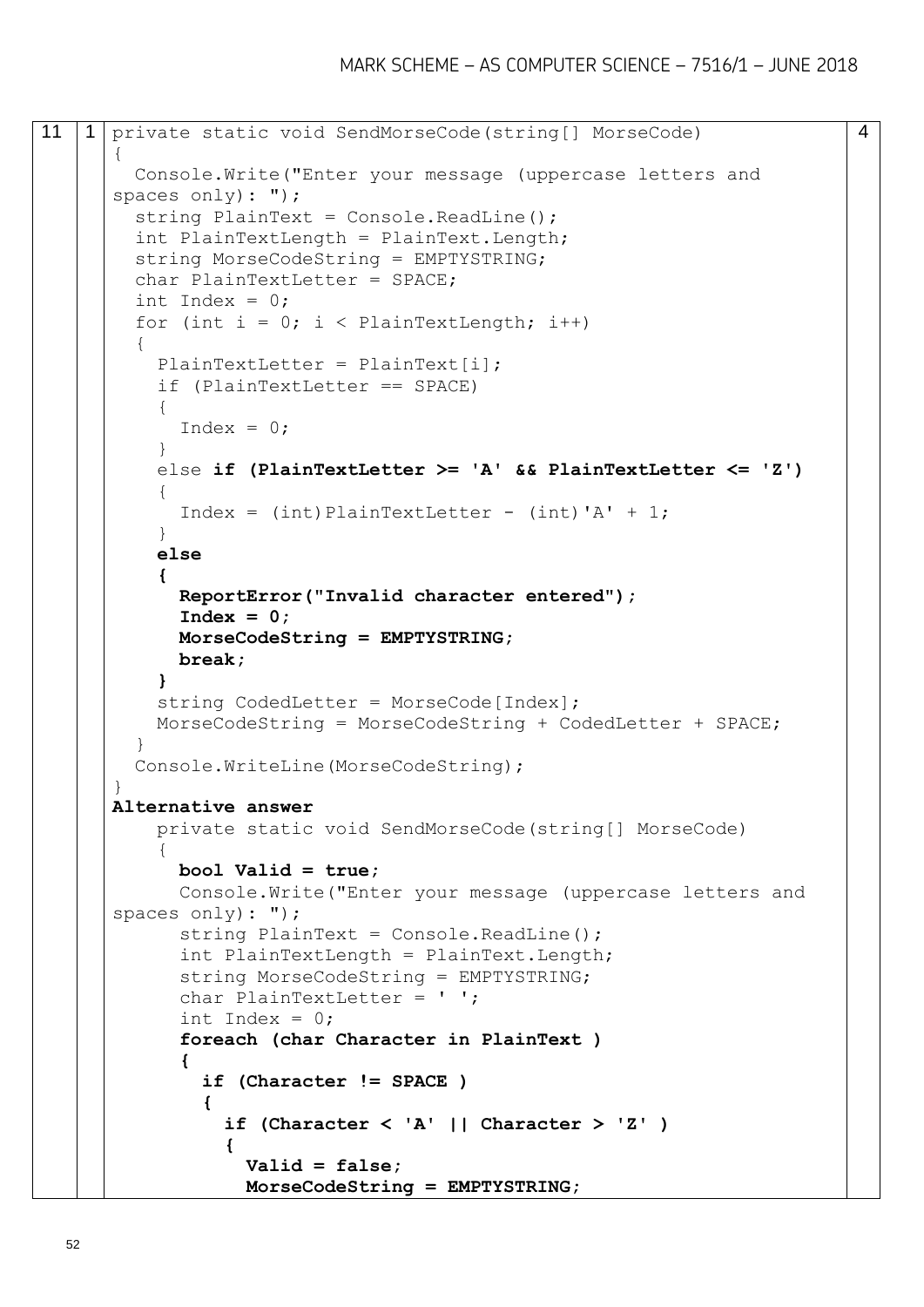```
 ReportError("Invalid character entered");
           break;
 }
        }
      }
      if (Valid)
      {
       for (int i = 0; i < PlainTextLength; i++)
\{ PlainTextLetter = PlainText[i];
          if (PlainTextLetter == SPACE)
 {
          Index = 0; }
          else
 {
           Index = (int)PlainTextLetter - (int)' + 1; }
         string CodedLetter = MorseCode[Index];
          MorseCodeString = MorseCodeString + CodedLetter + 
SPACE;
 } 
      }
      Console.WriteLine(MorseCodeString);
    }
```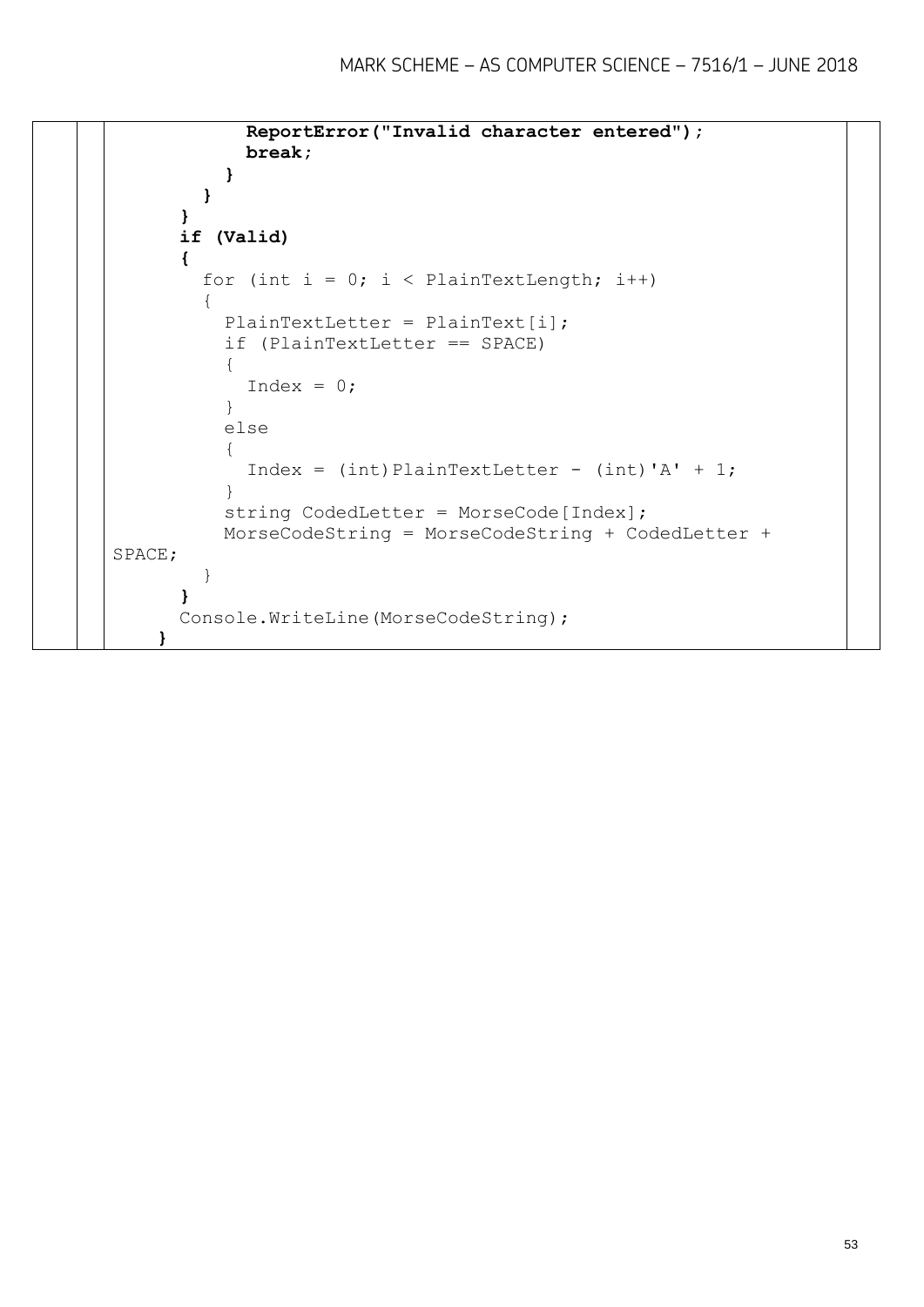```
12 1 private static void SendSignals(string MorseCodeString)
           {
             string Transmission = EMPTYSTRING; 
             char Symbol;
             string SymbolString = "";
             int CodeStringLength = MorseCodeString.Length;
             for (int i = 0; i < CodeStringLength; i++)
             {
               Symbol = MorseCodeString[i];
               if (Symbol == '.')
       {
                 SymbolString = "= ";
               }
               else if (Symbol == '-')
       {
                 SymbolString = "=== ";
       }
               if (Symbol == SPACE)
       {
                 SymbolString = SPACE.ToString() + SPACE.ToString();
       }
               Transmission = Transmission + SymbolString;
             }
             Console.WriteLine(Transmission);
           }
                                                                         7
```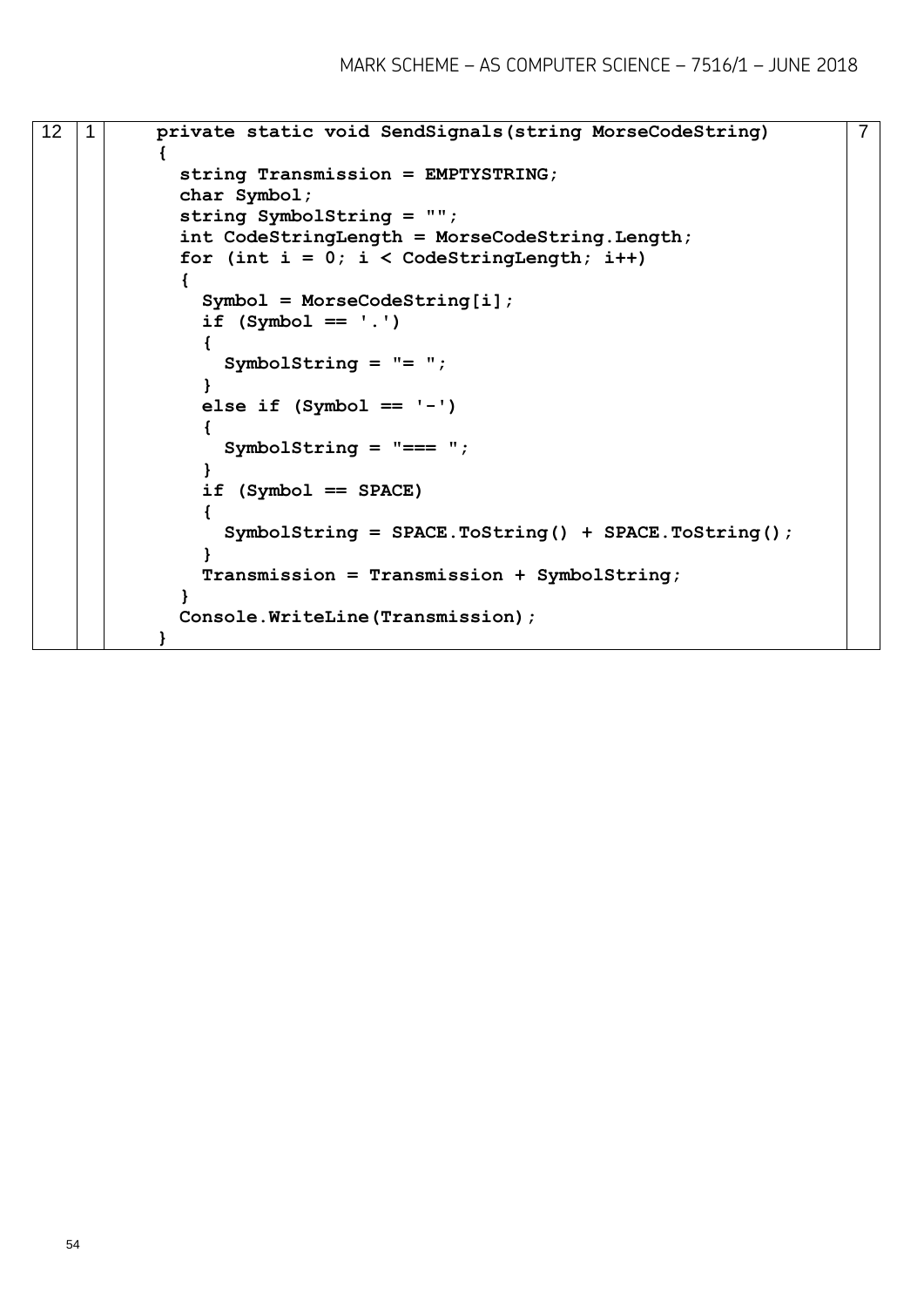```
13 1 private static void OutputAlphabetWithCode(char[] Letter, 
      string[] MorseCode)
       {
         for (int Ptr = 1; Ptr < 27; Ptr++)
          {
            Console.Write(Letter[Ptr]);
            Console.Write(SPACE);
            Console.Write("{0,-6}",MorseCode[Ptr]);
            if (Ptr % 4 == 0)
            {
              Console.WriteLine();
            }
         }
       }
      private static void SendReceiveMessages()
      {
         int[] Dash = new int[] { 20, 23, 0, 0, 24, 1, 0, 17, 0, 21, 0, 
      25, 0, 15, 11, 0, 0, 0, 0, 22, 13, 0, 0, 10, 0, 0, 0 };
         int[] Dot = new int[] { 5, 18, 0, 0, 2, 9, 0, 26, 0, 19, 0, 3,
      0, 7, 4, 0, 0, 0, 12, 8, 14, 6, 0, 16, 0, 0, 0 };
         char[] Letter = new char[] { "SPACE", 'A', 'B', 'C', 'D', 'E', 
       'F', 'G', 'H', 'I', 'J', 'K', 'L', 'M', 'N', 'O', 'P', 'Q', 'R', 
       'S', 'T', 'U', 'V', 'W', 'X', 'Y', 'Z' };
         string[] MorseCode = new string[] { " ", ".-", "-...", "-.-.",
      "-..", ".", "..-.", "--.", "....", "..", ".---", "-.-", ".-..", 
       "--", "--", "---", "---", ", ---", "--..., ", "---", ", "..., ", "---", ", ---", ""...-", ".--", "-..-", "-.--", "--.." };
         bool ProgramEnd = false;
        string MenuOption = EMPTYSTRING;
         while (!ProgramEnd)
          {
            DisplayMenu();
            GetMenuOption(ref MenuOption);
           if (MenuOption == "R") {
              ReceiveMorseCode(Dash, Letter, Dot);
            }
            else if (MenuOption == "S")
            {
              SendMorseCode(MorseCode);
            }
            else if (MenuOption == "A")
            {
              OutputAlphabetWithCode(Letter, MorseCode);
            }
           else if (MenuOption == "X")\left\{\begin{array}{ccc} \end{array}\right\} ProgramEnd = true;
            }
          }
       }
```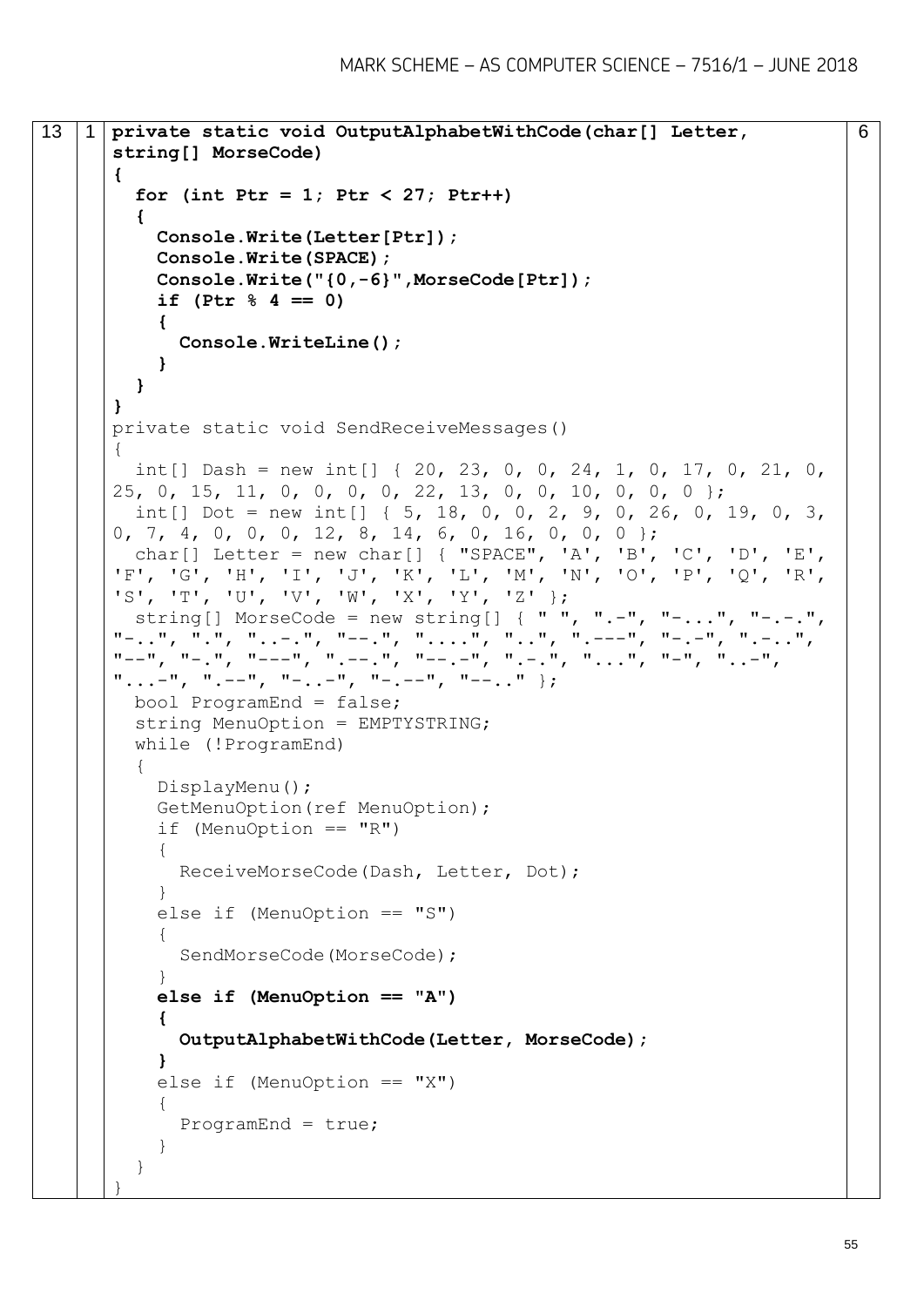```
private static void DisplayMenu()
{
   Console.WriteLine();
   Console.WriteLine("Main Menu");
  Console.WriteLine("=========");
   Console.WriteLine("R - Receive Morse code");
   Console.WriteLine("S - Send Morse code");
   Console.WriteLine("A - Output alphabet with Morse code");
   Console.WriteLine("X - Exit program");
   Console.WriteLine();
}
```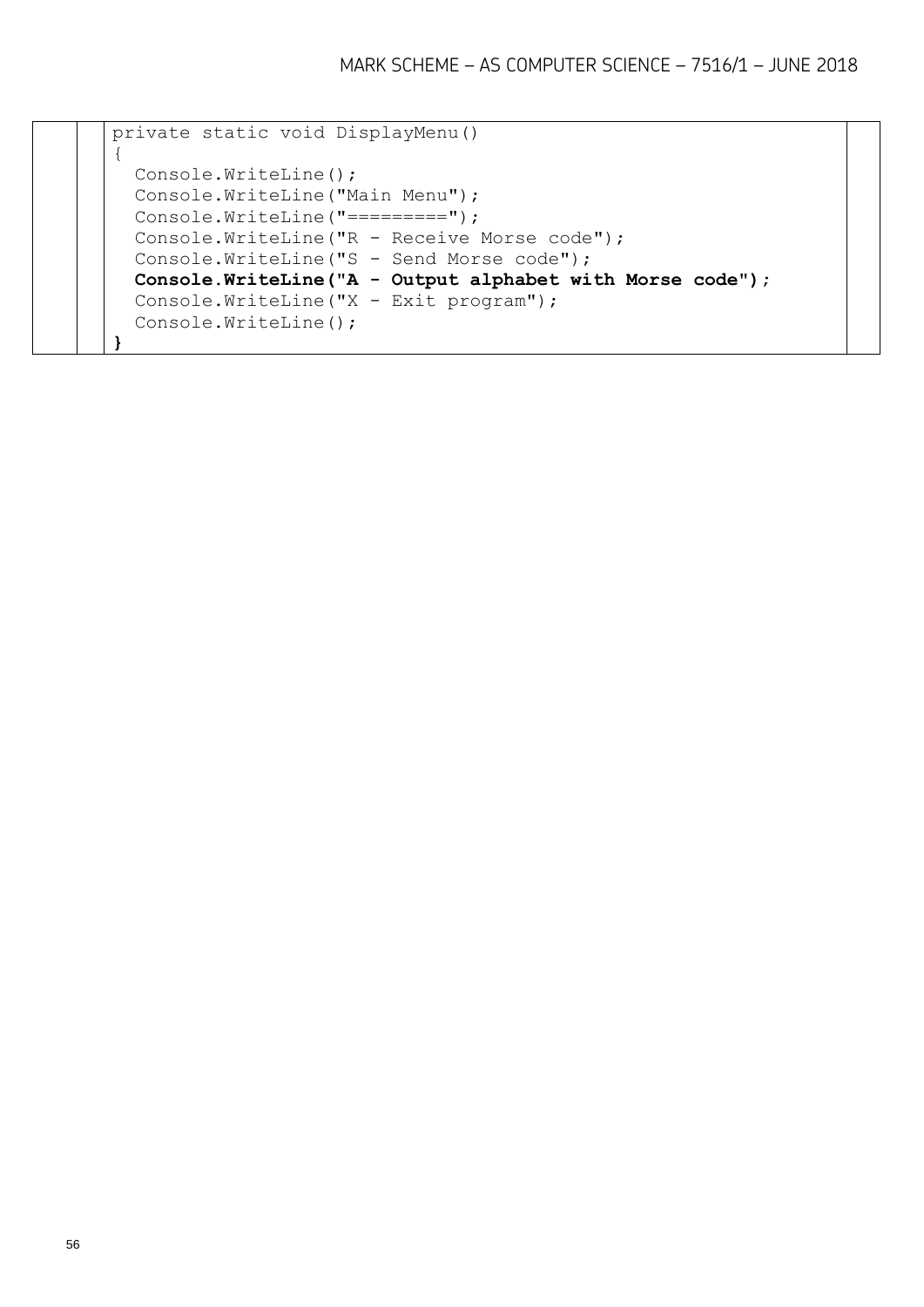```
14 1 private static void SendMorseCode(string[] MorseCode, int[] 
      Keys)
      {
         Console.Write("Enter your message (uppercase letters and 
      spaces only): ");
        string PlainText = Console. ReadLine();
         int PlainTextLength = PlainText.Length;
         string MorseCodeString = EMPTYSTRING;
         char PlainTextLetter = ' ';
        int Index = 0;
        for (int i = 0; i < PlainTextLength; i++)
      \{PlainTextLetter = PlainText[i];
           if (PlainTextLetter == SPACE)
           {
            Index = 0;
           }
           else
       {
            Index = (int)PlainTextLetter - (int)' + 1;
           }
           Index = Index + Keys[i % 3];
           while (Index < 0)
           {
             Index = Index + 27;
           }
           while (Index >=27)
            {
             Index = Index - 27;
           }
          string CodedLetter = MorseCode[Index];
           MorseCodeString = MorseCodeString + CodedLetter + SPACE;
         }
         Console.WriteLine(MorseCodeString);
      }
      private static void SendReceiveMessages()
      {
        int[] Dash = new int[] { 20, 23, 0, 0, 24, 1, 0, 17, 0, 21, 0,
      25, 0, 15, 11, 0, 0, 0, 0, 22, 13, 0, 0, 10, 0, 0, 0 };
         int[] Dot = new int[] { 5, 18, 0, 0, 2, 9, 0, 26, 0, 19, 0, 3, 
      0, 7, 4, 0, 0, 0, 12, 8, 14, 6, 0, 16, 0, 0, 0 };
         char[] Letter = new char[] { "SPACE", 'A', 'B', 'C', 'D', 'E', 
      'F', 'G', 'H', 'I', 'J', 'K', 'L', 'M', 'N', 'O', 'P', 'Q', 'R', 
      'S', 'T', 'U', 'V', 'W', 'X', 'Y', 'Z' };
        string[] MorseCode = new string[] { " ", ".-", "-...", "-.-.",
      "-..", ".", "..-.", "--.", "....", "..", ".---", "-.-", ".-..", 
      "--", "-.", "---", ".---", "-.", "---", ", "---", ", "-.", "...", "---", "...", "...",
      "...--", "...--", "-.--", "-.--", "--..." bool ProgramEnd = false;
        string MenuOption = EMPTYSTRING;
         int[] Keys = new int[3];
```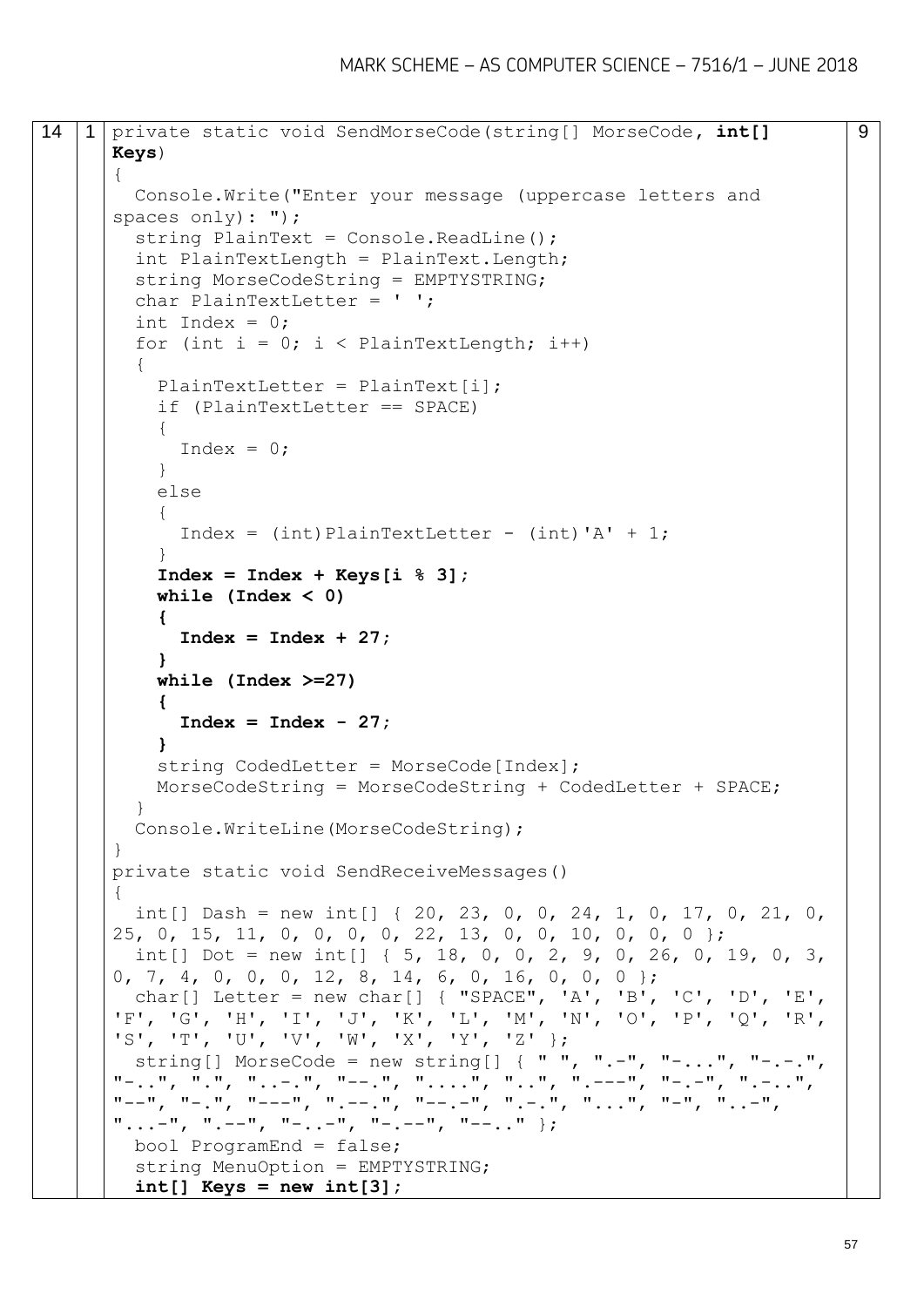```
 int Displacement = 0;
  for (int i = 0; i < 3; i++)
   {
     bool ValidDisplacement = false;
     while (!ValidDisplacement)
     {
       Console.Write("Enter encryption key (integer): ");
       try
       {
          Displacement = Convert.ToInt32(Console.ReadLine());
         ValidDisplacement = true;
       }
       catch (Exception)
\bf{f} }
     }
     Keys[i] = Displacement;
   }
   while (!ProgramEnd)
   {
     DisplayMenu();
     GetMenuOption(ref MenuOption);
     if (MenuOption == "R")
     {
       ReceiveMorseCode(Dash, Letter, Dot);
     }
     else if (MenuOption == "S")
     {
       SendMorseCode(MorseCode, Keys);
     }
    else if (MenuOption == "X")\left\{\begin{array}{ccc} \end{array}\right\} ProgramEnd = true;
 }
   }
}
Alternative Answer:
private static void SendMorseCode(string[] MorseCode, int Key1, 
int Key2, int Key3)
{
   Console.Write("Enter your message (uppercase letters and 
spaces only): ");
  string PlainText = Console. ReadLine();
   int PlainTextLength = PlainText.Length;
   string MorseCodeString = EMPTYSTRING;
  char PlainTextLetter = ' ';
  int Index = 0;
   int Displacement = 0;
  for (int i = 0; i < PlainTextLength; i++)
```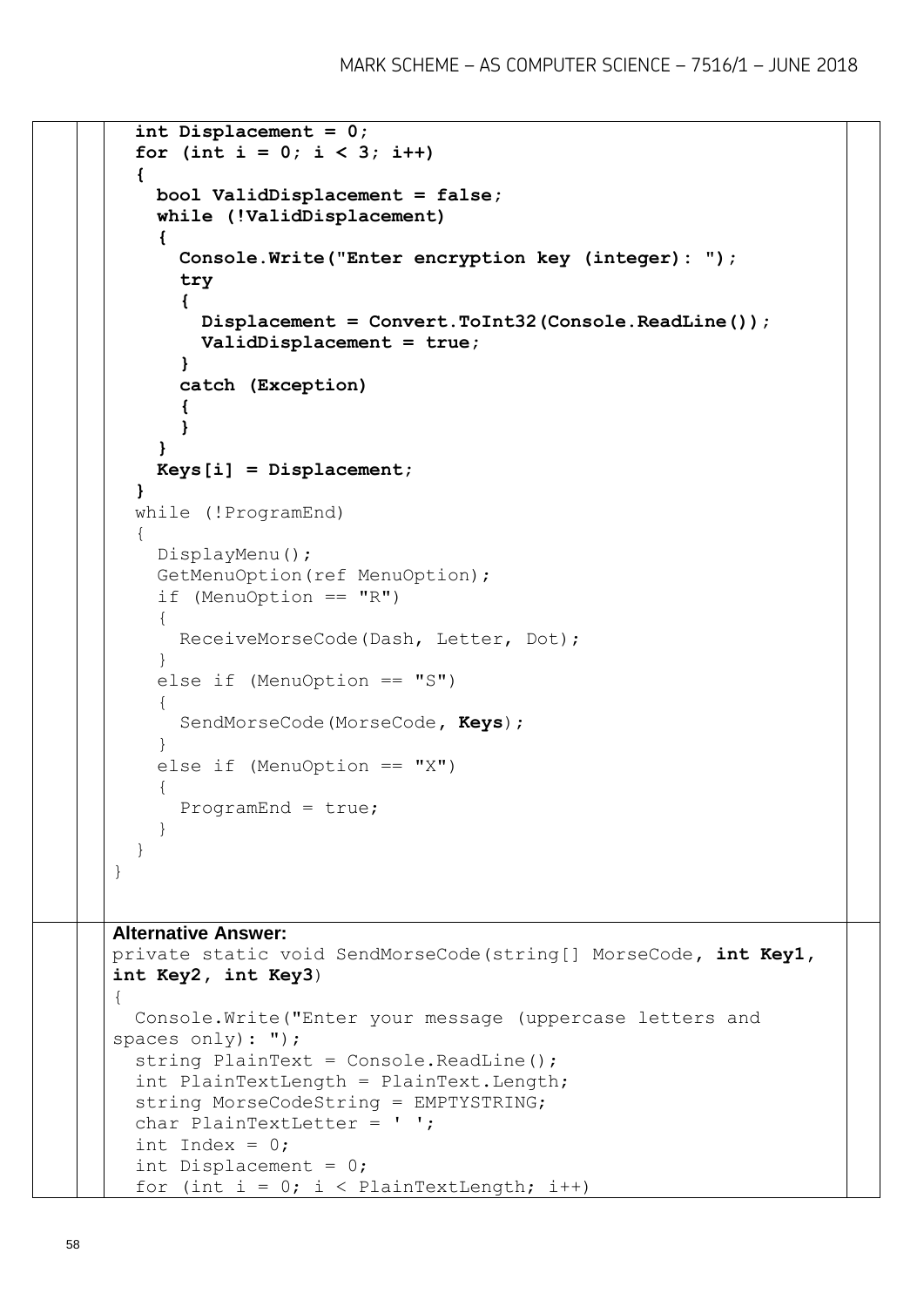```
\{ PlainTextLetter = PlainText[i];
     if (PlainTextLetter == SPACE)
     {
      Index = 0;
     }
     else
 {
      Index = (int)PlainTextLetter - (int)' + 1; }
     if (i % 3 == 0)
     {
       Displacement = Key1;
     }
     else if (i % 3 == 1)
     {
       Displacement = Key2;
     }
     else
     {
       Displacement = Key3;
     }
     Index = Index + Displacement;
     while (Index < 0)
     {
       Index = Index + 27;
     }
     while (Index >= 27)
     {
       Index = Index - 27;
     }
    string CodedLetter = MorseCode[Index];
     MorseCodeString = MorseCodeString + CodedLetter + SPACE;
 }
   Console.WriteLine(MorseCodeString);
}
private static void SendReceiveMessages()
{
  int[] Dash = new int[] { 20, 23, 0, 0, 24, 1, 0, 17, 0, 21, 0,
25, 0, 15, 11, 0, 0, 0, 0, 22, 13, 0, 0, 10, 0, 0, 0 };
 int[] Dot = new int[] \{5, 18, 0, 0, 2, 9, 0, 26, 0, 19, 0, 3,0, 7, 4, 0, 0, 0, 12, 8, 14, 6, 0, 16, 0, 0, 0 };
   char[] Letter = new char[] { "SPACE", 'A', 'B', 'C', 'D', 'E', 
'F', 'G', 'H', 'I', 'J', 'K', 'L', 'M', 'N', 'O', 'P', 'Q', 'R', 
'S', 'T', 'U', 'V', 'W', 'X', 'Y', 'Z' };
 string[] MorseCode = new string[] \{ " ", ".-", "-...", "-.-.",
"-..", ".", "..-.", "--.", "....", "..", ".---", "-.-", ".-..", 
"--", "-.", "---", ".---", ".---", "-., "-., ", "-., ", "..", "...", "...", "...", "...""...--", ".--", "-..-", "-.--", "--.." };
  bool ProgramEnd = false;
```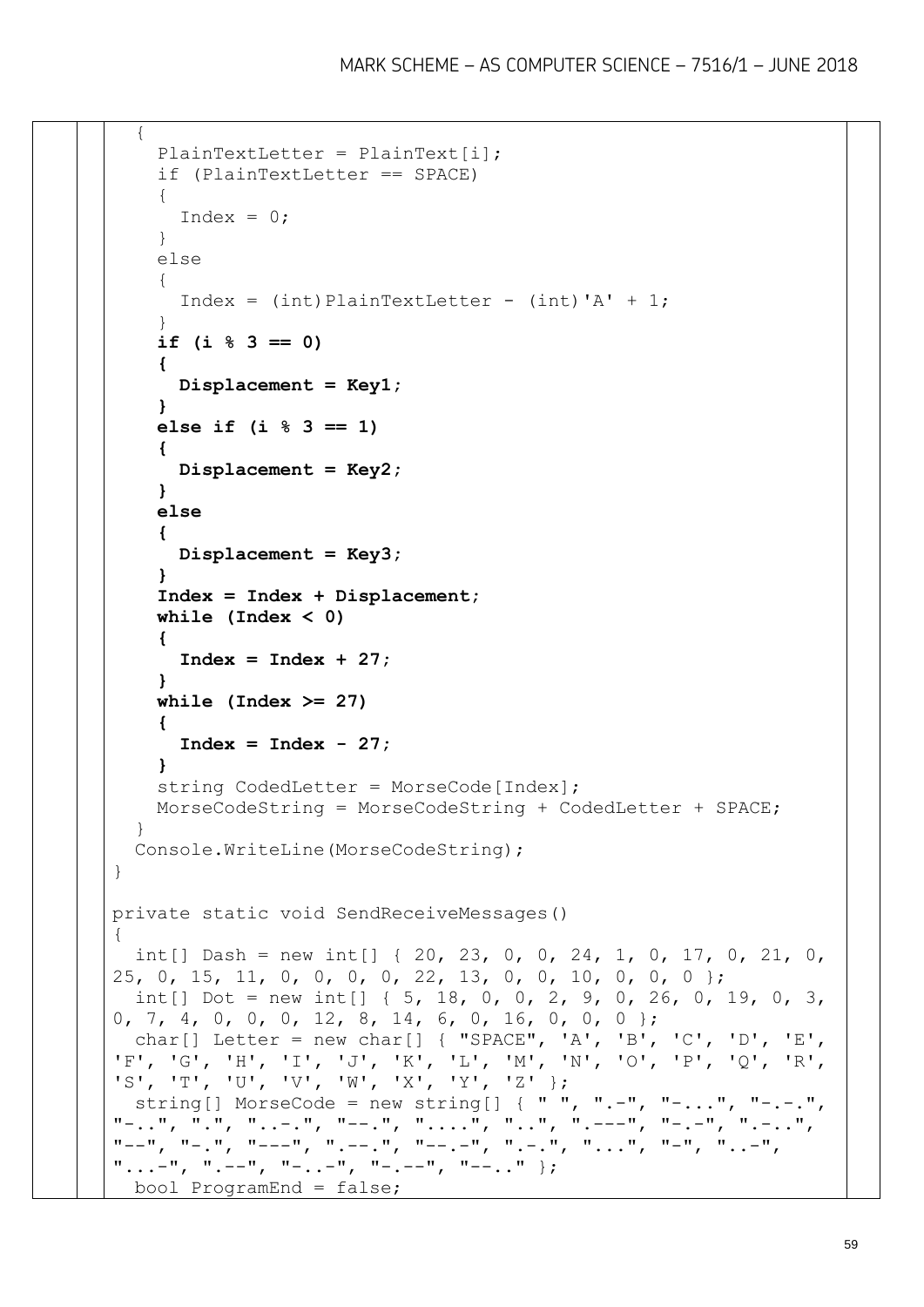```
 string MenuOption = EMPTYSTRING;
  int Key1 = 0, Key2 = 0, Key3 = 0;
  bool ValidDisplacement = false;
  while (!ValidDisplacement)
   {
     Console.Write("Enter encryption key (integer): ");
     try
     {
       Key1 = Convert.ToInt32(Console.ReadLine());
       ValidDisplacement = true;
     }
     catch (Exception)
     {
     }
   }
  ValidDisplacement = false;
  while (!ValidDisplacement)
   {
     Console.Write("Enter encryption key (integer): ");
     try
     {
       Key2 = Convert.ToInt32(Console.ReadLine());
       ValidDisplacement = true;
     }
     catch (Exception)
     {
     }
   }
  ValidDisplacement = false;
  while (!ValidDisplacement)
   {
     Console.Write("Enter encryption key (integer): ");
     try
     {
       Key3 = Convert.ToInt32(Console.ReadLine());
       ValidDisplacement = true;
     }
     catch (Exception)
     {
     }
   }
  while (!ProgramEnd)
\{ DisplayMenu();
     GetMenuOption(ref MenuOption);
    if (MenuOption == "R") {
       ReceiveMorseCode(Dash, Letter, Dot);
     }
    else if (MenuOption == "S")\left\{\begin{array}{ccc} \end{array}\right\}
```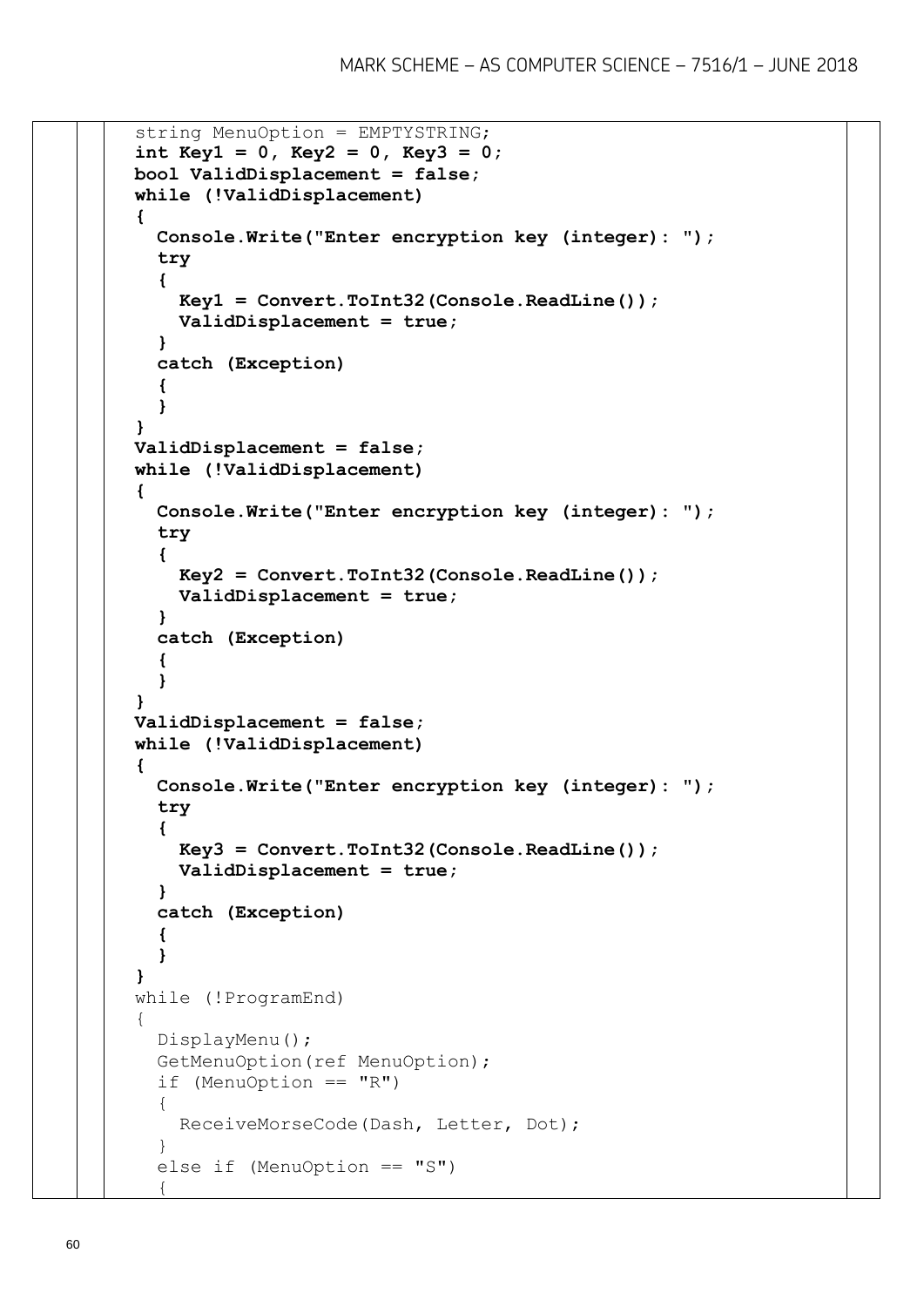```
SendMorseCode(MorseCode, Key1, Key2, Key3);
     }
    else if (MenuOption == "X") {
      ProgramEnd = true;
     }
   }
}
```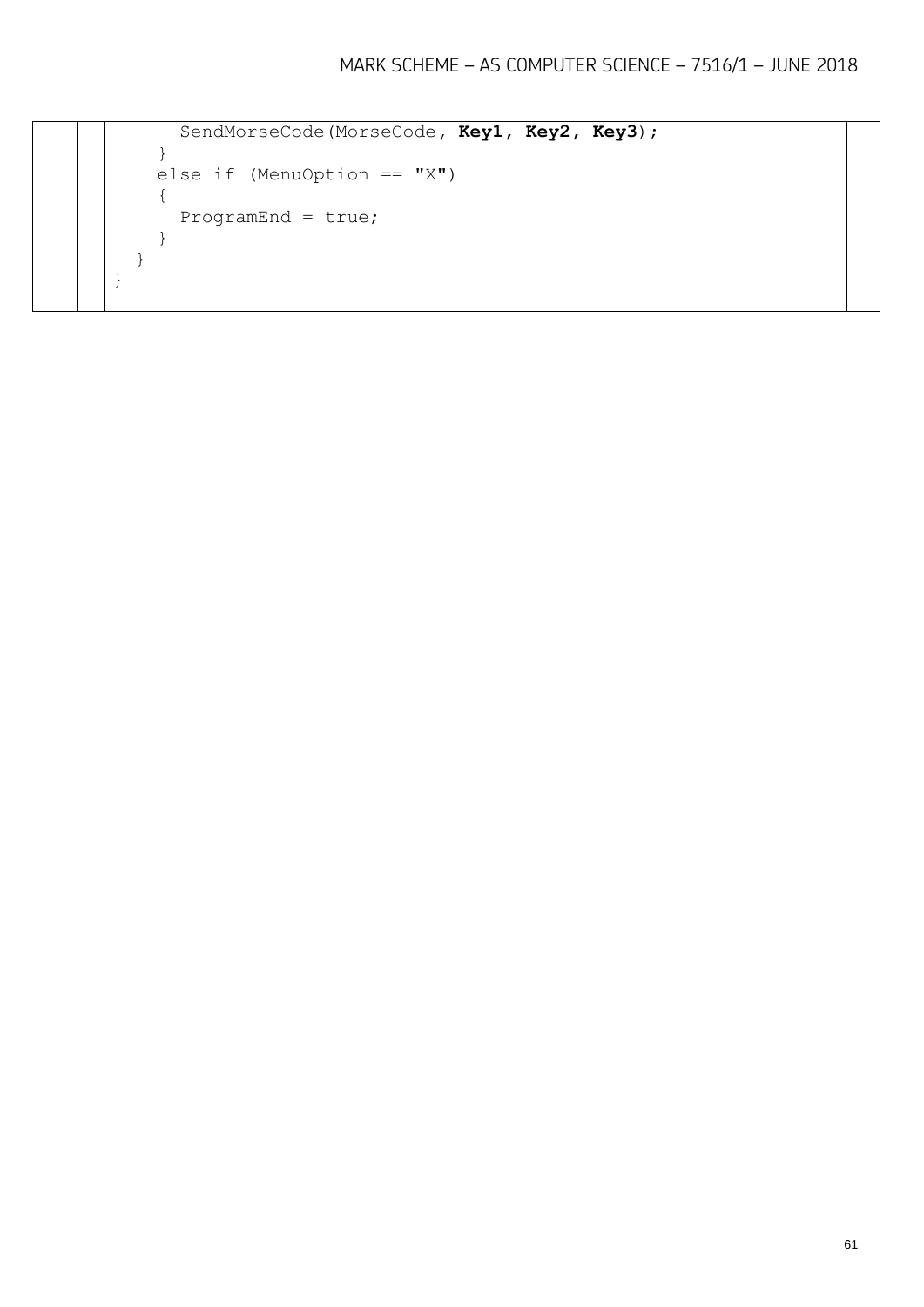```
Java
```

```
03 1 int number = 0;
       while (number < 1 || number > 10)
       {
          Console.writeLine(("Enter a positive whole number: "));
          number = Integer.parseInt(Console.readLine());
          if (number > 10)
          {
            Console.writeLine("Number too large");
          }
          else if (number < 1)
          {
            Console.writeLine("Not a positive number");
          }
       }
       int c = 1;
       for (int k = 0; k < number; k++)
       {
          Console.write(c + " ");
         c = (c * (number - 1 - k) / (k + 1));}
```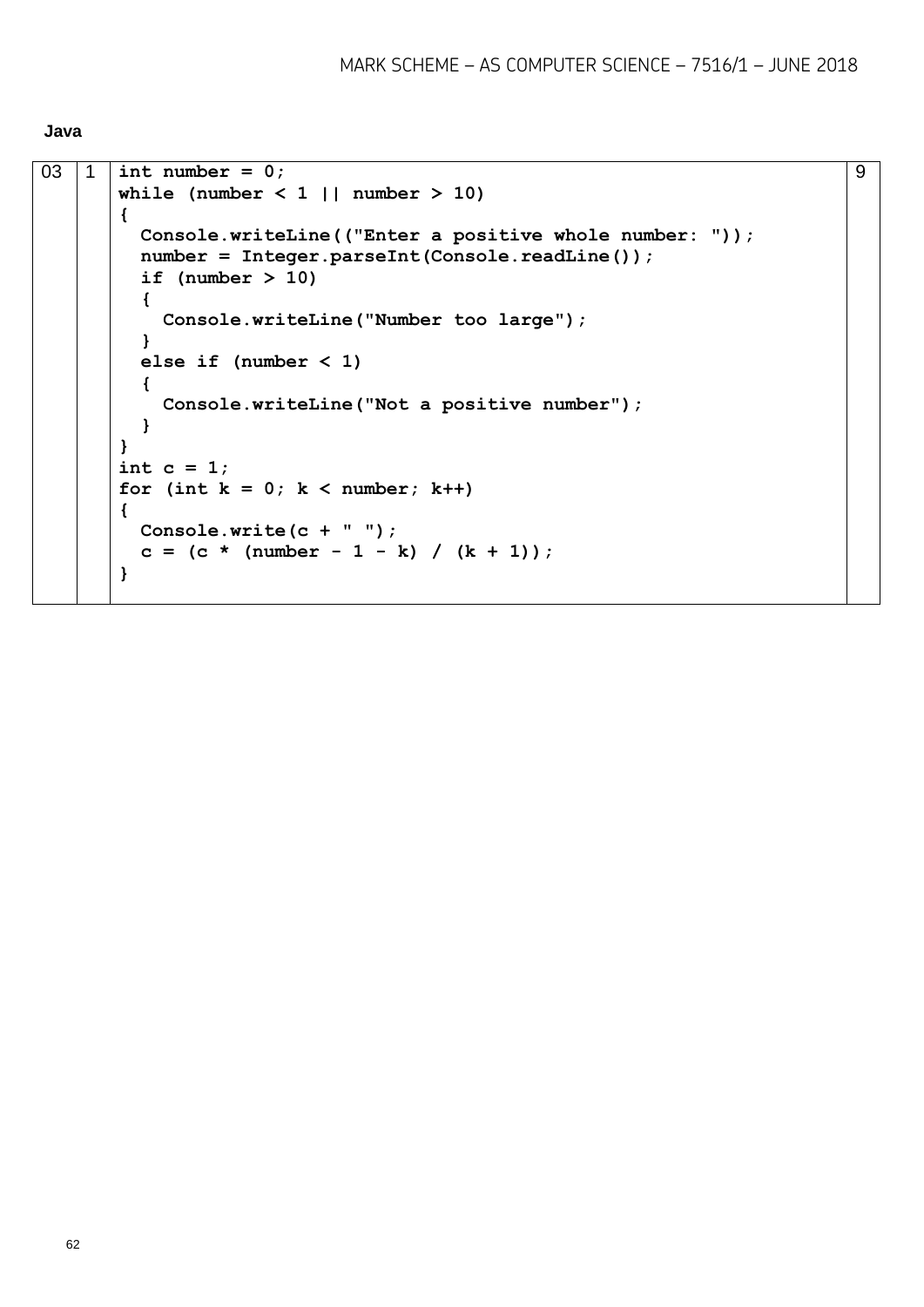```
11 | 1 | void sendMorseCode(String[] morseCode)
          {
            Console.write("Enter your message (uppercase letters and 
       spaces only): ");
           String plainText = Console.readLine();
            int plainTextLength = plainText.length();
            String morseCodeString = EMPTYSTRING;
            int index;
           for (int i = 0; i < plainTextLength; i++)
            {
             char plainTextLetter = plainText.charAt(i);
              if (plainTextLetter == SPACE)
       \{index = 0;
        }
              else
       \{index = (int) plainTextletter - (int)' + 1; }
              if (index >= 0 && index <= 26)
              {
               String codedLetter = morseCode[index];
                morseCodeString = morseCodeString + codedLetter + 
       SPACE;
              }
              else
        {
                morseCodeString = EMPTYSTRING;
                break;
              }
        }
            if(morseCodeString != EMPTYSTRING)
            {
              Console.writeLine(morseCodeString);
            }
            else
            {
              reportError("Invalid character entered");
            }
          }
```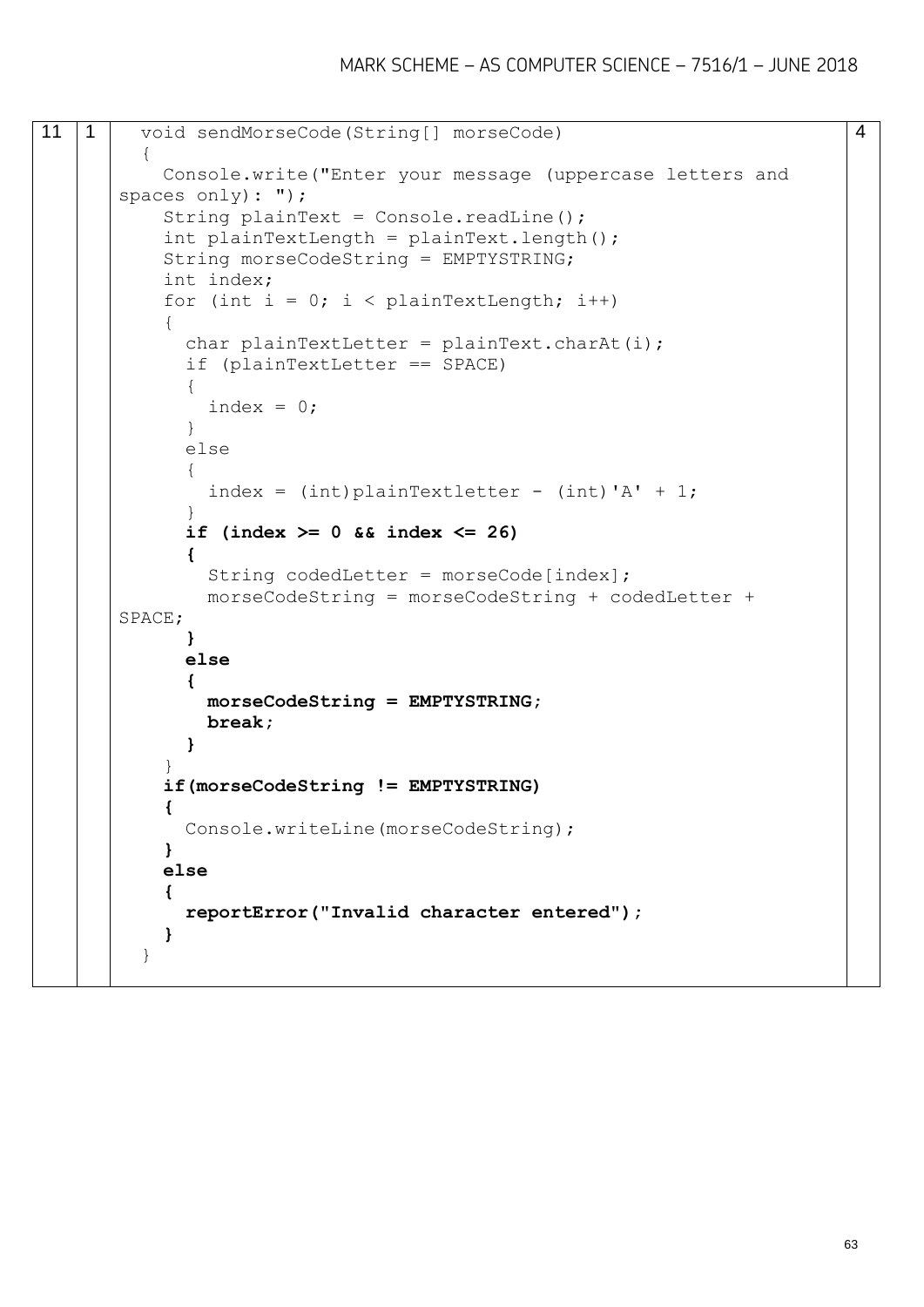```
12 1 void sendSignals(String morseCodeString)
       {
          int morseCodeLength = morseCodeString.length();
          String signalString = EMPTYSTRING;
         for(int i = 0; i < morseCodeLength; i+1)
          {
            if(morseCodeString.charAt(i) == '.')
            {
              signalString = signalString + "=" + SPACE;
            }
            else if(morseCodeString.charAt(i) == '-')
            {
              signalString = signalString + "===" + SPACE;
            }
            else if(morseCodeString.charAt(i) == SPACE)
            {
              signalString = signalString + SPACE + SPACE;
            }
          }
          Console.writeLine(signalString);
       }
```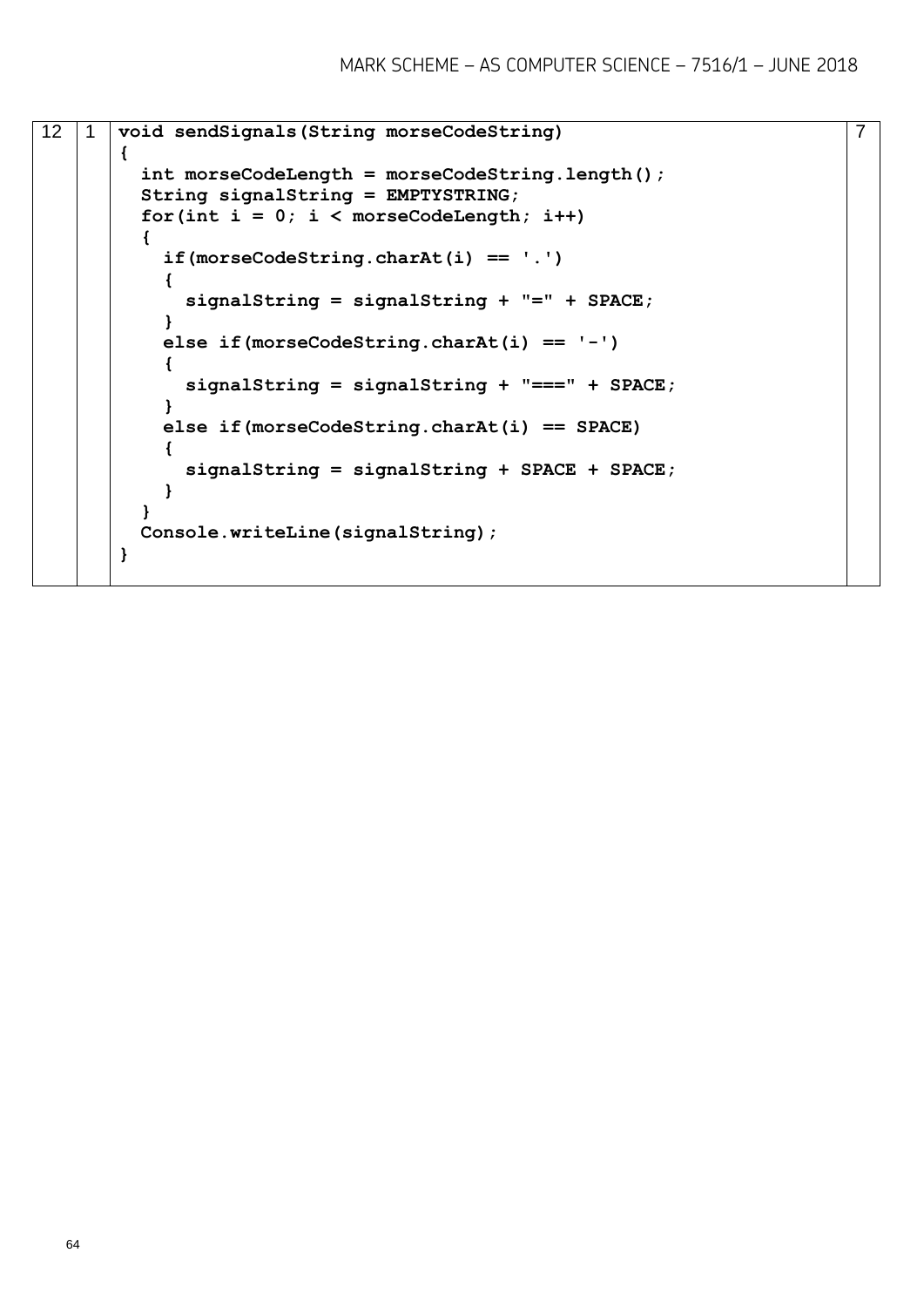```
13 1 void outputAlphabetWithCode(char[] letter, String[] morseCode)
       {
          int counter = 0;
         for(int i = 1; i < 27; i++) {
            if(counter%4==0)
            {
              Console.writeLine();
            }
            Console.write(letter[i] + " ");
            Console.write(String.format("%-6s", morseCode[i]));
            counter++;
          }
       }
       void displayMenu()
       {
          Console.writeLine();
          Console.writeLine("Main Menu");
         Console.writeLine("=========");
          Console.writeLine("A - Output the alphabet with code");
          Console.writeLine("R - Receive Morse code");
          Console.writeLine("S - Send Morse code");
          Console.writeLine("X - Exit program");
          Console.writeLine();
       }
       void sendReceiveMessages()
       {
       int[] dash = { 20, 23, 0, 0, 24, 1, 0, 17, 0, 21, 0, 25, 0, 15,
       11, 0, 0, 0, 0, 22, 13, 0, 0, 10, 0, 0, 0 };
           int [ dot = \{5, 18, 0, 0, 2, 9, 0, 26, 0, 19, 0, 3, 0, 7,4, 0, 0, 0, 12, 8, 14, 6, 0, 16, 0, 0, 0 };
            char[] letter = { "SPACE", 'A', 'B', 'C', 'D', 'E', 'F', 
       'G', 'H', 'I', 'J', 'K', 'L', 'M', 'N', 'O', 'P', 'Q', 'R', 'S', 
       'T', 'U', 'V', 'W', 'X', 'Y', 'Z' };
            String[] morseCode = { "SPACE + """, ".-", "-...", "-.-.", 
       "-..", ".", "..-.", "--.", "....", "..", ".---", "-.-", ".-..", 
       "--", "-.", "---", ".--.", "--.-", ".-.", "...", "-", "..-", 
       "...--", "...--", "-.--", "-.--", "---", "---..." };
          boolean programEnd = false;
          while (!programEnd)
          {
            displayMenu(); 
           char menuOption = qetMenuOption();
           if (menuOption == 'R') {
              receiveMorseCode(dash, letter, dot);
            }
            else if (menuOption == 'S')
            {
              sendMorseCode(morseCode);
        }
```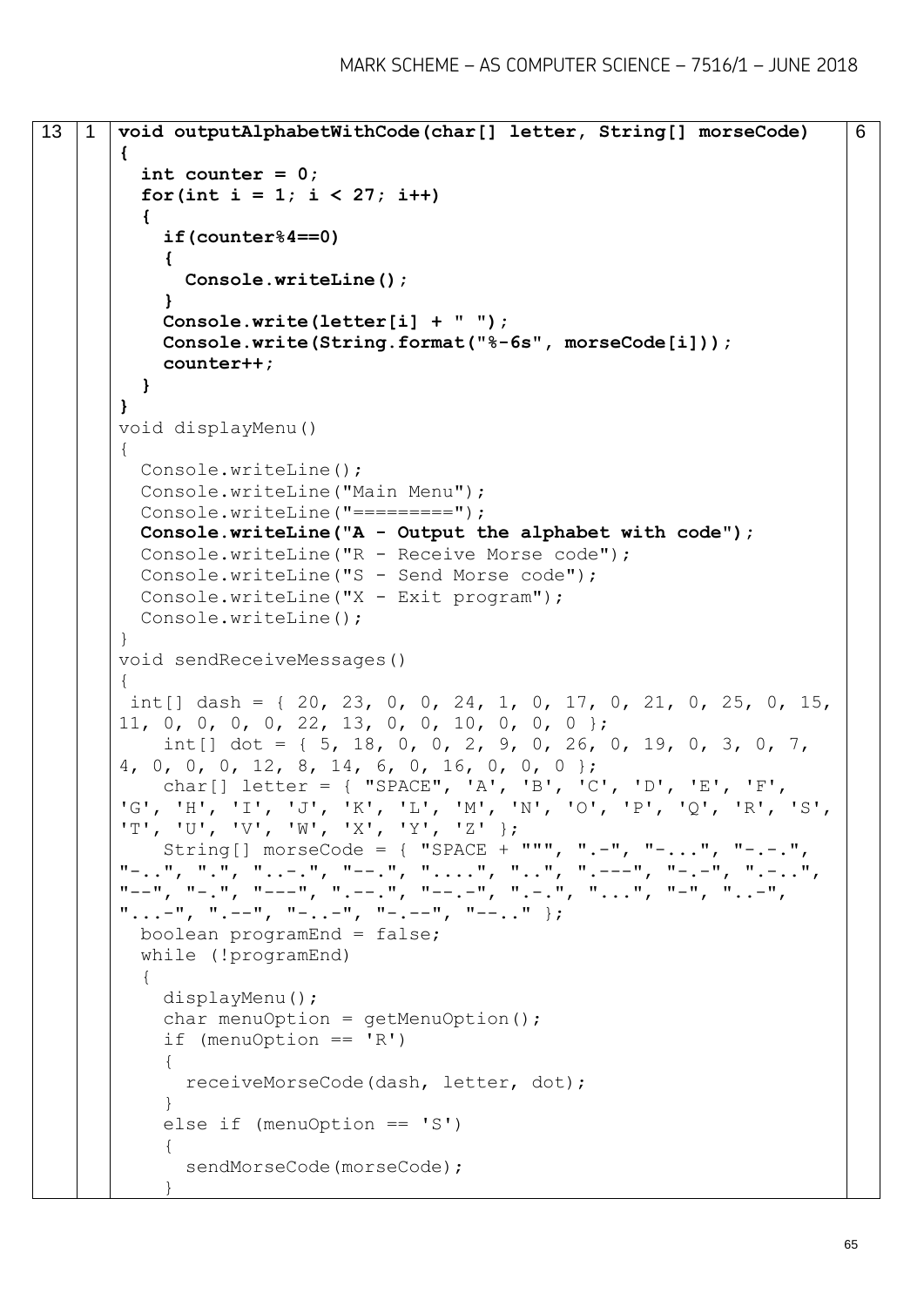```
 else if (menuOption == 'A')
     {
       outputAlphabetWithCode(letter, morseCode);
     }
     else if (menuOption == 'X')
     {
       programEnd = true;
     }
   }
}
```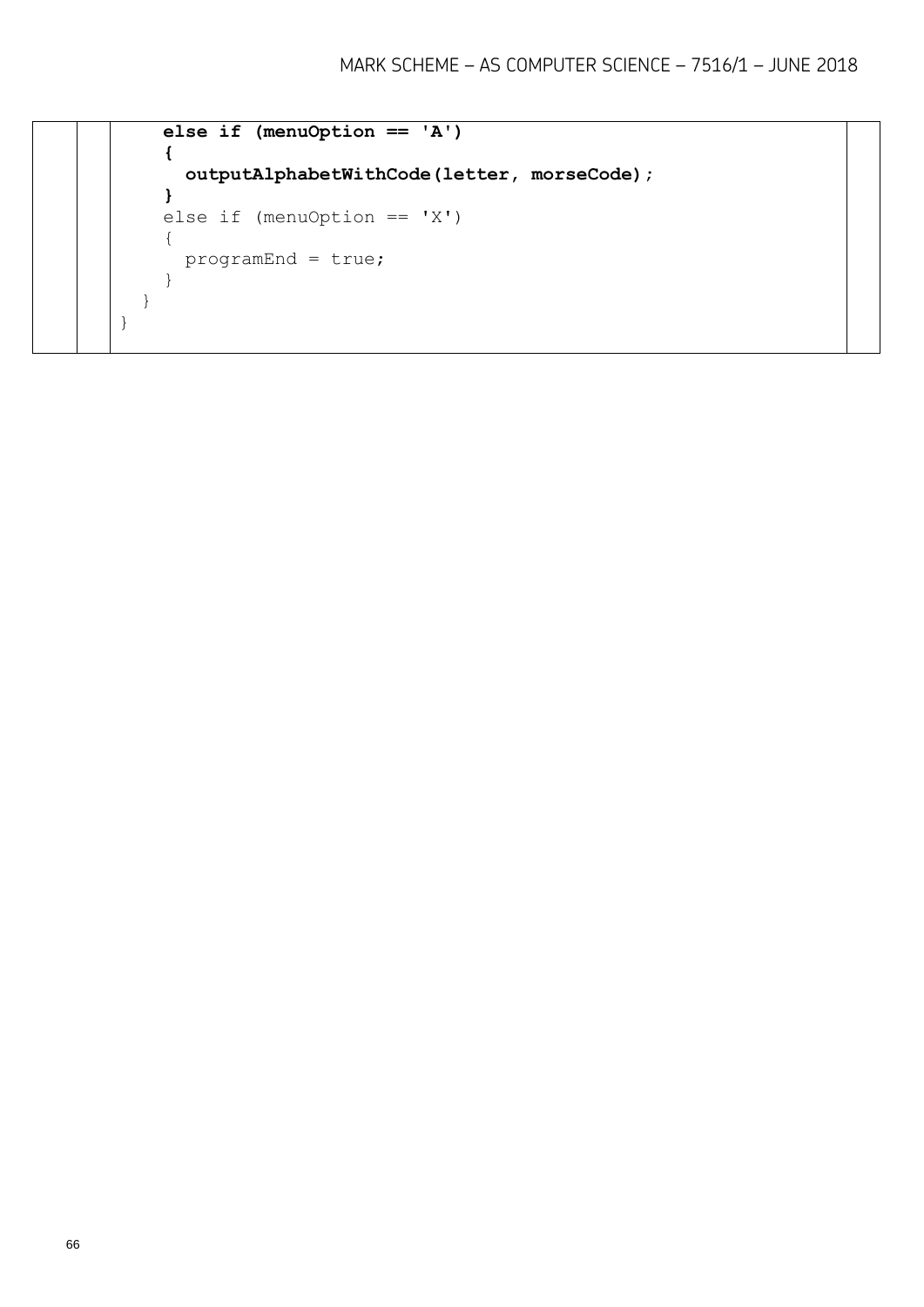```
14 1 void sendReceiveMessages()
       {
          int[] keys = new int[3];
         for (int i = 1; i < 4; i++) {
            boolean validNumber = false;
            while(!validNumber)
            {
              try 
               {
                 Console.write("Enter key number " + i + ": ");
                keys[i-1] = Integer.parseInt(Console.readLine());
                validNumber = true;
               } 
               catch (Exception e) 
        {
                 reportError("Only enter integers");
               }
            }
          } 
         int[] dash = { 20, 23, 0, 0, 24, 1, 0, 17, 0, 21, 0, 25, 0,
       15, 11, 0, 0, 0, 0, 22, 13, 0, 0, 10, 0, 0, 0 };
         int [ dot = \{ 5, 18, 0, 0, 2, 9, 0, 26, 0, 19, 0, 3, 0, 7, 4,0, 0, 0, 12, 8, 14, 6, 0, 16, 0, 0, 0 };
          char[] letter = { "SPACE", 'A', 'B', 'C', 'D', 'E', 'F', 'G', 
       'H', 'I', 'J', 'K', 'L', 'M', 'N', 'O', 'P', 'Q', 'R', 'S', 'T', 
       'U', 'V', 'W', 'X', 'Y', 'Z' };
          String[] morseCode = { "SPACE + """, ".-", "-...", "-.-.", "-
       ..", ".", "..-.", "--.", "....", "..", ".---", "-.-", ".-..", "-
       -", "-.", "---", ".--.", "--.-", ".-.", "...", "-", "..-", "...-
       ", ",--",' "-, -"\," "-, -"\," "-, -"\," "--..." ; boolean programEnd = false;
          while (!programEnd)
          {
            displayMenu(); 
           char menuOption = qetMenuOption();
           if (menuOption == 'R') {
              receiveMorseCode(dash, letter, dot);
            }
            else if (menuOption == 'S')
            {
              sendMorseCode(morseCode, keys);
            }
           else if (menuOption == 'A') {
              outputAlphabetWithCode(letter, morseCode);
            }
           else if (menuOption == 'X')\left\{\begin{array}{ccc} \end{array}\right\}
```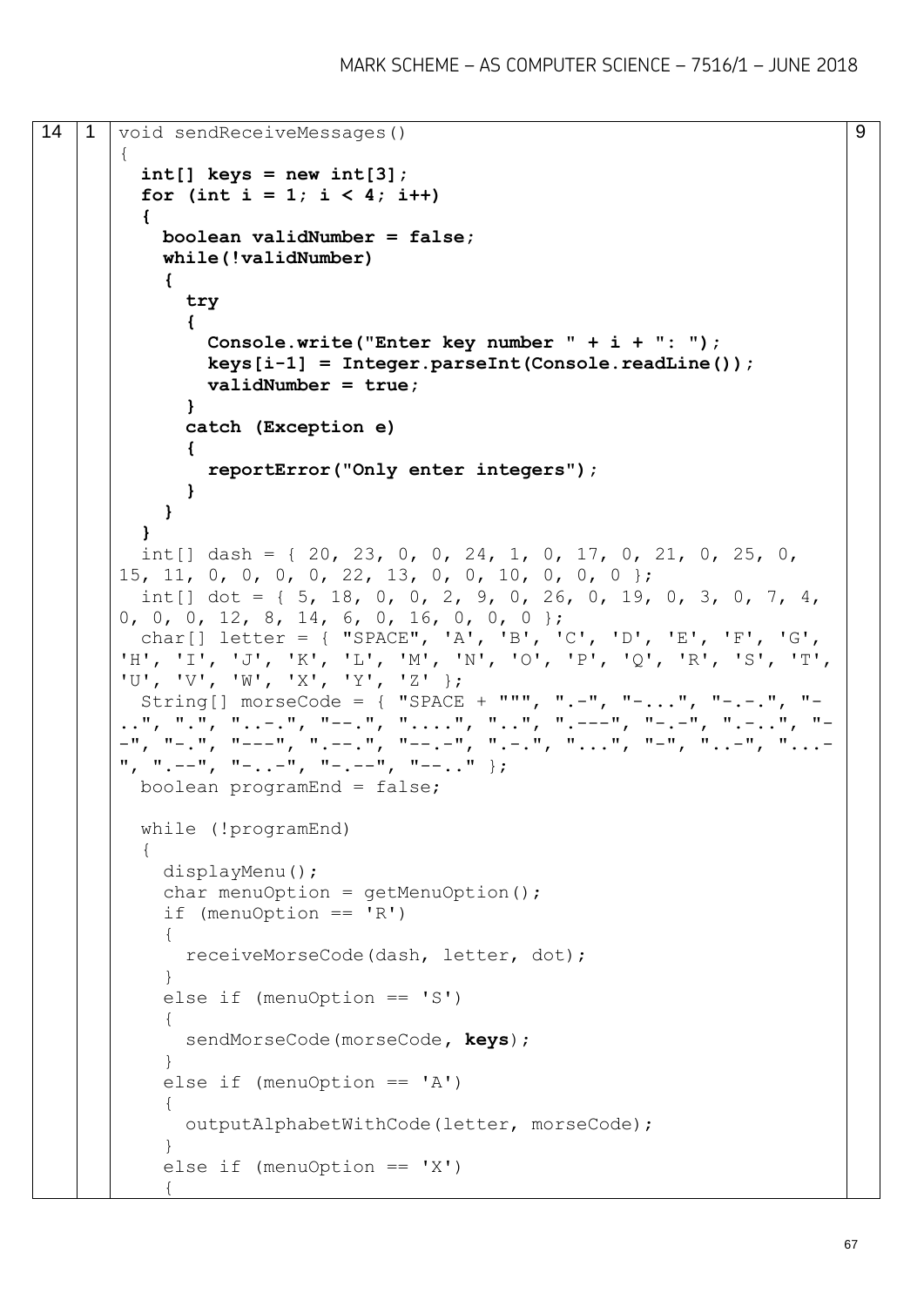```
 programEnd = true;
     }
   }
}
void sendMorseCode(String[] morseCode, int [] keys)
{
   Console.writeLine("Enter your message (uppercase letters and 
spaces only): ");
  String plainText = Console.readLine();
   int plainTextLength = plainText.length();
   String morseCodeString = EMPTYSTRING;
   int index;
   int keyNumber = 0;
  for (int i = 0; i < plainTextLength; i++)
   {
    char plainTextLetter = plainText.charAt(i);
     if (plainTextLetter == SPACE)
     {
      index = 0;
     }
     else
     {
      index = (int)plainTextLetter - (int)' + 1;
 }
     index += keys[keyNumber];
     keyNumber++;
     if(keyNumber == 3)
     {
       keyNumber = 0;
     }
     if(index > 26)
     {
       index = index - 27;
     }
     else if(index < 0)
     {
       index = index + 27;
     }
    if (index >= 0 && index <= 26)
     {
      String codedLetter = morseCode[index];
       morseCodeString = morseCodeString + codedLetter + SPACE;
     }
     else
     {
       morseCodeString = EMPTYSTRING;
       break;
     }
   }
   if(morseCodeString != EMPTYSTRING)
```